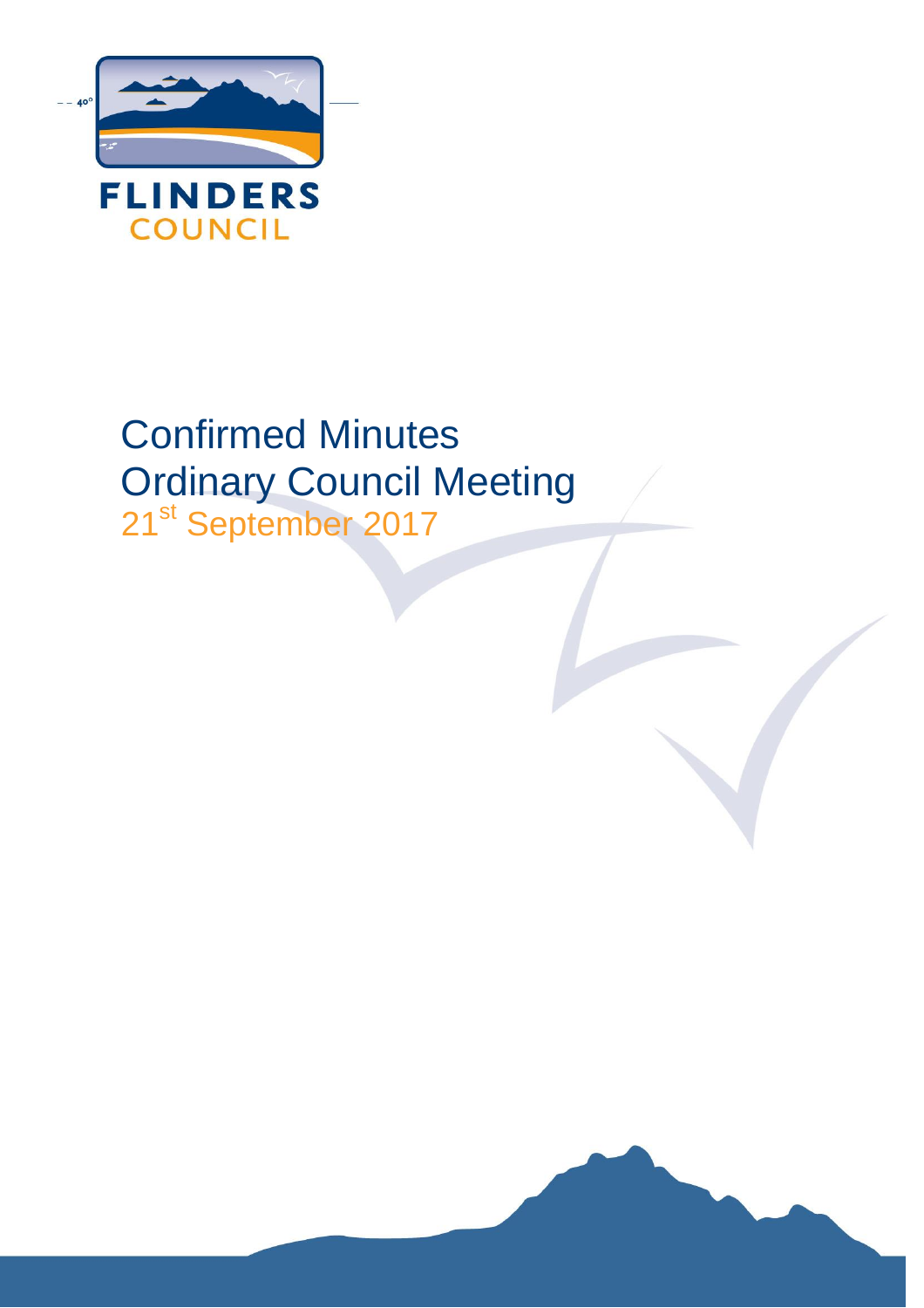# FLINDERS COUNCIL ORDINARY MEETING CONFIRMED MINUTES

DATE: Thursday 21<sup>st</sup> September 2017 VENUE: Flinders Arts and Entertainment Centre, Whitemark COMMENCING: 1.00pm – 2.57pm

#### PRESENT

Mayor Carol Cox Deputy Mayor Marc Cobham Cr Chris Rhodes Cr Peter Rhodes Cr Gerald Willis

#### APOLOGIES

Cr Ken Stockton Cr David Williams

# STAFF IN ATTENDANCE

Bill Boehm - General Manager (1.00pm – 2.57pm)

Jacci Viney - Development Services Coordinator (1.00pm - 1.30pm)

Kelly Blundstone - Executive Assistant (1.00pm – 2.57pm)

#### CONFIRMATION OF MINUTES

213.09.2017 Moved: Cr P Rhodes Seconded: Deputy Mayor M Cobham That the Minutes from the Ordinary Council Meeting and the Closed Council Meeting held on the 17<sup>th</sup> August 2017 be confirmed.

#### CARRIED UNANIMOUSLY (5-0)

For: Mayor Carol Cox, Deputy Mayor Marc Cobham, Cr Chris Rhodes, Cr Peter Rhodes and Cr Gerald Willis.

#### PUBLIC QUESTION TIME

#### Question 1: Annie Revie

I attended a Flinders Island Tourism and Business Incorporated (FITBI) meeting yesterday evening and some discussion took place regarding the Destination Action Plan (DAP). Has that plan been adopted by Council as part of Council's 3 year plan? Where does FITBI and the DAP sit with regard to Council planning?

#### Mayor's Response:

The question was taken on notice.

# COUNCILLORS' QUESTIONS ON NOTICE

Nil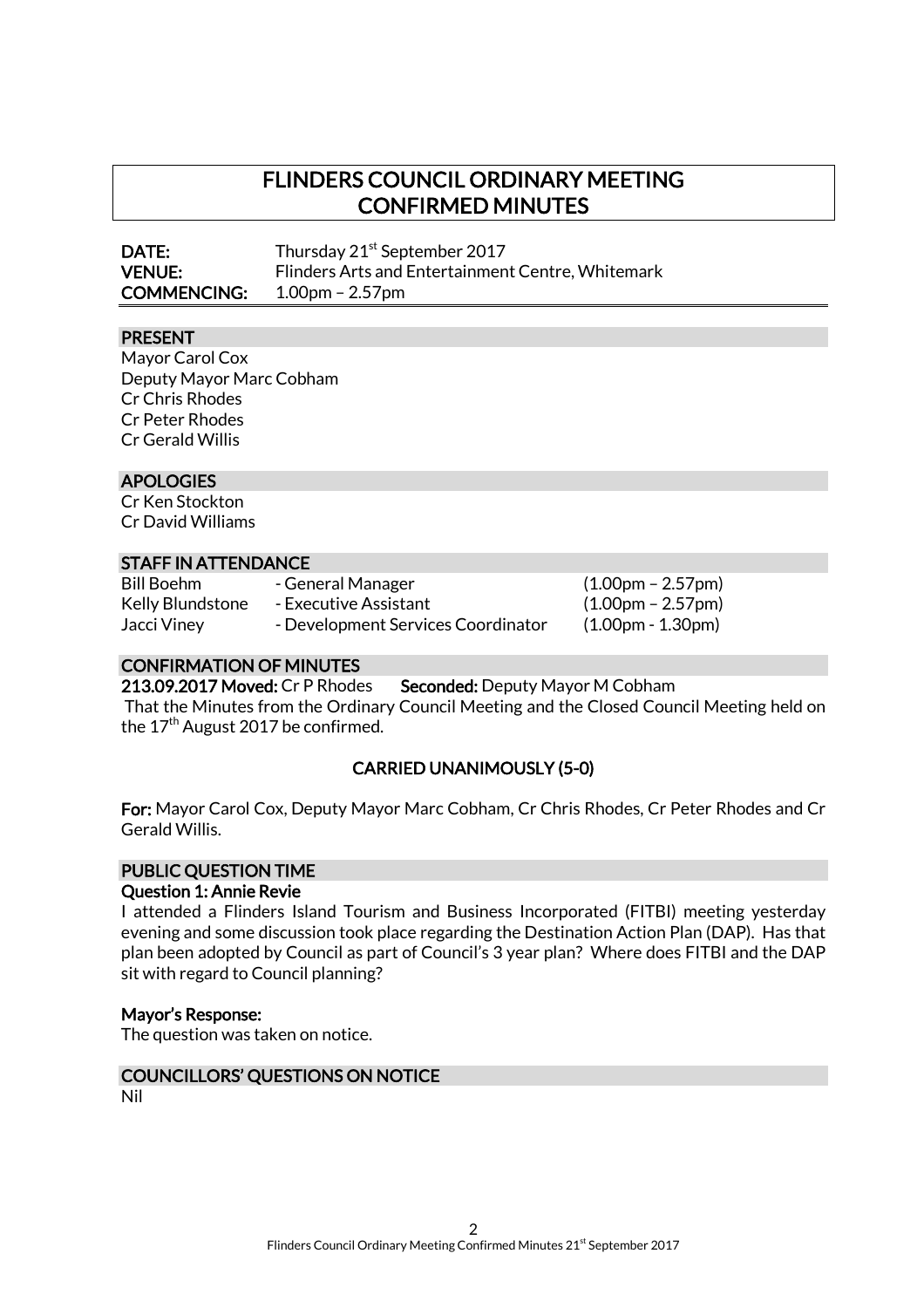#### COUNCILLORS' QUESTIONS WITHOUT NOTICE

#### Question 1: Cr Marc Cobham

Re: Council community barbecues and toilets. Historically, my understanding is that Council agreed to fund the construction of the various facilities on the understanding that Parks & Wildlife staff would undertake the regular cleaning and basic maintenance etc. Is this still the case?

#### Mayor's Response:

The question was taken on notice.

#### Question 2: Cr Marc Cobham

Re: Badger Corner Rd. Some community members are under the impression that Badger Corner Rd will not receive any road maintenance in the current financial year. The concern if this is correct is that the condition of the road is poor. Could the issue be clarified please?

#### Mayor's Response:

The question was taken on notice.

#### Question 3: Cr Marc Cobham

Re: Killiecrankie barbecue seating and tables. Recently some bright coloured outdoor seating and tables were installed at the Killiecrankie Barbecue site. Was this installed by Council or Parks and Wildlife staff? Several community members are concerned that the colours chosen are not exactly 'visually sensitive'. The facilities are appreciated.

#### Mayor's Response:

The question was taken on notice.

#### Question 4: Cr Marc Cobham

At next year's Flinders Running Festival can Council's outdoor staff ensure that roadkill is cleared from as much of the route of the Pub-to-Pub race as possible? Several community members and runners and several interstate competitors mentioned the issue particularly re: Coast Rd.

#### Mayor's Response:

The issue will be discussed with staff.

#### Question 5: Cr Marc Cobham

Can the Mayor and/or General Manager meet with Parks & Wildlife staff to discuss issues re: community members accessing Crown land for the purposes of gathering fire wood and also the issue of private property owners adjoining Crown land areas wanting to mitigate potential bushfire threats on the adjoining Crown land? I ask these questions on behalf of many in the Community who consider that a co-operative approach rather than an adversarial approach would be in the best interests of everyone.

#### Mayor's Response:

Yes, this issue is on the Mayor's agenda.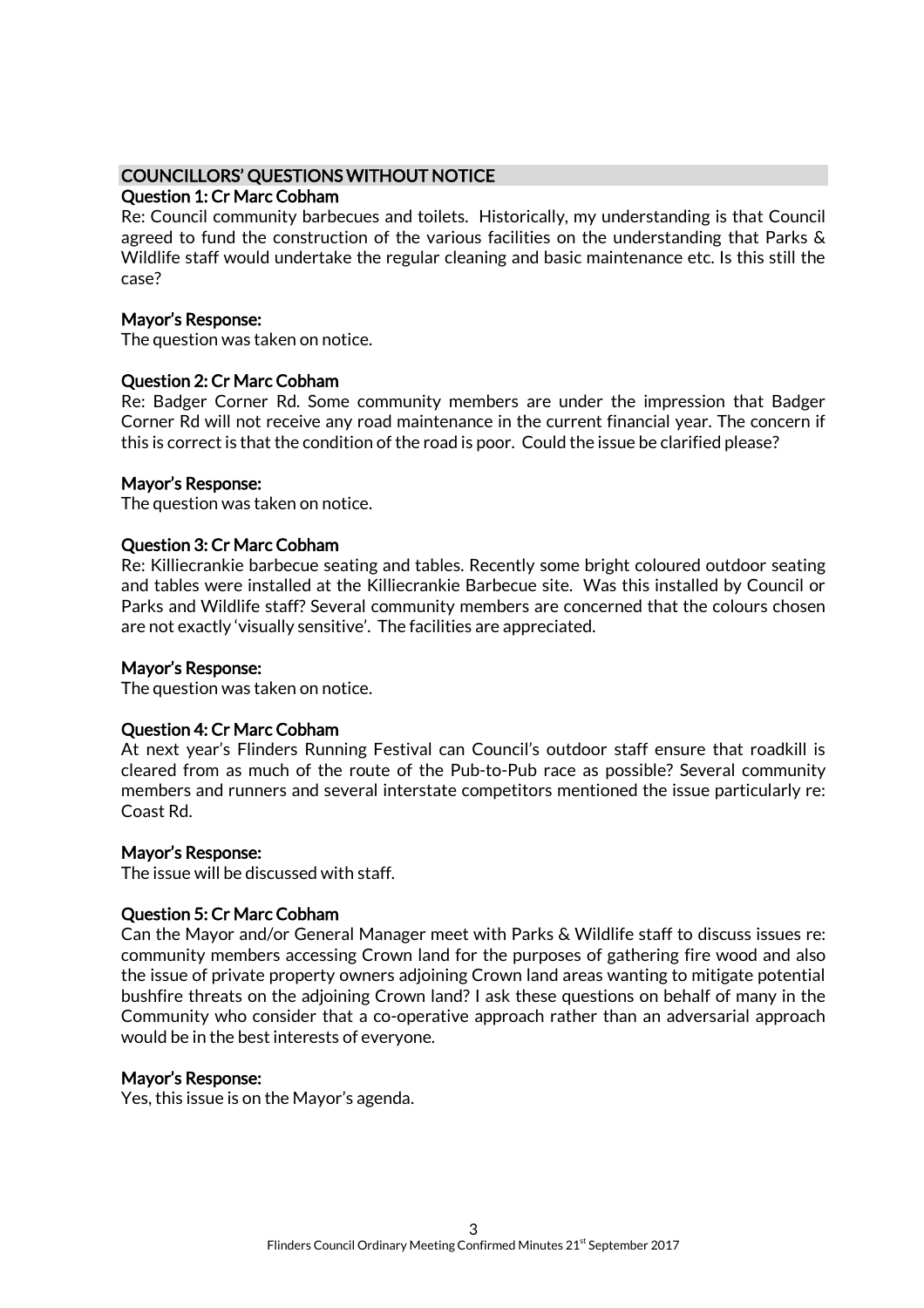# RESPONSES TO COUNCILLORS' QUESTIONS WITHOUT NOTICE 17<sup>th</sup> August 2017 Council Meeting

# Question 1: Cr Peter Rhodes on behalf of Anne Campbell

Could the name of the Flinders Arts and Entertainment Centre (FAEC) be attached to the building?

# Deputy Mayor's Response

Council staff will obtain quotes for alternative signage options in order to progress the matter.

# Question 2: Cr Peter Rhodes on behalf of Anne Campbell

Given the increase of visitors to the Lions Lodge Gym, could some attention be given to the footpath and the informal turning circle?

#### Deputy Mayor's Response

Council's Works and Services Manager has had an initial discussion with a Lions Club representative and following a site meeting will ascertain what actions can be implemented to address the valid issues that you have raised as well as possible provision of additional parking spaces for Multipurpose Centre overflow.

# Question 3: Cr David Williams on behalf of Peter McConnell

Would Council inspect the terrible condition of the footpath running from the school to town and bring it up to standard at the earliest opportunity?

#### Deputy Mayor's Response

I have been advised that our Works and services Manager has inspected the footpath and that remedial work will take place as soon as conditions allow.

#### Question 4: Cr David Williams

Given the importance Council places on the availability of affordable housing on the Island and Senator Ross Hart's keenness to see us working with the Flinders Island Aboriginal Association Inc. (FIAAI) to progress this issue, has the Mayor started discussions with FIAAI and can we have an update on progress made?

#### Deputy Mayor's Response

I can advise that Mayor Cox met with Maxine Roughly of FIAAI on the 22<sup>nd</sup> August 2017 to discuss possible solutions to address the availability of affordable housing in our municipality. Maxine has also been invited to attend an upcoming Council Workshop to discuss the issue.

#### Question 5: Cr David Williams

Can we please have an update on the continued inaction on the West Street, Lady Barron project? Is it only the weather holding matters up?

#### Deputy Mayor's Response

I can advise that everything is ready to go on West St, Lady Barron, subject to fine weather, as the kerbing machine needs relatively dry weather to operate.

# 214.09.2017 Moved: Cr G Willis Seconded: Cr C Rhodes

That the Councillor's question asked without notice at the  $17<sup>th</sup>$  August 2017 Council Meeting and the response given be noted.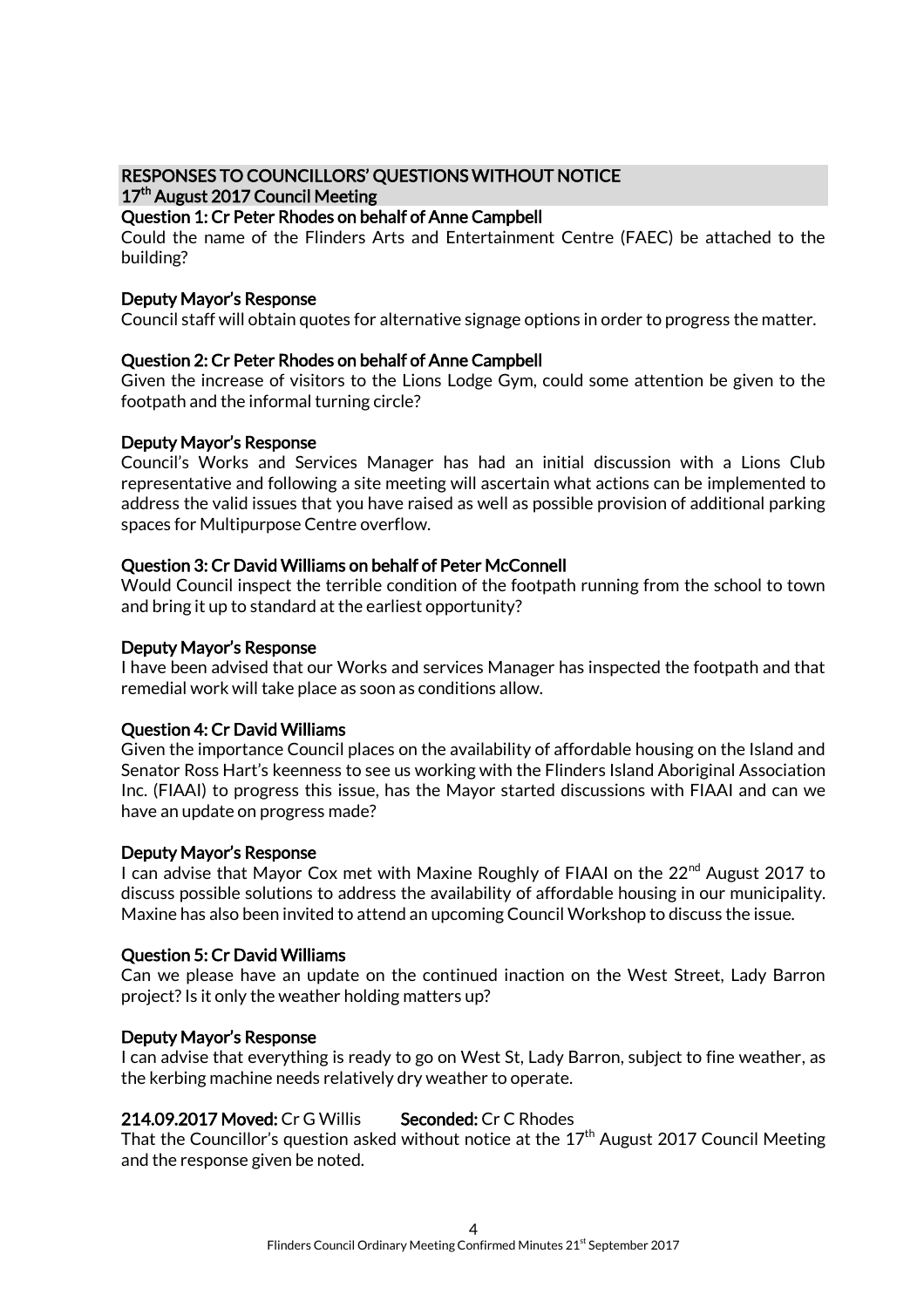# CARRIED UNANIMOUSLY (5-0)

For: Mayor Carol Cox, Deputy Mayor Marc Cobham, Cr Chris Rhodes, Cr Peter Rhodes and Cr Gerald Willis.

#### LATE AGENDA ITEMS

Nil

#### DECLARATION OF PECUNIARY INTEREST

Mayor Carol Cox declared an interest in Item B7 Flinders Safe Harbour Marine Facility.

Cr Peter Rhodes has declared he does not have a pecuniary interest in item B6 but has noted he will not be participating.

LEAVE OF ABSENCE

Nil

#### **PETITIONS**

Nil

# **POLICIES**

The Investment Policy was available for public consultation for 28 days until the  $31<sup>st</sup>$  August 2017. No submissions were received therefore, as per the Flinders Council Policy Manual Policy, the policy can now be considered as adopted.

215.09.2017 Moved: CR G Willis Seconded: Deputy Mayor M Cobham That the Investment Policy be adopted.

# CARRIED UNANIMOUSLY (5-0)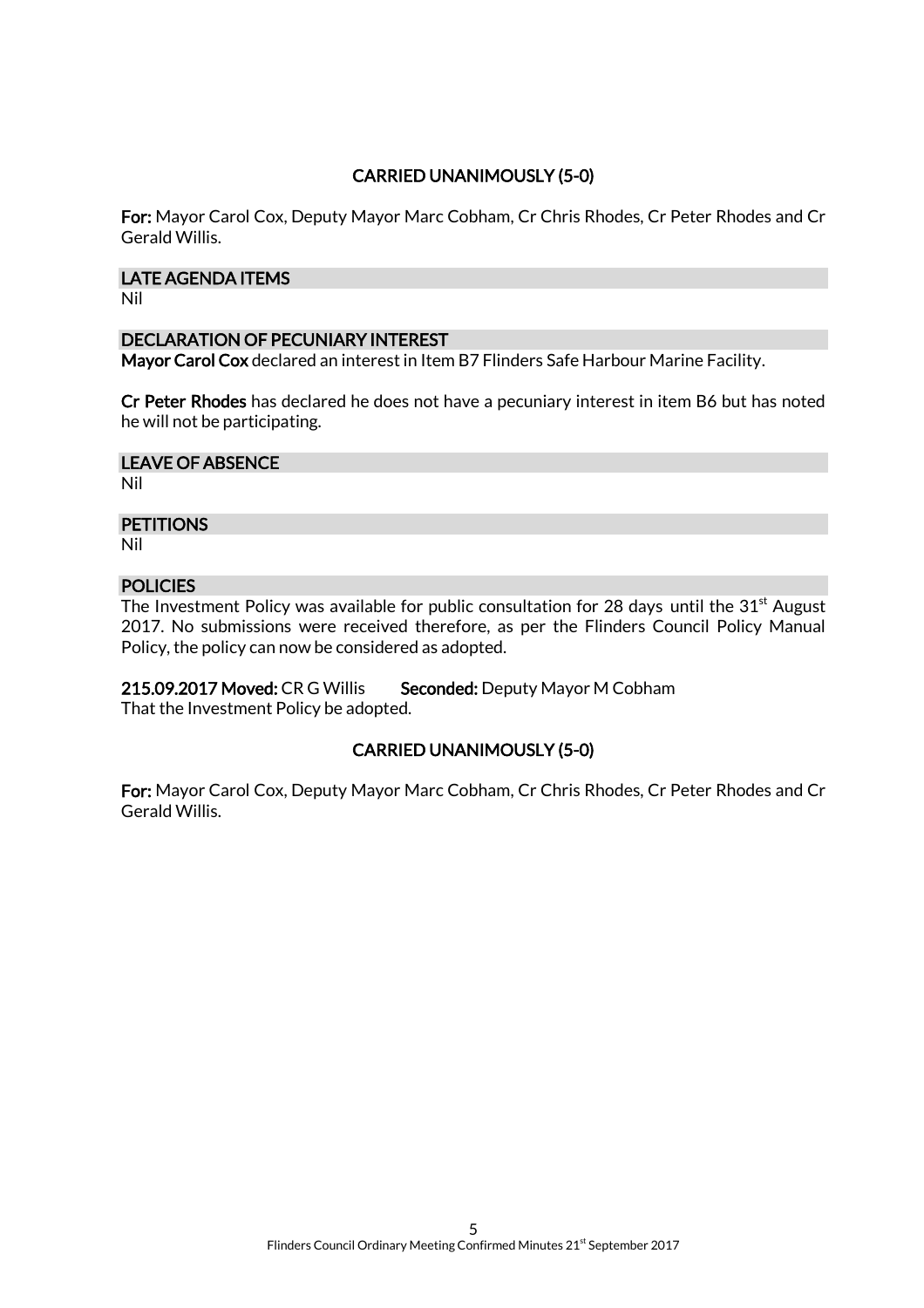# WORKSHOPS & INFORMATION FORUMS File No: COU/0205

# Council Workshop held on 17<sup>th</sup> August 2017

Council held a Workshop on the following subjects:

- Item 1 General Manager's Update part 1
- Item 2 Community Development Framework and Projects
- Item 3 General Manager's Update part 2

#### Councillors Present:

Cr Peter Rhodes, Cr Ken Stockton, Cr David Williams and Cr Gerald Willis.

#### Apologies:

Mayor Carol Cox, Deputy Mayor Marc Cobham and Cr Chris Rhodes.

#### Staff and Consultants Present:

| <b>Bill Boehm</b>       | <b>General Manager</b>                      |
|-------------------------|---------------------------------------------|
| <b>Kelly Blundstone</b> | Executive Assistant                         |
| Claire Nicholl          | Community Development Officer (Item 2 only) |
| <b>Stacey Wheatley</b>  | Community Development Officer (Item 2 only) |

# Council Workshop held on 31<sup>st</sup> August 2016

Council held a Workshop on the following subjects:

- Item 1 Safe Harbour Project
- Item 2 BBQs NE River & Cape Barren Island
- Item 3 General Manager, Brian Barnwell and Jacci Viney's Update
- Item 4 Planning Update
- Item 5 Audit Panel Chair
- Item 6 Citizen of the Year Award
- Item 7 Priority Projects
- Item 8 Minister Gutwein's Visit
- Item 9 Resource Sharing Report
- Item 10 TasWater Response

#### Councillors Present:

Mayor Carol Cox, Cr Peter Rhodes and Cr Gerald Willis.

#### Apologies:

Deputy Mayor Marc Cobham, Cr Chris Rhodes, Cr Ken Stockton and Cr David Williams.

#### Staff, Consultants and Community Members Present:

| <b>Bill Boehm</b>   | <b>General Manager</b>                     |
|---------------------|--------------------------------------------|
| Vicki Warden        | <b>Executive Officer</b>                   |
| James Burbury       | Burbury Consulting Pty. Ltd. (Item 1 only) |
| <b>Chris Fenner</b> | Safe Harbour Working Party (Item 1 only)   |
| Darren Grace        | Safe Harbour Working Party (Item 1 only)   |
| Linda McGregor      | Safe Harbour Working Party (Item 1 only)   |
| Chris Murphy        | Safe Harbour Working Party (Item 1 only)   |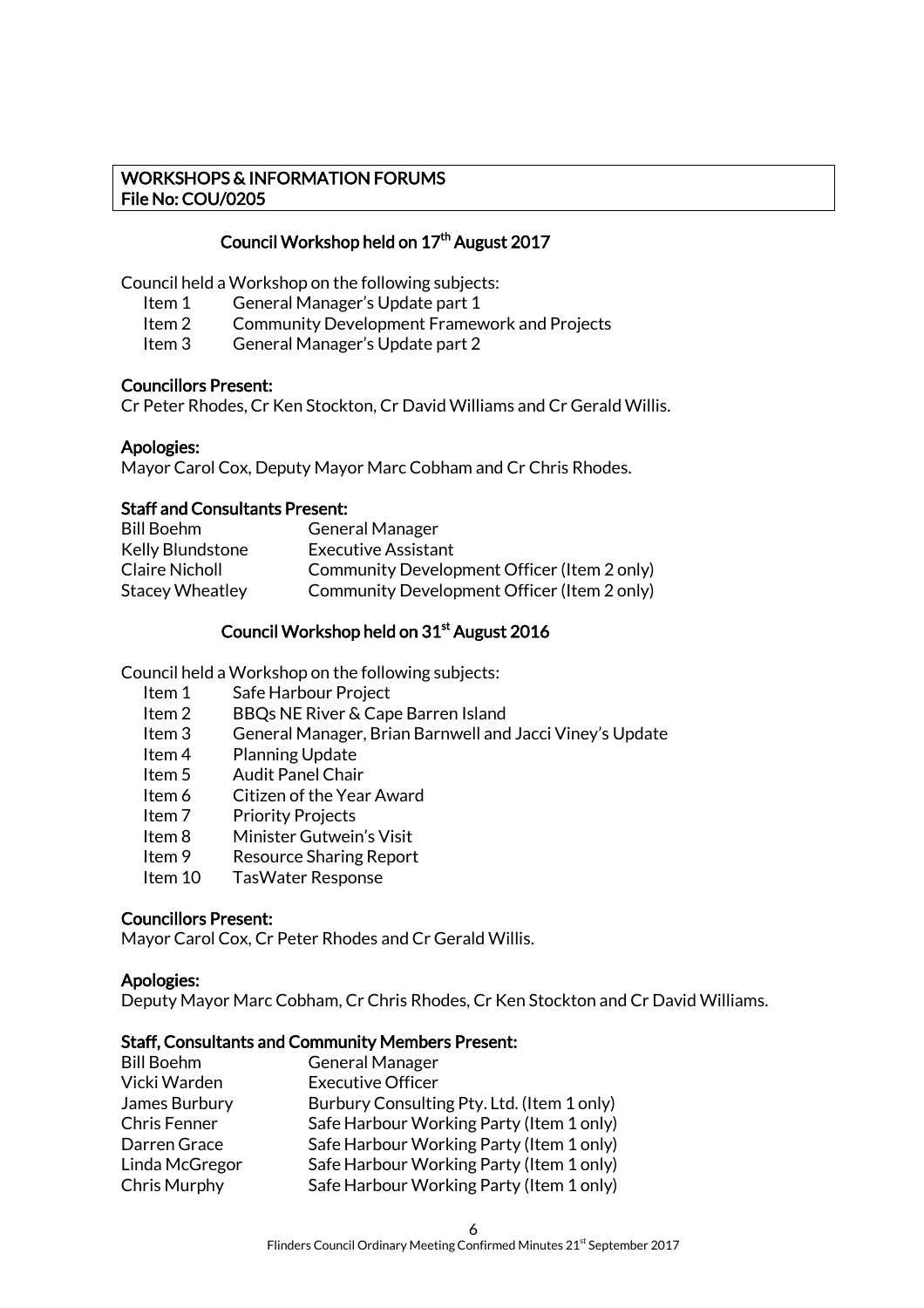| <b>Bob Noakes</b>     | Burbury Consulting Pty. Ltd. (Economic Analyst) (Item 1 only) |
|-----------------------|---------------------------------------------------------------|
| <b>Jeff Phillips</b>  | Safe Harbour Working Party (Item 1 only)                      |
| Andrew Thompson       | Safe Harbour Working Party (Item 1 only)                      |
| Shane Walsh           | Safe Harbour Working Party (Item 1 only)                      |
| <b>Charles Willis</b> | Safe Harbour Working Party (Item 1 only)                      |
| Brian Barnewall       | Works & Services Manager (Item 1, 2 & 3 only)                 |
| Jacci Viney           | Development Services Coordinator (Item 1, 2 & 3 only)         |
| Robyn Cox             | Strategic Planner (Item 1 & 4 only)                           |
|                       |                                                               |

#### Apologies:

John Wells

#### Meeting held on 8<sup>th</sup> September 2017

Council had a meeting with Peter Gutwein MP, Treasurer and Minister for Planning and Local Government to discuss priority projects.

#### Councillors Present:

Mayor Carol Cox, Deputy Mayor Marc Cobham, Cr Peter Rhodes, Cr Ken Stockton and Cr Gerald Willis.

#### Apologies:

Cr Chris Rhodes and David Williams.

#### Staff and Consultants Present:

Bill Boehm General Manager

As workshops and information sessions are for information and discussion purposes only, no decisions are made or foreshadowed at these proceedings.

#### VOTING REQUIREMENTS:

Simple Majority

#### RECOMMENDATION:

That the Council Workshops held on  $17<sup>th</sup>$  and  $31<sup>st</sup>$  August 2017 and the information session held on 8<sup>th</sup> September 2017 be noted.

#### DECISION:

216.09.2017 Moved: Cr G Willis Seconded: Cr P Rhodes

That the Council Workshops held on  $17<sup>th</sup>$  and  $31<sup>st</sup>$  August 2017 and the information session held on 8<sup>th</sup> September 2017 be noted.

# CARRIED UNANIMOUSLY (5-0)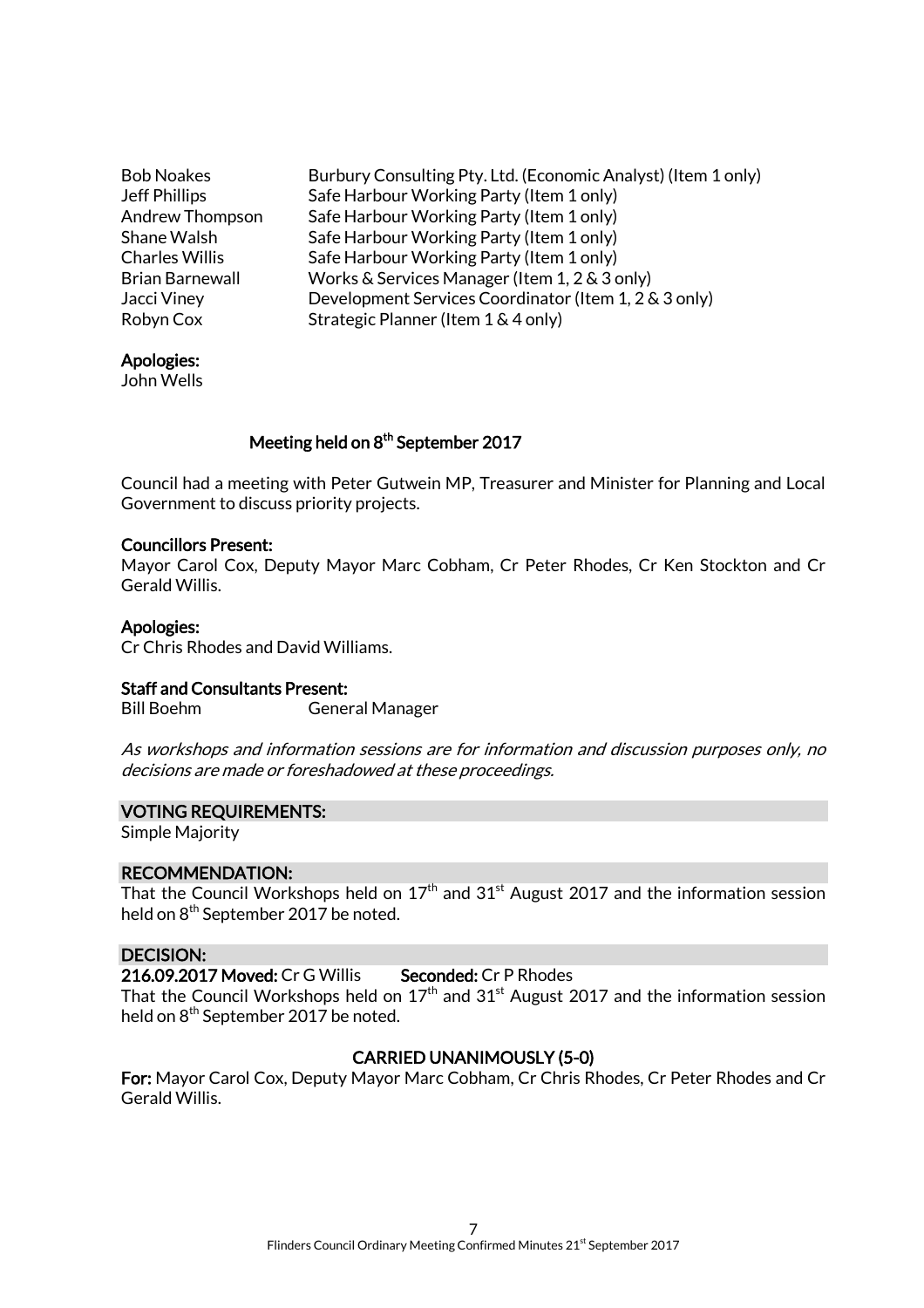# PUBLIC MEETINGS

Nil

# PUBLICATIONS/REPORTS TABLED FOR COUNCIL INFORMATION

Nil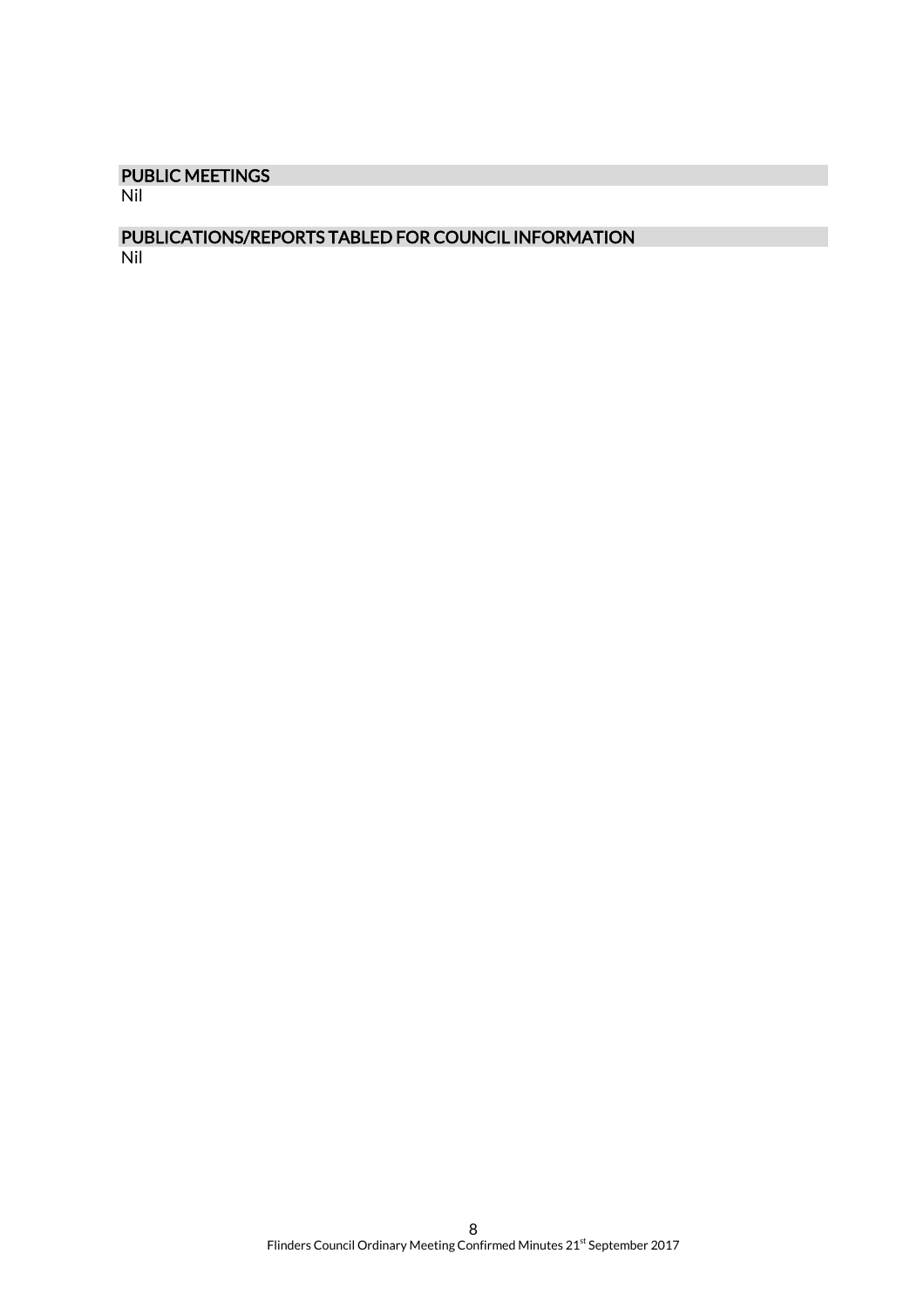#### REPORTS TO BE RECEIVED

#### Furneaux Group Aviation Special Committee

File No: COM/0104 **Annexure 1:** Furneaux Group Aviation Special Committee 30th August 2017 Unconfirmed **Minutes** 

#### OFFICER'S REPORT (Bill Boehm, General Manager):

The unconfirmed minutes of the Furneaux Group Aviation Special Committee meeting held 30<sup>th</sup> August 2017 have been provided for consideration. The minutes outline what the Committee has been working on to date and can now be noted by Council.

#### OFFICER'S RECOMMENDATION

That the unconfirmed minutes of the Furneaux Group Aviation Special Committee meeting held 30<sup>th</sup> August 2017 be noted.

#### DECISION:

217.09.2017 Moved: Cr G Willis Seconded: Cr C Rhodes

That the unconfirmed minutes of the Furneaux Group Aviation Special Committee meeting held 30<sup>th</sup> August 2017 be noted.

# CARRIED UNANIMOUSLY (5-0)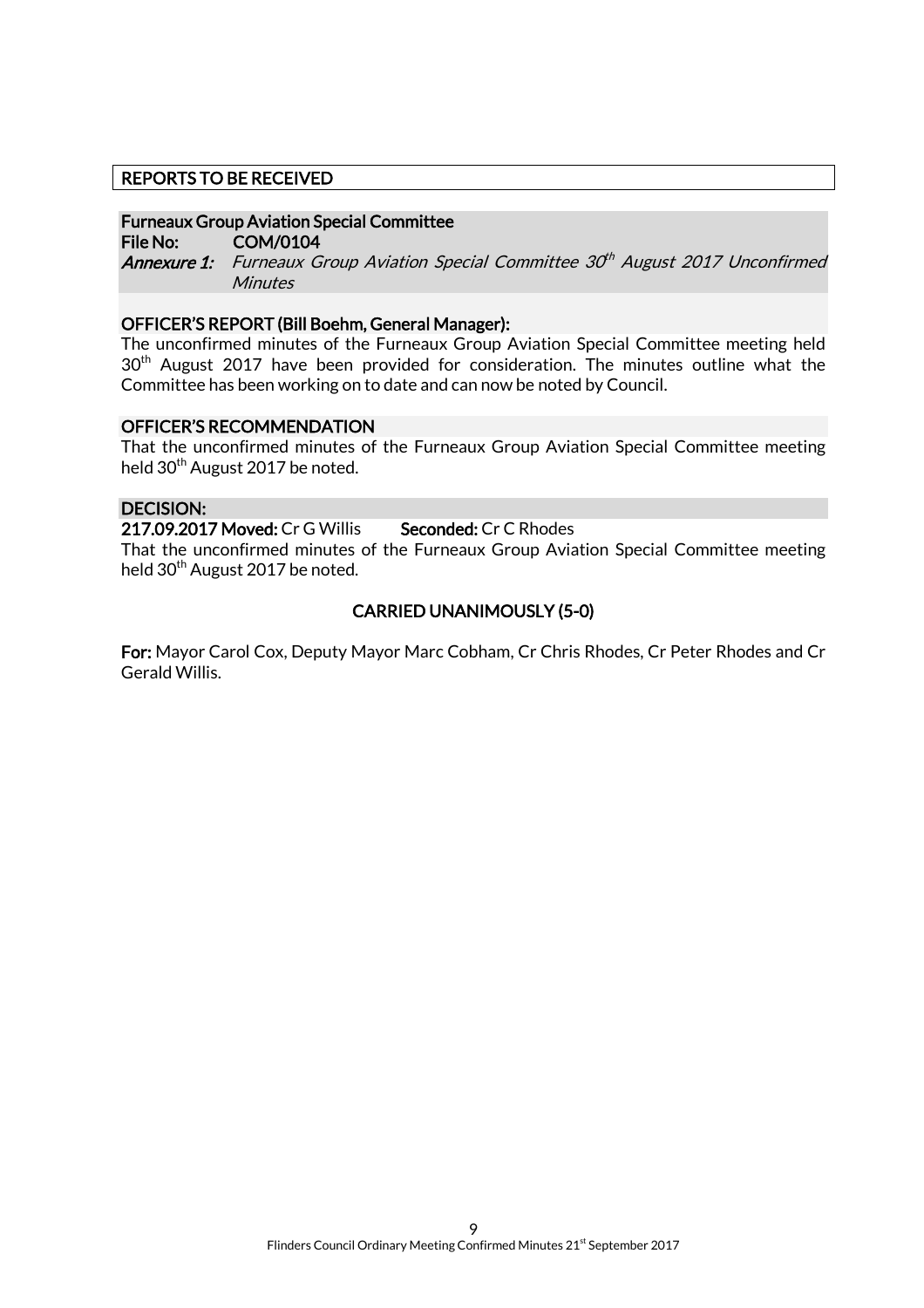#### Furneaux Municipal Emergency Management Committee

File No: CSV/0400 **Annexure 2:** Furneaux Municipal Emergency Management Committee 4th August 2017 Unconfirmed Minutes

#### OFFICER'S REPORT (Bill Boehm, General Manager):

The unconfirmed minutes of the Furneaux Municipal Emergency Management Committee meeting held 4<sup>th</sup> August 2017 have been provided for consideration. The minutes outline what the Committee has been working on to date and can now be noted by Council.

# OFFICER'S RECOMMENDATION

That the unconfirmed minutes of the Furneaux Municipal Emergency Management Committee meeting held  $4<sup>th</sup>$  August 2017 be noted.

# DECISION:

218.09.2017 Moved: Deputy Mayor M Cobham Seconded: Cr G Willis That the unconfirmed minutes of the Furneaux Municipal Emergency Management Committee meeting held  $4<sup>th</sup>$  August 2017 be noted.

# CARRIED UNANIMOUSLY (5-0)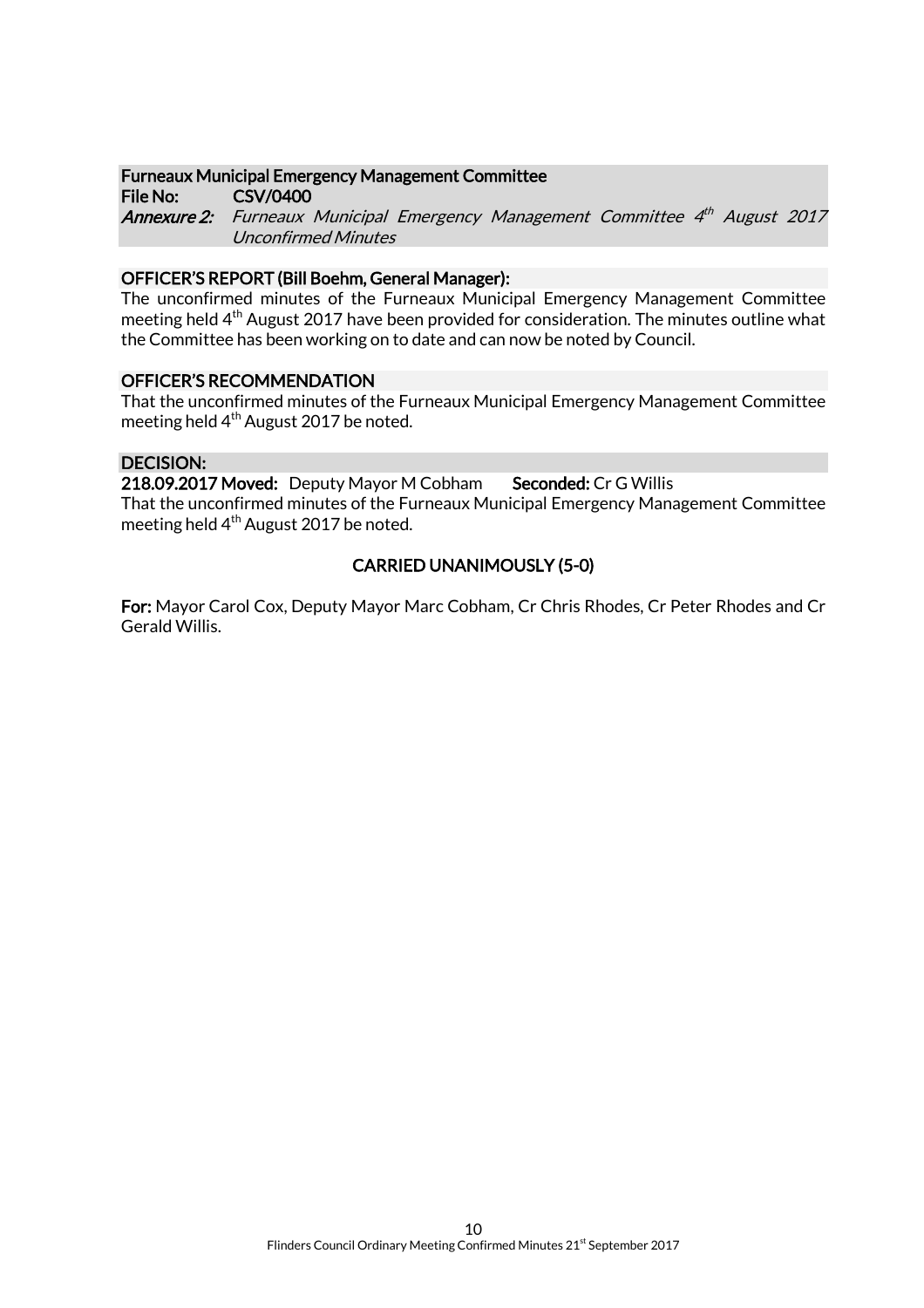#### General Manager's Performance Review Committee

File No: PER/1500 **Annexure 3:** General Manager's Performance Review Committee Open Meeting 2<sup>nd</sup> August 2017 Unconfirmed Minutes **Annexure 4:** General Manager's Performance Review Committee Closed Meeting 2<sup>nd</sup> August 2017 Unconfirmed Minutes (For Elected Members only)

#### OFFICER'S REPORT (Bill Boehm, General Manager):

The open and closed unconfirmed minutes of the General Manager's Performance Review Committee meeting held  $2^{nd}$  August 2017 have been provided for consideration. The minutes outline what the Committee has been working on to date and can now be noted by Council.

# OFFICER'S RECOMMENDATION

That the open and closed unconfirmed minutes of the General Manager's Performance Review Committee meeting held 2<sup>nd</sup> August 2017 be noted.

# DECISION:

219.09.2017 Moved: Cr G Willis Seconded: Deputy Mayor M Cobham That the open and closed unconfirmed minutes of the General Manager's Performance Review Committee meeting held 2<sup>nd</sup> August 2017 be noted.

# CARRIED UNANIMOUSLY (5-0)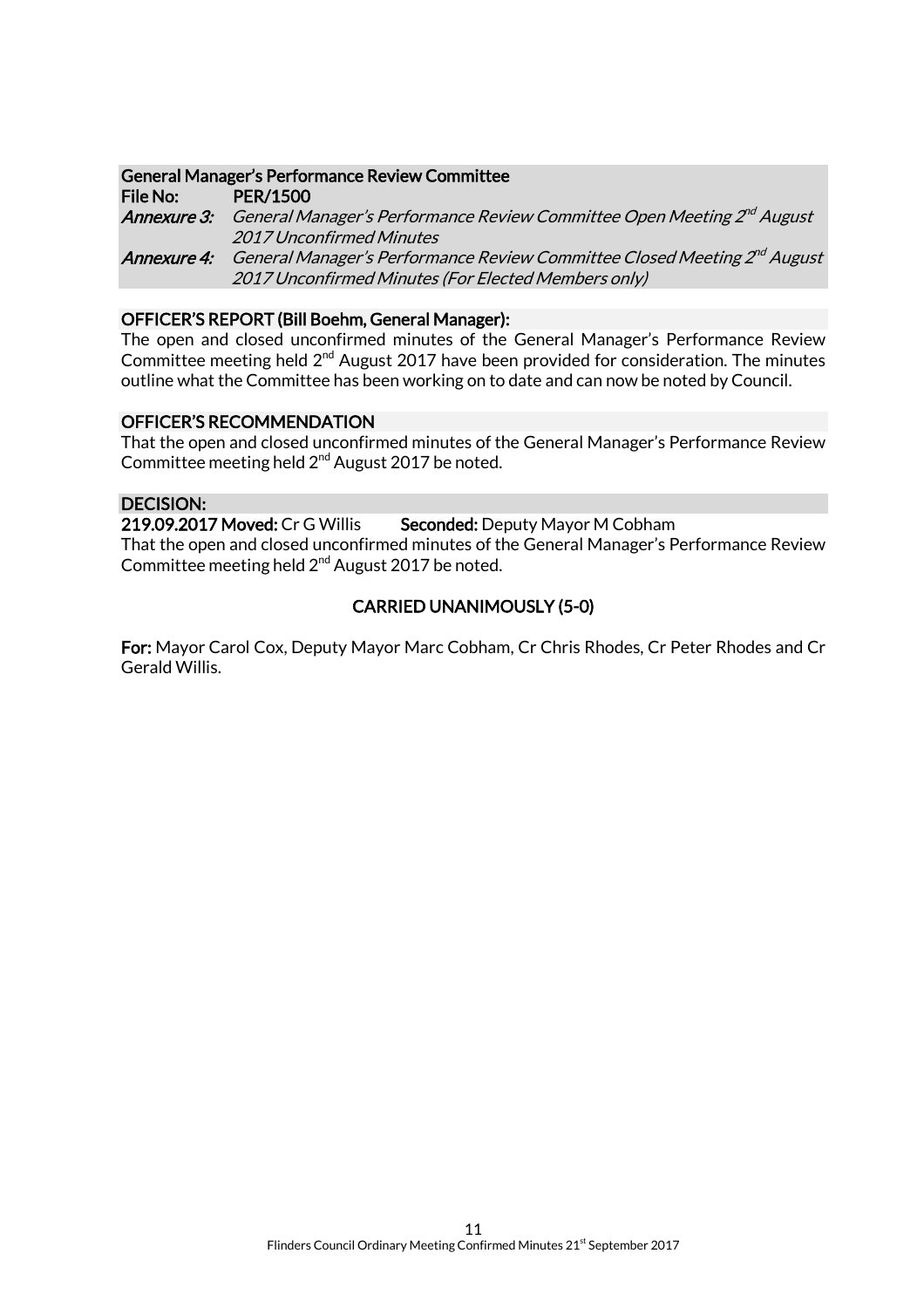# COUNCILLORS' REPORTS

#### Report from Councillor Gerald Willis as the Flinders Council Representative on TasWater Owners' Committee File No: COU/0312

#### CORRESPONDENCE IN:

| <b>DATE</b> | <b>WHO</b>                          | <b>SUBJECT</b>                            |
|-------------|-------------------------------------|-------------------------------------------|
| 07.08.2017  | Stephanie Watson,                   | Media Release issued by Local Government  |
|             | <b>Communications Manager,</b>      | Association of Tasmania re Infrastructure |
|             | <b>Local Government Association</b> | Tasmania report on the proposed takeover  |
|             | of Tasmania                         | of TasWater by the State Government       |
| 16.08.2017  | Lynn Luckock, Executive             | Letter to Mayors, Owners' Representatives |
|             | Assistant to Mike Brewster,         | and General Managers and Media Release    |
|             | Chief Executive Officer,            | issued by Miles Hampton, Chairman,        |
|             | <b>TasWater</b>                     | <b>TasWater</b>                           |

#### Legislative Council Select Committee – TasWater Ownership

The Legislative Council formed a select committee to inquire into the ownership of TasWater with Terms of Reference being:-

"To inquire into and report upon the concept of ownership of TasWater by Government with the following Terms of Reference –

- 1. The benefits, disadvantages and challenges associated with the Tasmanian Government's proposal to take control of TasWater; and
- 2. Any other matters incidental thereto."

Submissions were required to be lodged by 5:00 pm Friday 8 September.

#### RECOMMENDATION:

That the Report from Councillor Gerald Willis as the Flinders Council Representative on TasWater Owners' Committee be received.

#### DECISION:

220.09.2017 Moved: Deputy Mayor M Cobham Seconded: Cr P Rhodes

That the Report from Councillor Gerald Willis as the Flinders Council Representative on TasWater Owners' Committee be received.

# CARRIED UNANIMOUSLY (5-0)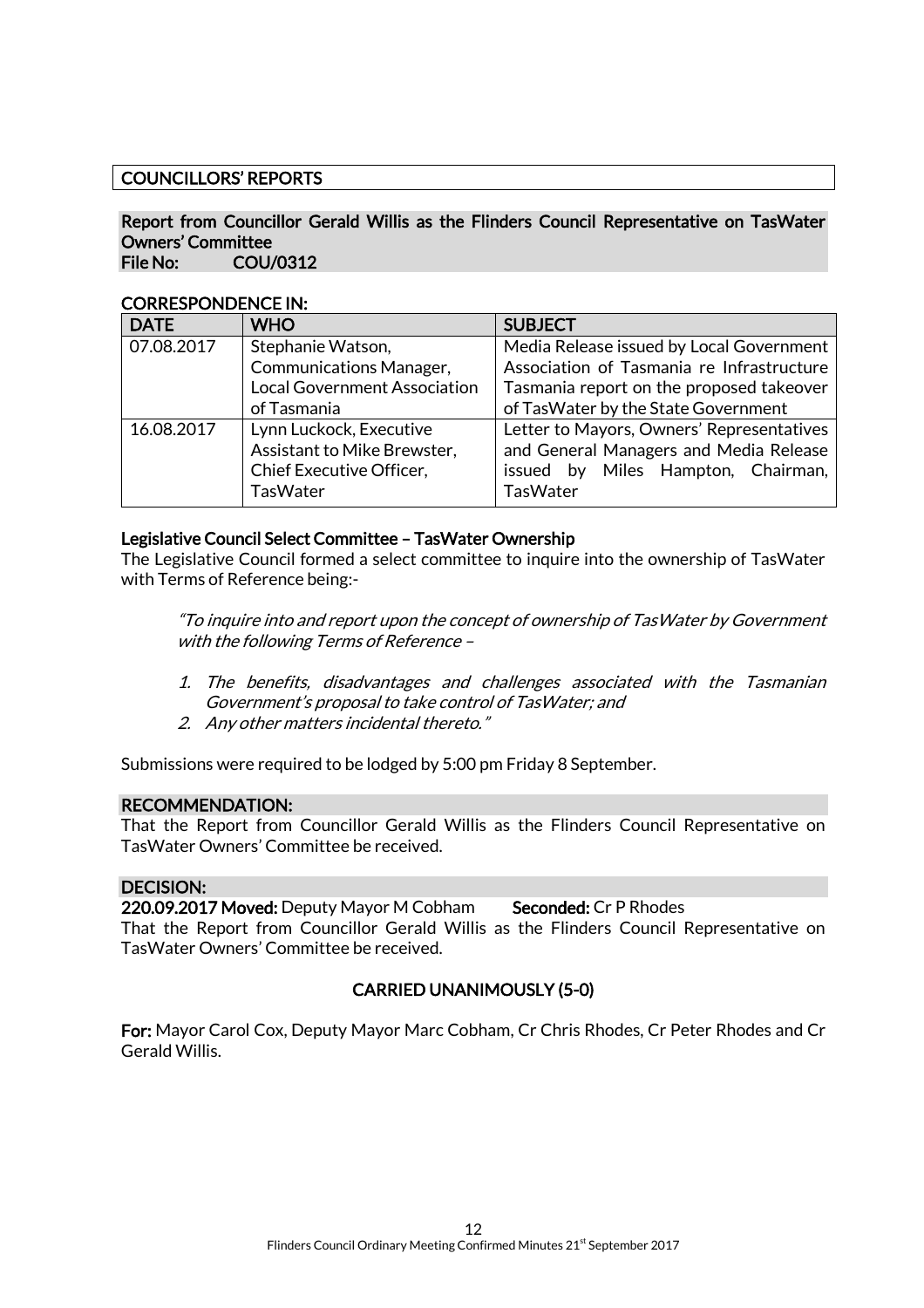# MAYOR'S REPORT:

| <b>ACTION</b>            | <b>Information</b> |
|--------------------------|--------------------|
| <b>PROPONENT</b>         | Mayor C Cox        |
| <b>FILE REFERENCE</b>    | COU/0600           |
| <b>ASSOCIATED PAPERS</b> | Nil                |

# REPORT:

# APPOINTMENTS:

| 11.08.17 | <b>Flinders Flicks</b>                                                                                 |
|----------|--------------------------------------------------------------------------------------------------------|
| 19.08,17 | <b>Junior Football Grand Final</b>                                                                     |
| 22.08.17 | Met with M Roughley, CEO of Flinders Island Aboriginal Association Inc. to                             |
|          | discuss housing                                                                                        |
| 23.08.17 | <b>Funeral of Mrs Joan Blundstone</b>                                                                  |
| 29.08,17 | Multipurpose Centre's Ladies Day Out                                                                   |
| 30.08.17 | <b>Furneaux Group Aviation Special Committee Meeting</b>                                               |
| 31.08.17 | <b>Council Workshop</b>                                                                                |
| 01.09.17 | Council meeting with the Hon Michael Ferguson MP, Minister for<br>Communications & Minister for Health |
| 01.09.17 | Running Festival; Pasta night with Nova Peris as motivational speaker                                  |
| 03.09.17 | Cocktails with Andy Penn, CEO of Telstra and the Telstra Tasmanian Board                               |
| 03.09.17 | Dinner with Telstra Tasmanian Board                                                                    |
| 04.09.17 | Media event: Announcement of the Flinders and Cape Barren Islands'                                     |
|          | <b>Telecommunications Project</b>                                                                      |
| 04.09.17 | General Manager, Bill Boehm and I met with Telstra project managers                                    |
| 04.09.17 | Working lunch with the General Manager                                                                 |
| 05.09.17 | Meeting of Community Representatives with the Flinders Island District High<br>School                  |
| 06.09.17 | Furneaux Group Shipping Special Committee                                                              |
| 06.09.17 | Met with R Lamprill, Chairman of the Board and L Beard, Regional Manager -                             |
|          | <b>Health Services from Ochre Health</b>                                                               |
| 06.09.17 | Met with community member re citizenship award                                                         |
| 08.09.17 | Council meeting with the Hon Peter Gutwein MP, Treasurer and Minister for                              |
|          | <b>Local Government</b>                                                                                |
| 08.09.17 | Golf Club Committee meeting with the Hon Peter Gutwein MP                                              |
| 08.09.17 | Safe Harbour Group meeting with the Hon Peter Gutwein MP                                               |
| 10.09.17 | Furneaux Field & Game, two day Furneaux Super Shoot incorporating the                                  |
|          | <b>Tasmanian Championship</b>                                                                          |

# Telecomms Project Flinders and Cape Barren Islands:

It has been my pleasure to be a part of the media promotion of this \$10.7 million project that will make incredible improvements to the digital connectivity of the islands. The reality of the project was brought home to me when I accompanied the General Manager to a meeting with the Telstra personnel involved in the delivery of the project. The estimated project delivery time is around 18 months and a lot of project planning is currently underway.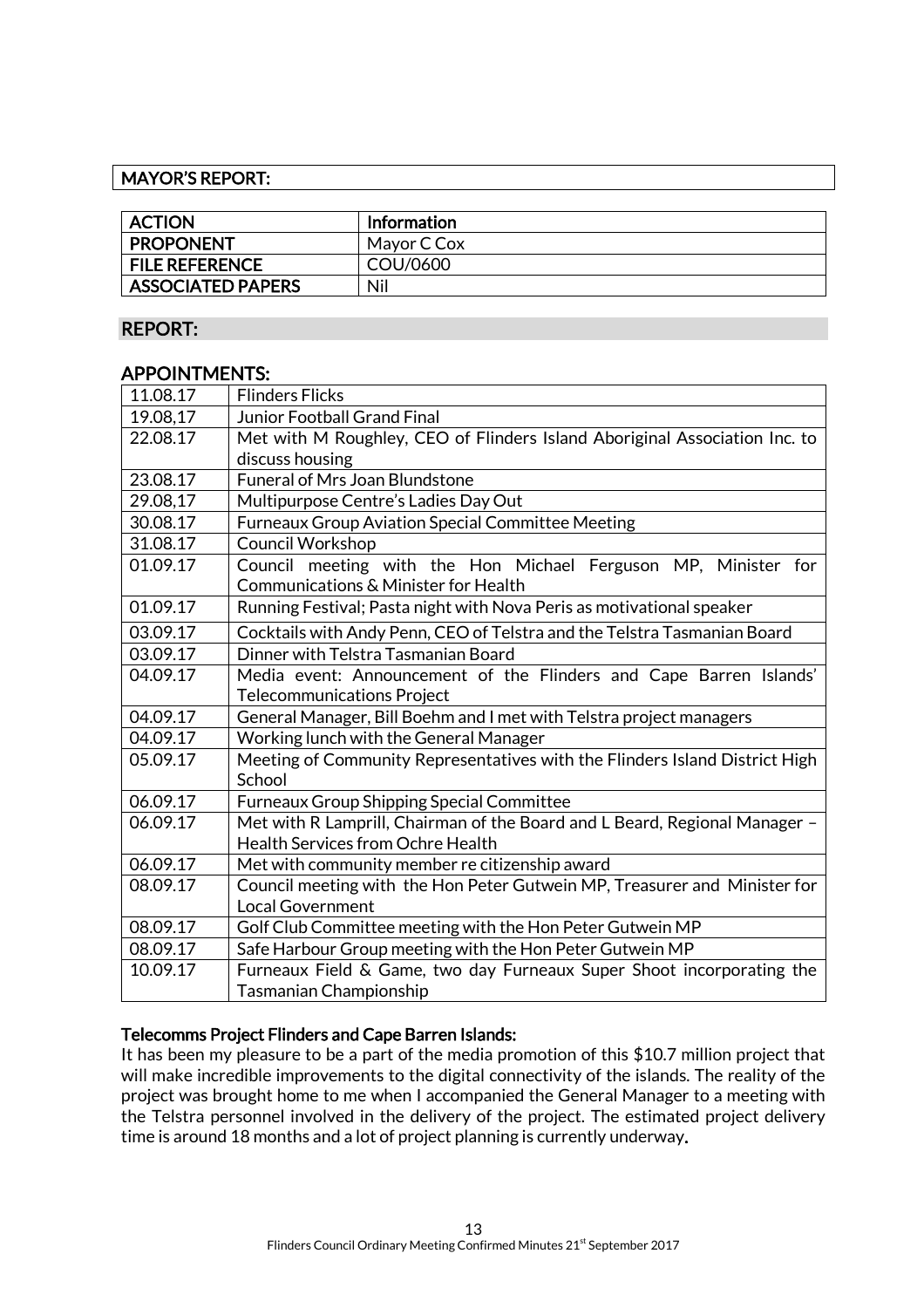Whilst it will continue to work with our current phones the new system will be 4GX capable so if you are looking at a new phone keep this in mind.

# Flinders Island District High School:

General Manager Bill Boehm and I attended a meeting designed to bring community groups together to open the channels of communication between the school and community, encouraging discussion on areas and activities that community groups undertake that could be used to provide opportunity for pupils and staff to connect with for extended opportunities.

# Flinders Island Aboriginal Association Inc. (FIAAI) and Housing:

I met with the CEO of FIAAI, Ms Maxine Roughley, and the shortage of housing was a major topic of our discussion, FIAAI being the major rental housing supplier on the Island and also being responsible for the management of Housing Tasmania stock on Flinders. Maxine has been invited to attend a Council Workshop to present to Council. Understanding FIAAI's strategic direction with housing will assist Council to understand where future needs may not be met.

#### Ministerial Visits:

In the last 2 weeks Council has had the pleasure of visits from the Hon Michael Ferguson MP, Minister for Information Technology and Innovation and Minister for Health and the Hon Peter Gutwein MP, Treasurer and Minister for Local Government.

Council met with both Ministers, thanking both for the State Government's support for the Telecomms project, and discussing projects that Council is working on to improve the economic and social sustainability of the Island but that will need extensive funding support, such as the Safe Harbour project, the long runway project and a dream, but not an impossibility, the extension of the state maintained road as a sealed road to Palana.

| <b>DATE</b> | <b>WHO</b>                                                                               | <b>SUBJECT</b>                                                                                                                                                                                       |
|-------------|------------------------------------------------------------------------------------------|------------------------------------------------------------------------------------------------------------------------------------------------------------------------------------------------------|
| 07.08.17    | K Stephenson, CEO<br><b>Local Government</b><br><b>Association of Tasmania</b><br>(LGAT) | Letter from Miles Hampton and media release re<br>Tas Water take over legislation                                                                                                                    |
| 10.08.17    | Andrew Perry,<br><b>Australian Greens</b><br>Senator for Tasmania                        | Offer of advocacy in Parliament re NBN issues on<br>the Island                                                                                                                                       |
| 12.08.17    | Peter Guichelaar                                                                         | Quarry development                                                                                                                                                                                   |
| 14.08.17    | Michael Patterson,<br>Telstra                                                            | Invitation to dinner with Telstra Tasmanian Board<br>and Telstra CEO to celebrate the Flinders Island<br>Building Better Regions Fund successful grant<br>application and following press conference |
| 14.08.17    | K Stephenson, LGAT                                                                       | <b>Communication locally about TasWater</b>                                                                                                                                                          |
| 15.08.17    | Brighton Council                                                                         | <b>Brighton Council Community Newspaper</b>                                                                                                                                                          |
| 16.08.17    | Miles Hampton,<br>Chairman, TasWater                                                     | TasWater's response to Treasurer's comments on<br><b>Trade Waste</b>                                                                                                                                 |
| 17.08.17    | J Klugg, Ochre Health                                                                    | Request for a street light outside medical practice                                                                                                                                                  |
| 18.08.17    | M Mollineaux                                                                             | Gunn Bequest unexpended funds                                                                                                                                                                        |
| 21.08.17    | Hon Alex Hawke MP                                                                        | Australian Citizenship Ceremonies                                                                                                                                                                    |

# CORRESPONDENCE IN: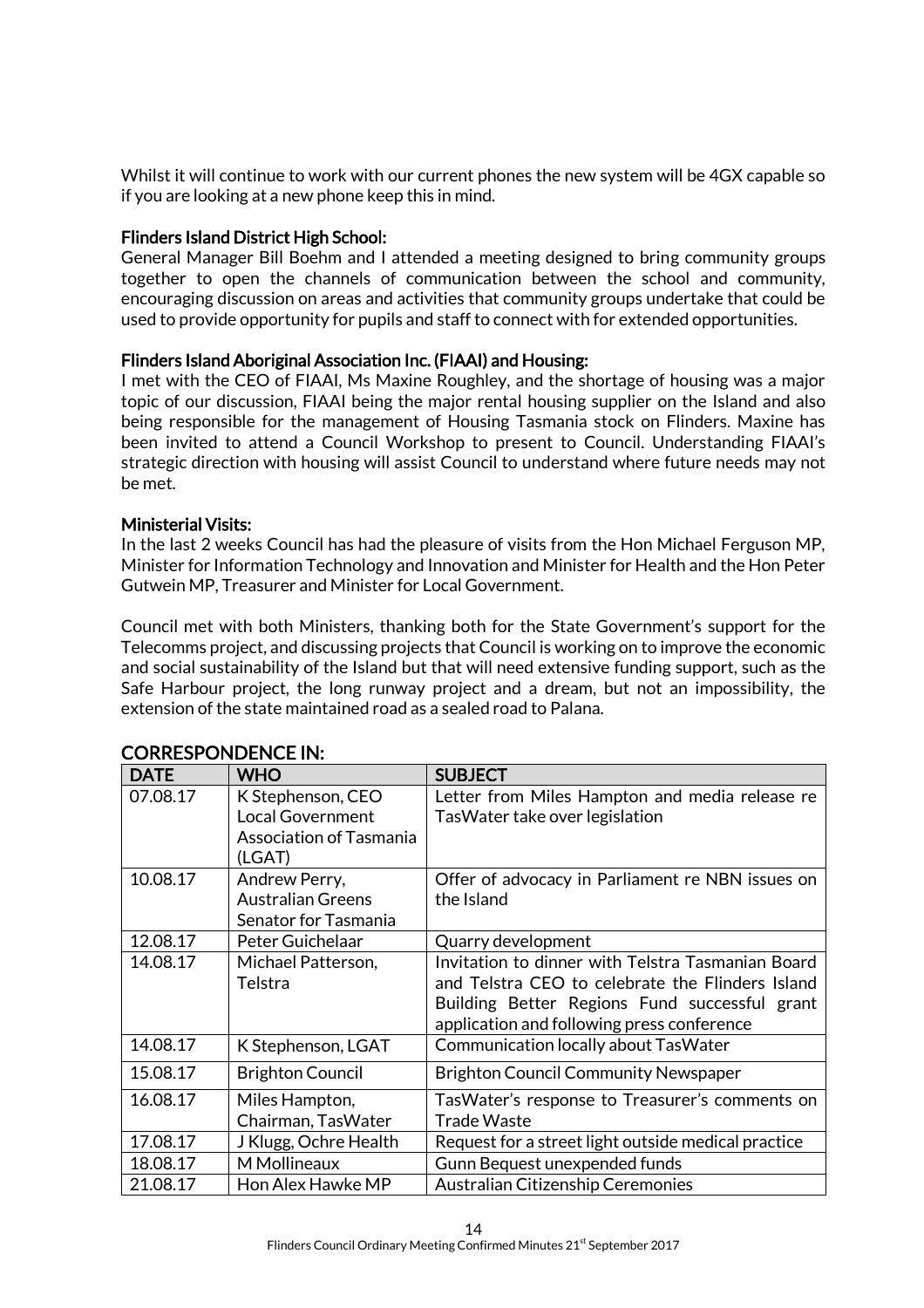| <b>DATE</b> | <b>WHO</b>                                                        | <b>SUBJECT</b>                                                                        |
|-------------|-------------------------------------------------------------------|---------------------------------------------------------------------------------------|
| 21.08.17    | <b>LGAT</b>                                                       | Flyer distributed by Northern Midlands Council                                        |
| 28.08.17    | K Stephenson, LGAT                                                | Updated sewage fact sheet from TasWater                                               |
| 01.09.17    | P Guichelaar                                                      | Quarry development                                                                    |
| 01.09.17    | K Stephenson, LGAT                                                | Request for update on TasWater advocacy or<br>information activities produced locally |
| 01.09.17    | David Stark                                                       | Article on Accounting standards                                                       |
| 01.09.17    | K Stephenson, LGAT                                                | Confidentiality of submissions to legislative council                                 |
| 04.09.17    | <b>Frances Henwood</b>                                            | Roadkill on road during running festival                                              |
| 04.09.17    | Rosanna Lacorcia,<br>NBN co                                       | Staff changes                                                                         |
| 05.09.17    | <b>Tourism Northern</b><br>Tasmania                               | Tourism Northern Tasmania - AGM Tuesday 26th<br>September 2017@5.30pm                 |
| 11.09.17    | <b>Monash University</b>                                          | Promotion of new book on Wybalenna - 'Me Write<br>Myself'                             |
| 12.09.17    | Julie Thompson,<br>Legislative Council<br><b>Select Committee</b> | Invitation to hearing                                                                 |

# CORRESPONDENCE OUT:

| <b>DATE</b> | <b>WHO</b>           | <b>SUBJECT</b>                                             |
|-------------|----------------------|------------------------------------------------------------|
| 13.08.17 &  | Peter Guichelaar     | Application process for Quarry development                 |
| 01.09.17    |                      |                                                            |
| 14.08.17    | <b>Bron Grutzner</b> | Support letter for Furneaux Museum<br>grant<br>application |
| 16.08.17    | M Patterson, Telstra | Acceptance of invitation                                   |
| 29.08.29    | M Roughley           | Invitation to FIAAI to present at Council Workshop         |
| 04.09.17    | Rosanna Lacorcia,    | Staff changes                                              |
|             | NBN co               |                                                            |
| 11.09.17    | M Mollineaux         | Gunn Bequest unexpended funds                              |

# DEPUTY MAYOR'S CORRESPONDENCE OUT

| <b>DATE</b> | <b>WHO</b>      | <b>SUBJECT</b>                                                                                                        |
|-------------|-----------------|-----------------------------------------------------------------------------------------------------------------------|
| 11.09.17    | Peter McConnell | Response to public question - school walking track                                                                    |
| 11.09.17    | Anne Campbell   | Responses to public questions - name on the<br>Flinders Arts and Entertainment Centre and<br>parking at Whitemark gym |
| 11.09.17    | David Williams  | Responses to questions without notice -<br>discussions with FIAAI re housing and West St<br>footpath                  |

# VOTING REQUIREMENTS:

Simple Majority

RECOMMENDATION:<br>221.09.2017 Moved: Cr P Rhodes Seconded: Deputy Mayor M Cobham That the Mayor's report be received.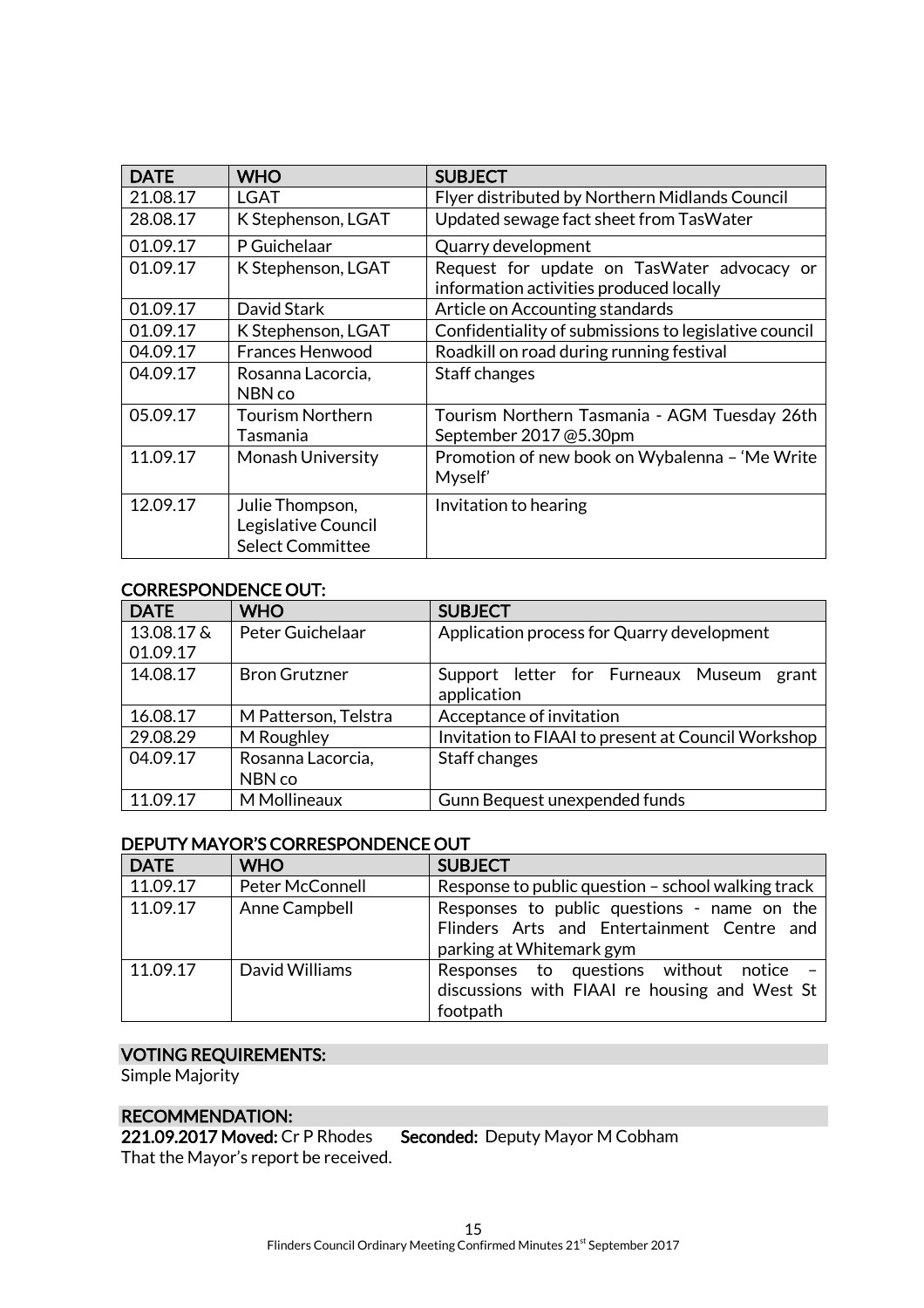# CARRIED UNANIMOUSLY (5-0)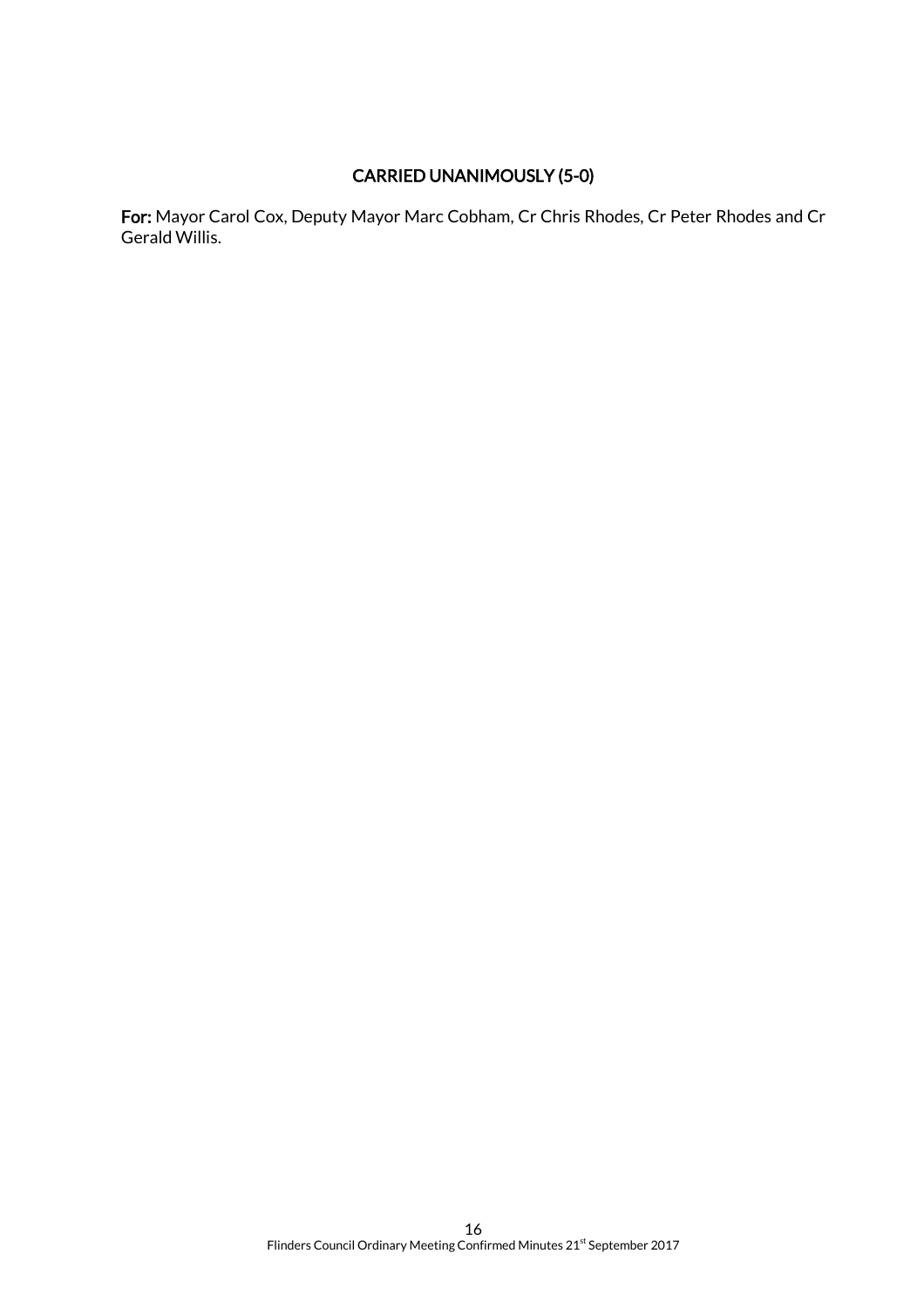# A. DEVELOPMENT SERVICES AND PLANNING APPLICATIONS

At 1.16pm, Mayor Carol Cox announced that pursuant to Regulation 25 of the Local Government (Meeting Procedures) Regulations 2015 the Council will now act as a Planning Authority under the Land Use Planning and Approvals Act 1993.

#### Item A1: Planning Scheme Amendment and Development Application – (Commercial Project Delivery)

| <b>ACTION</b>                                                                                   | <b>Decision</b>                                                       |  |
|-------------------------------------------------------------------------------------------------|-----------------------------------------------------------------------|--|
| <b>PROPONENT</b>                                                                                | <b>Commercial Project Delivery</b>                                    |  |
| <b>OFFICER</b>                                                                                  | James Ireland (consultant town planner)                               |  |
| <b>APPROVED BY</b>                                                                              | Karin Van Straten (senior consultant town planner)                    |  |
| <b>FILE REFERENCE</b>                                                                           | AMD01/17 and DA2017/010                                               |  |
| Annexure 5: Extract from 15 <sup>th</sup> June 2017 Council Meeting<br><b>ASSOCIATED PAPERS</b> |                                                                       |  |
|                                                                                                 | <b>Minutes</b>                                                        |  |
|                                                                                                 | Annexure 6: Extract from 17 <sup>th</sup> August 2017 Council Meeting |  |
|                                                                                                 | <b>Minutes</b>                                                        |  |
|                                                                                                 | Annexure 7: Report Assessing Amendment Compliance with                |  |
|                                                                                                 | s32 of the Land Use Planning and Approvals Act                        |  |

- Proposal: To amend the *Flinders Planning Scheme 2000* to make Tourist Operation, Restaurant, Community Building and Local Shop discretionary uses in the Port Zone and to add to the zone intent statement for the Port Zone, only for the subject site 'lease area' (CT 129006/1) and as described in planning application DA2017010. These amendments will enable an existing shed adjacent to the Whitemark wharf to be refurbished and used for a multi-purpose commercial centre.
- Location: 16 Esplanade, Whitemark (CT:129006/1)
- Applicant: Commercial Project Delivery
- Zoning: Port Zone
- Special Areas: Shorelines, Waterbodies and Watercourses Special Area

Representations: Six

# INTRODUCTION:

Council resolved to initiate and certify the above amendment at the June Council meeting. After the notification period, at the August Council meeting, Council resolved that no alterations to the amendment were required on the basis of the submissions received. The amendment was then sent to the Tasmanian Planning Commission (TPC) for their assessment.

The TPC has since advised Council that the references to the Land Use Planning and Approvals Act (the Act) in the June and August recommendations were not correct at the time. The TPC has advised that they are otherwise satisfied with the statutory process that Council has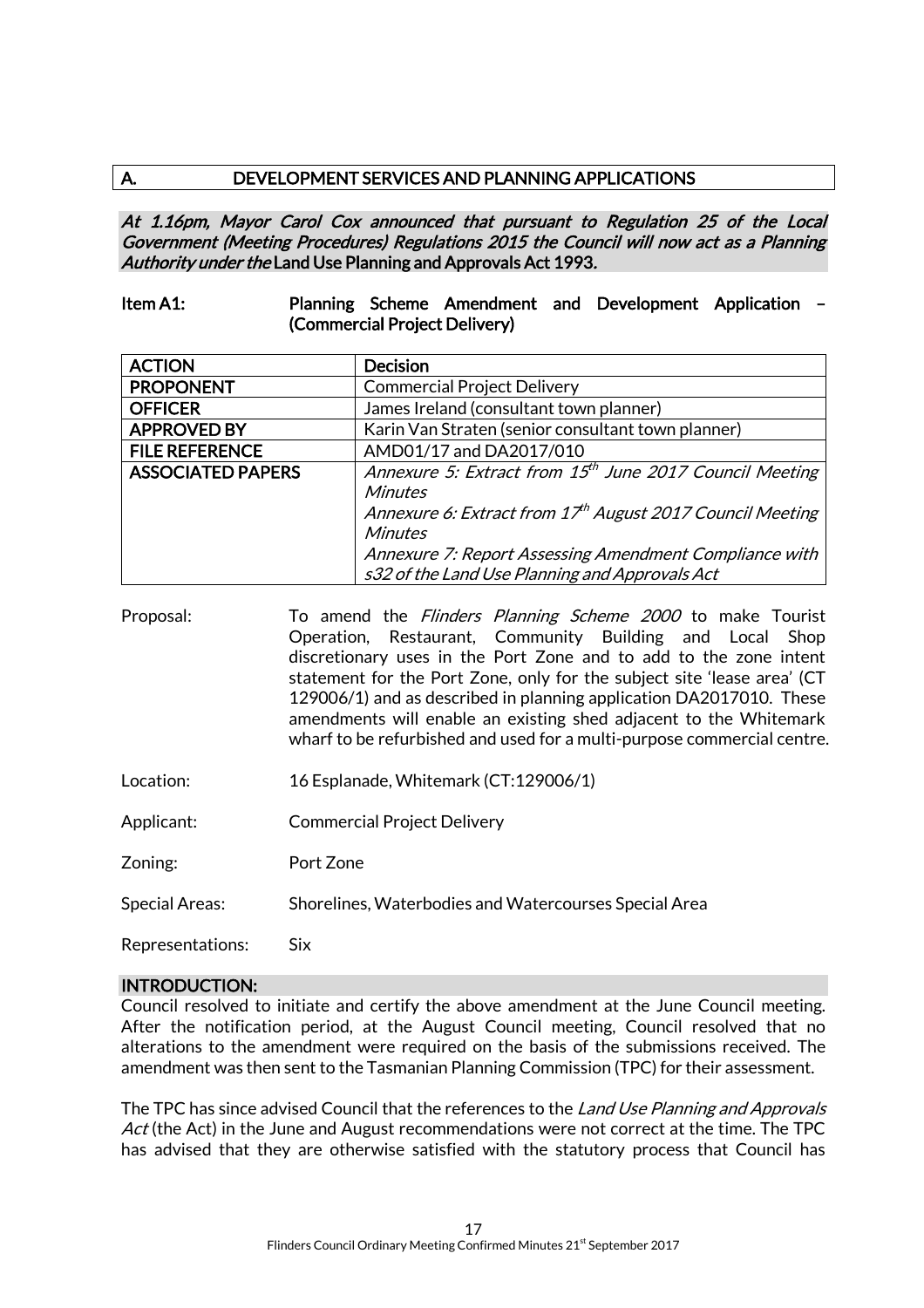undertaken. As such, they do not require that the process be re-started or the amendment be re-advertised.

With a view to resolving the situation to the TPC's satisfaction, this agenda item proposes:

- 1. That Council make the same resolutions it did in June and August, but with the correct references to the Act.
- 2. That Council again certify that the amendment meets the requirements of s32 of the Act. This was done in June, however this time the TPC has requested this be done on the basis of additional information, which will take the form of the Report Assessing Amendment Compliance with s32 of the Land Use Planning and Approvals Act, which is an associated paper to this agenda item.

#### OFFICER'S REPORT:

Please refer to the associated paper 'Report Assessing Amendment Compliance with s32 of the Land Use Planning and Approvals Act'. This provides a basis for Council to certify that the amendment meets the requirements of s32 of the Act.

Council has received advice from both the TPC and our legal representative that such a report may not be required. However, in the interests of avoiding any doubt, the report is provided nonetheless.

#### STATUTORY REQUIREMENT:

The sections of the Act that deal with planning scheme amendments have changed numerous times in the recent past. The TPC has advised that although the process Council followed was broadly correct, Council referred to out of date sections of the Act.

The purpose of this agenda item is for Council to re-state previous resolutions made in relation to the amendment, but with the correct references to the Act.

#### POLICY/STRATEGIC IMPLICATIONS:

In terms of the amendment itself, the *Flinders Council Strategic Plan 2015*, Strategic Focus Area 1: Population Growth is most relevant. It is summarised as: "Focusing on strategies, projects and policy initiatives that support the community, economic development, innovation and investment attraction."

#### COMMENT: The proposal is consistent with this focus area. The proposal is an addition to the tourism infrastructure on the Island.

#### BUDGET AND FINANCIAL IMPLICATIONS:

Financial considerations of the amendment are addressed through normal statutory processes.

#### OFFICER'S RECOMMENDATION:

That Council:

1. pursuant to Section 34(1)(a) of the *Land Use Planning and Approvals Act* 1993 initiate Amendment 01/17 to the *Flinders Planning Scheme 2000* to make tourist operation, restaurant, community building and local shop discretionary uses in the port zone and to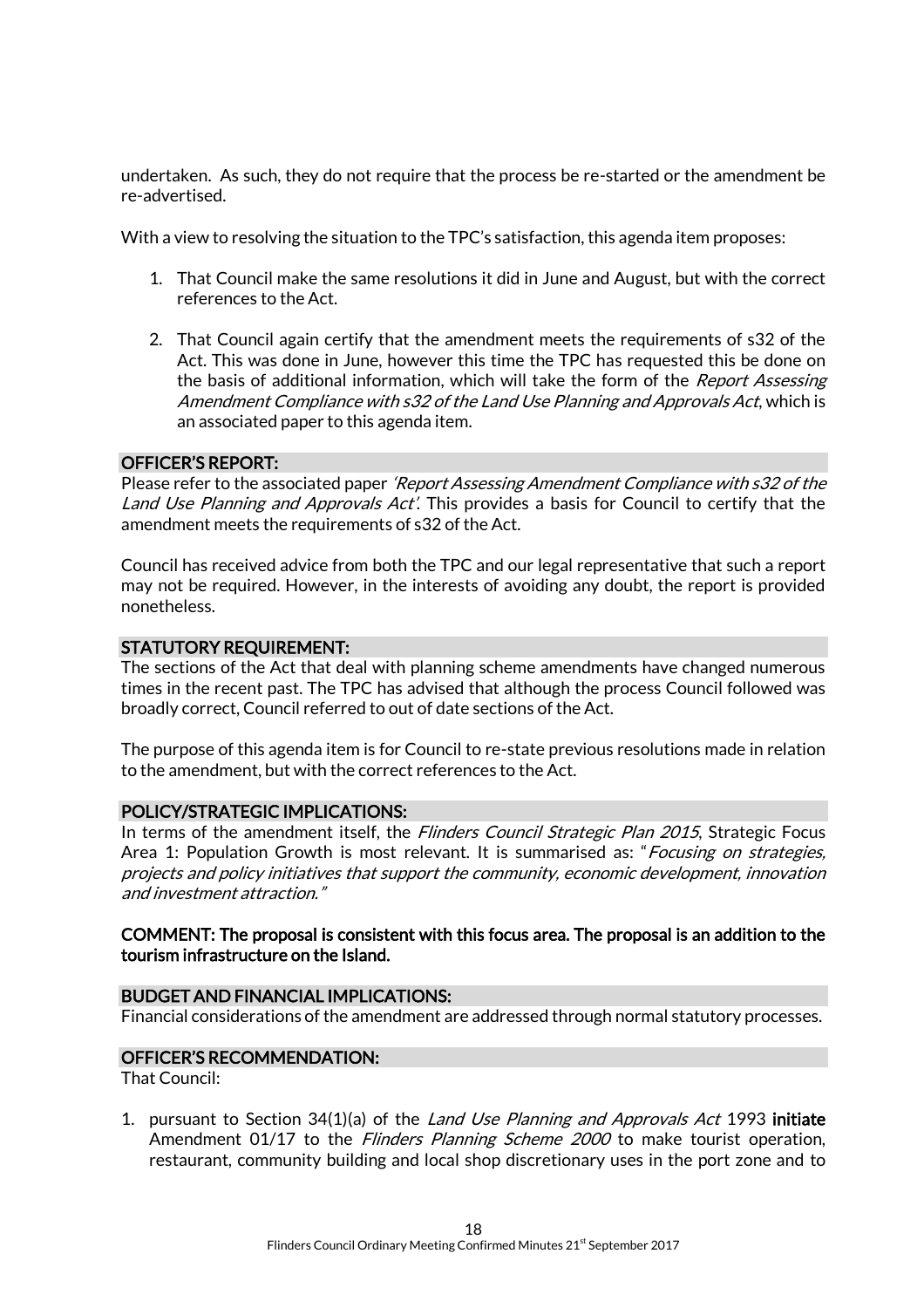add to the zone intent statement for the port zone, only for the subject site 'lease area' (CT 129006/1) and as described in planning application DA2017/010,

- 2. pursuant to Section 35 (1) (a) of the *Land Use Planning and Approvals Act* certify that the amendment 01/17 meets the requirements specified in Section 32 of the *Land Use* Planning and Approvals Act 1993; and
- 3. approve planning permit application DA2017/010, subject to the following conditions:

# ENDORSED PLANS

1. The use and/or development must be carried out as described in the planning submission by Commercial Project Delivery dated April to the satisfaction of the Council. Any other proposed development and/or use will require a separate application to and assessment by the Council.

# EXTERIOR AND SECURITY LIGHTING

2. Exterior and security lighting must be designed, baffled and located so that no direct light is emitted outside the property boundaries.

# TASWATER

- 3. The development must be in accordance with the Submission to Planning Authority Notice issued by TasWater (TWDA 2017/00978-FC) attached.
- 4. pursuant to Section 39 (2) (b) (i) and (ii) of the Land Use Planning and Approvals Act states that no alterations are required to combined AMD 01/17 and DA2017/010 in light of the impact of the representations lodged,
- 5. submits AMD 01/17 and DA2017/010 to the Tasmanian Planning Commission for review; and:
- 6. requests approval of AMD 01/17 and confirmation of the approval of DA2017/010.

#### DECISION:

222.09.2017 Moved: Cr G Willis Seconded: Deputy Mayor M Cobham That Council:

- 1. pursuant to Section 34(1)(a) of the *Land Use Planning and Approvals Act* 1993 initiate Amendment 01/17 to the Flinders Planning Scheme 2000 to make tourist operation, restaurant, community building and local shop discretionary uses in the port zone and to add to the zone intent statement for the port zone, only for the subject site 'lease area' (CT 129006/1) and as described in planning application DA2017/010,
- 2. pursuant to Section 35 (1) (a) of the *Land Use Planning and Approvals Act* certify that the amendment 01/17 meets the requirements specified in Section 32 of the Land Use Planning and Approvals Act 1993; and
- 3. approve planning permit application DA2017/010, subject to the following conditions: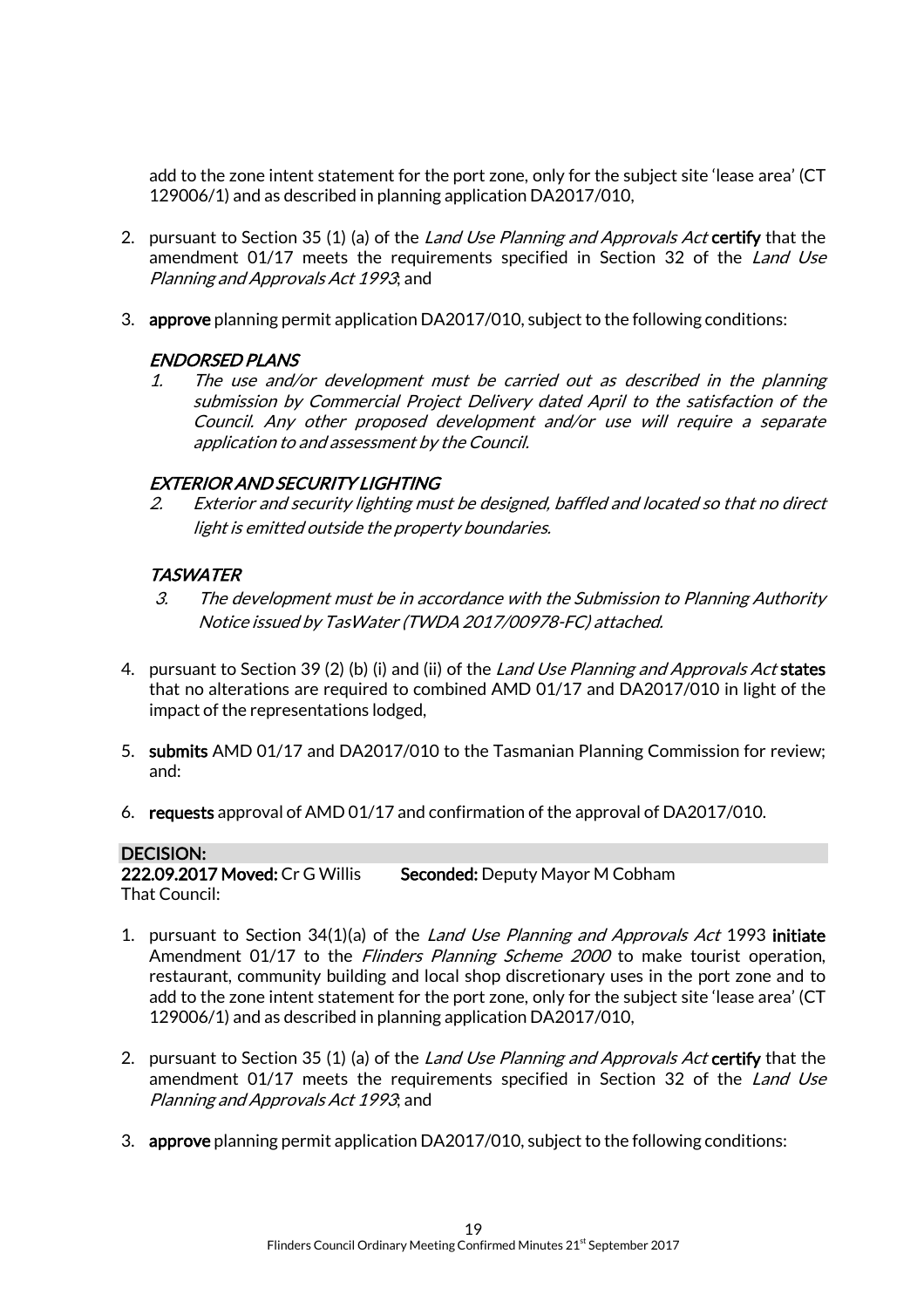#### ENDORSED PLANS

1. The use and/or development must be carried out as described in the planning submission by Commercial Project Delivery dated April to the satisfaction of the Council. Any other proposed development and/or use will require a separate application to and assessment by the Council.

# EXTERIOR AND SECURITY LIGHTING

2. Exterior and security lighting must be designed, baffled and located so that no direct light is emitted outside the property boundaries.

# **TASWATER**

- 3. The development must be in accordance with the Submission to Planning Authority Notice issued by TasWater (TWDA 2017/00978-FC) attached.
- 4. pursuant to Section 39 (2) (b) (i) and (ii) of the *Land Use Planning and Approvals Act* states that no alterations are required to combined AMD 01/17 and DA2017/010 in light of the impact of the representations lodged,
- 5. submits AMD 01/17 and DA2017/010 to the Tasmanian Planning Commission for review; and:
- 6. requests approval of AMD 01/17 and confirmation of the approval of DA2017/010.

# CARRIED UNANIMOUSLY (5-0)

For: Mayor Carol Cox, Deputy Mayor Marc Cobham, Cr Chris Rhodes, Cr Peter Rhodes and Cr Gerald Willis.

At 1.18pm, Mayor Carol Cox announced that the Council will now conclude its meeting as a Planning Authority under Regulation 25 of the Local Government (Meeting Procedures) Regulations 2015.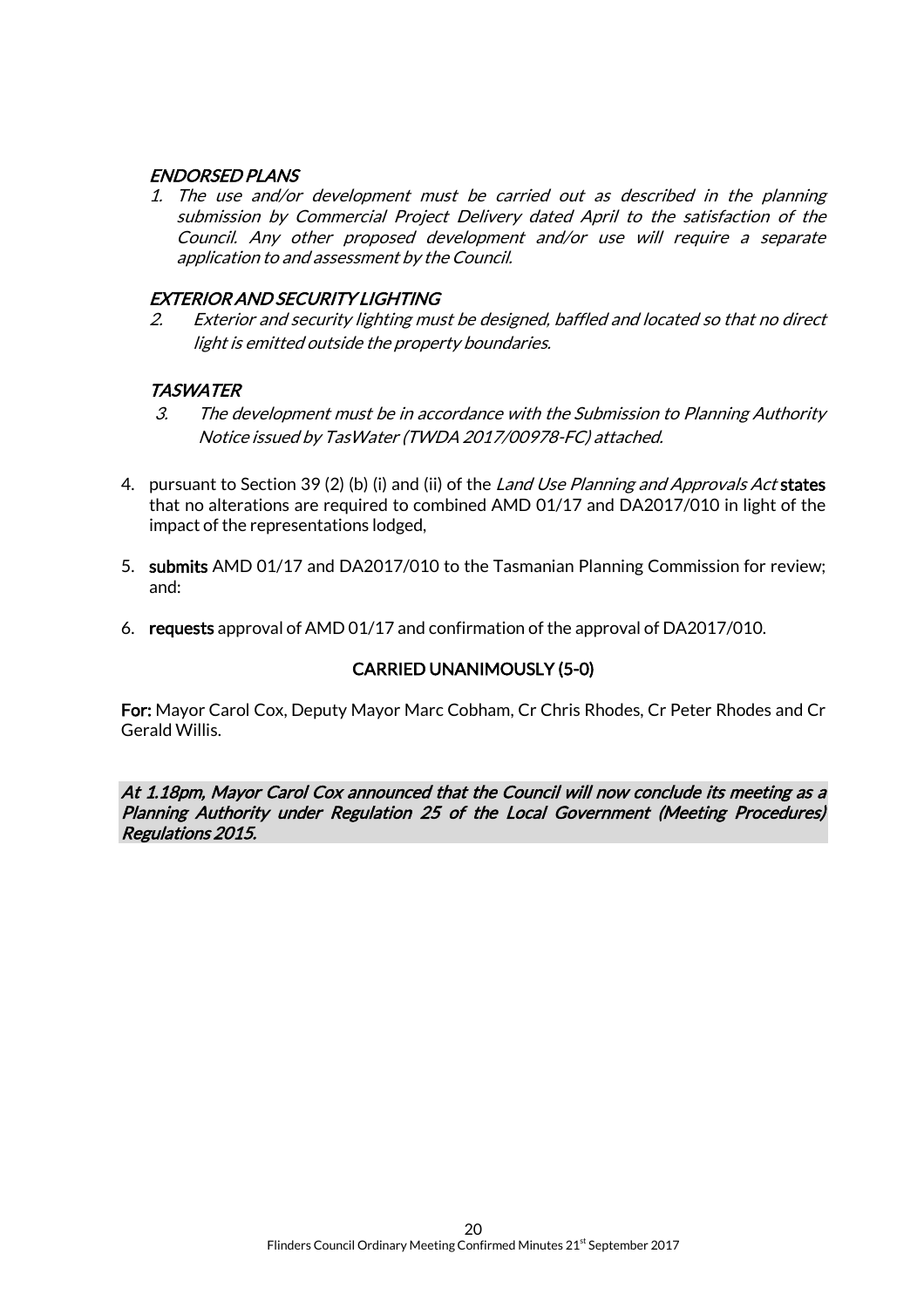#### Item A2: Development Application Report

| <b>ACTION</b>            | Information                                            |
|--------------------------|--------------------------------------------------------|
| <b>PROPONENT</b>         | <b>Council Officer</b>                                 |
| <b>OFFICER</b>           | Jacci Viney, Development Services Coordinator          |
| <b>FILE REFERENCE</b>    | PLN/0105                                               |
| <b>ASSOCIATED PAPERS</b> | Annexure 8: Planner's Information Report - August 2017 |

#### INTRODUCTION:

The purpose of this report is to provide Councillors with an update of the applications which have been dealt with by the Planning Department for the month of October as per the council motion 249.09.2015, passed at the  $24<sup>th</sup>$  September 2015 Council Meeting.

Council has requested that the planning consultancy service (West Tamar Council) provide this detail to Council on a monthly basis.

Permitted applications are assessed under s58 of the *Land Use Planning and Approvals Act* 1993 and as such are not advertised nor are the applicant's details made public. Applicants retain the right to privacy having met all development and use standards applicable within the current planning scheme. Applications made under this section must be granted a permit, with or without conditions.

The numbering of applications relates to the allocation provided by the 'Regulatory Applications' (RegApps) electronic filing system. Numbers are allocated in order to Planning (DA), Building (BA) and Plumbing (PA) applications. This may mean that planning numbers are not sequential.

#### PREVIOUS COUNCIL CONSIDERATION:

Some items may have been considered at meetings of Council while the remainder have been approved under delegation by the General Manager.

#### OFFICER'S REPORT:

Refer to Annexure 8 Planner's Information Report – August 2017, provided by West Tamar Council.

#### VOTING REQUIREMENTS:

Simple Majority

#### OFFICER'S RECOMMENDATION:

That the report be received.

#### DECISION:

223.09.2017 Moved: Deputy Mayor M Cobham Seconded: Cr P Rhodes That the Planner's Information Report dated August 2017 be received.

# CARRIED UNANIMOUSLY (5-0)

For: Mayor Carol Cox, Deputy Mayor Marc Cobham, Cr Chris Rhodes, Cr Peter Rhodes and Cr Gerald Willis.

Jacci Viney, Development Services Coordinator, left the meeting at 1.30pm.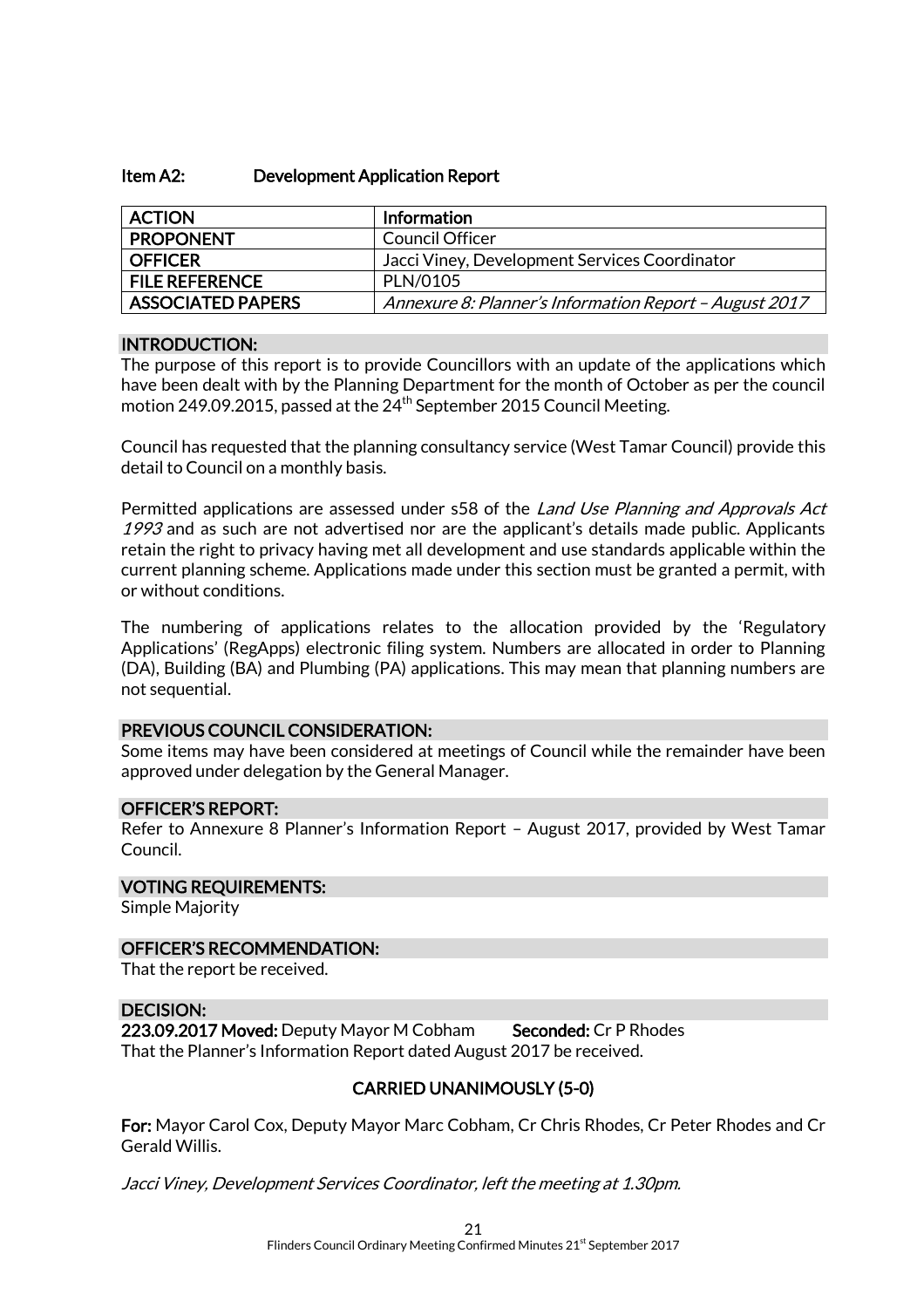# B. **GOVERNANCE**

#### Item B1: Priority Projects 2017

| <b>ACTION</b>            | <b>Decision</b>                                  |
|--------------------------|--------------------------------------------------|
| <b>PROPONENT</b>         | Council Officer                                  |
| <b>OFFICER</b>           | General Manger, Bill Boehm                       |
| <b>FILE REFERENCE</b>    | CSV/1708                                         |
| <b>ASSOCIATED PAPERS</b> | Annexure 9: Priority Projects - 7 September 2017 |

#### INTRODUCTION:

From time to time Council prepares a Priority Projects list so as to have an agreed document that can be provided to prospective politicians or government entities to provide a snapshot of the projects Council considers are important development initiatives.

This report updates the project list in light of changed circumstances and ahead of potential State and Federal Government Elections.

#### PREVIOUS COUNCIL CONSIDERATION:

17.01.10 21st January 2010 Council Workshop 6  $6<sup>th</sup>$  July 2017 Council Workshop  $31<sup>st</sup>$  August 2017

#### OFFICER'S REPORT:

The purpose of the Priority Projects list is to have an agreed document that can be provided to prospective politicians or government entities to provide a snapshot of the projects Council considers are important development initiatives.

The Priority Projects - 7 September 2017 document is Annexure 9.

A few preliminary explanatory comments:

- (a) Less is more. Only those significant projects that are generally beyond the immediate scope of Council have been included. Focus on a self-help, non-hand-out mentality is important.
- (b) The previous project list was somewhat out of date and has obviously been updated. For instance, a previous project suggesting that Roads to Recovery money be spent on the airport has been removed as the arguments are not sustainable. We have other options and in any event, would not be agreed to.
- (c) Document has been formatted as a small booklet for ease of presentation and as a takeaway.
- (d) The introduction is merely provided to highlight that we are into self-help. Housing has been mentioned here and not as a stand-alone project, largely as we are in a facilitating role.
- (e) In each project a notional Council allocation has been outlined. This has merely been done to show some sort of self-help and does not at this stage bind the Council but does set the scene.
- (f) Lady Barron Safe Harbour. This type of project is one that both the State and Federal Governments could be potentially attracted to. Firstly, it is assumed that Council will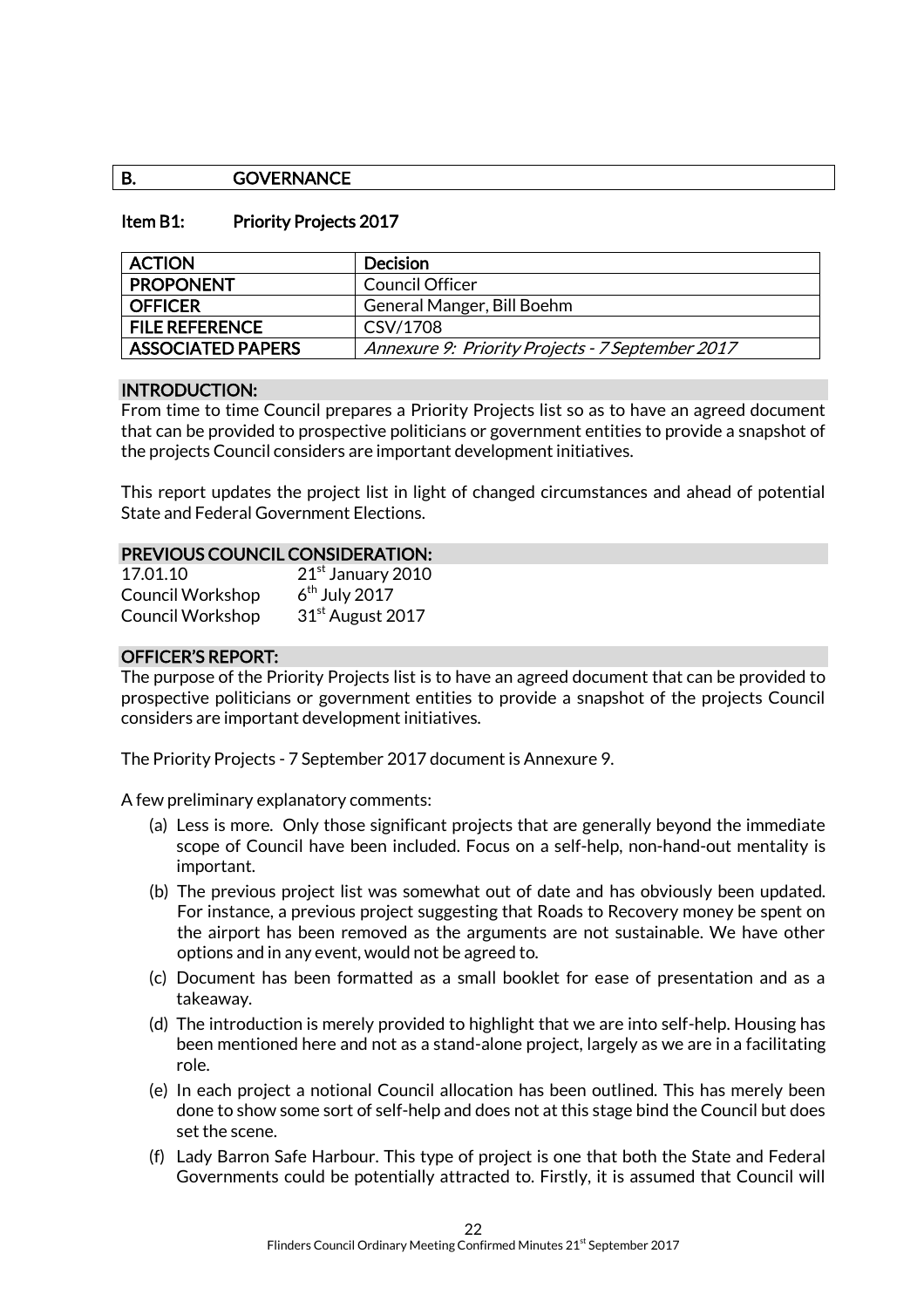accept the report's recommendations. Secondly there are potential Federal Government sources of funds available but we will need to have some sort of financial contribution.

- (g) Palana Road. Council's notional contribution towards the Palana Road upgrade and sealing is based on a 2 for 1 contribution.
- (h) Flinders Island Airport Runway. Rationale is relatively self-explanatory. Essentially with an airport operating deficit of \$180,000, most of which is associated with deprecation, operationally the airport is not the millstone around the Council that it may appear. The airport runway replacement however is another matter hence the focus on this one element only. If it were funded, especially at the lower cost option, it may be possible that over time the airport could be self-financing.
- (i) Flinders Sports & RSL Club. Although in its infancy this type of project is one that the State Government could potentially be attracted to. The potential external investor opportunities are there but obviously problematic. The Community outcomes are however significant. Council's contribution is modest and notionally directed to community-wide elements of the project. There are also potential Federal Government sources of funds available. Although Council input is important, having the lead rightly taken by the Club is more likely to be successful.

#### STATUTORY REQUIREMENT:

Local Government Act 1993

#### POLICY/STRATEGIC IMPLICATIONS:

4. Strategic, Efficient and Effective Organisation - Responding to risks and opportunities. 4.1 Remain actively engaged with internal and external stakeholders providing regional leadership.

4.1.1 The Furneaux Islands' unique circumstances, isolated community and specific financial needs are understood by key external stakeholders.

4.1.1.4 Review priority projects list by the end of September 2017.

#### BUDGET AND FINANCIAL IMPLICATIONS:

Essentially nil at this stage unless grant funding is obtained in which case Council's financial contribution will be required.

#### RISK/LIABILITY:

There is minimal risk and liability as the projects are largely aspirational.

#### VOTING REQUIREMENTS:

Simple Majority

#### OFFICER'S RECOMMENDATION:

That Council notes the Priority Projects list dated 7 September 2017.

#### DECISION:

224.09.2017 Moved: Cr P Rhodes Seconded: Deputy Mayor M Cobham That Council endorses the Priority Projects dated September 2017.

#### CARRIED UNANIMOUSLY (5-0)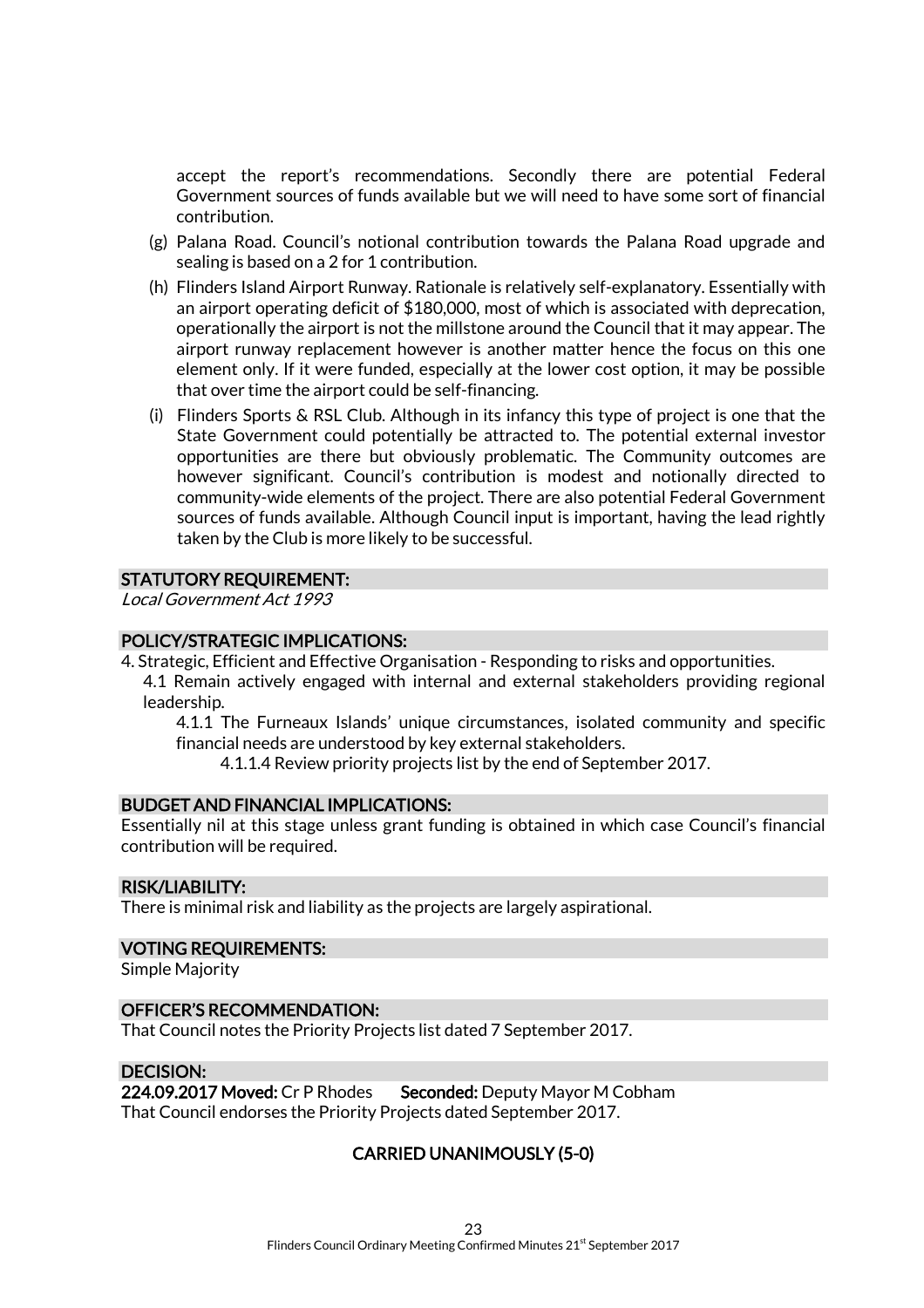For: Mayor Carol Cox, Deputy Mayor Marc Cobham, Cr Chris Rhodes, Cr Peter Rhodes and Cr Gerald Willis.

Deputy Mayor Marc Cobham asked that Council staff be thanked for the effort put into producing the Priority Projects document.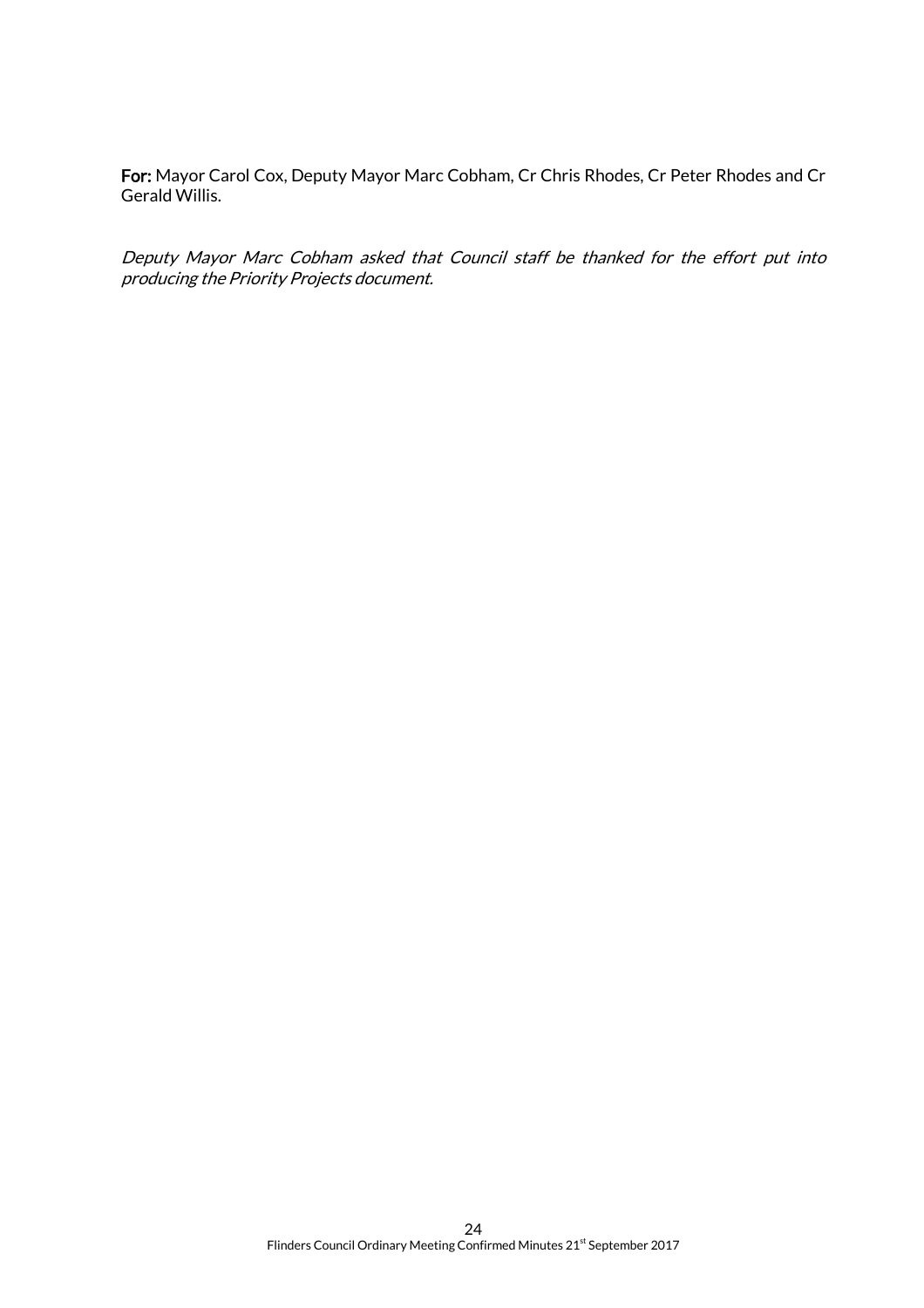| <b>ACTION</b>            | <b>Decision</b>                                         |
|--------------------------|---------------------------------------------------------|
| <b>PROPONENT</b>         | Council Officer                                         |
| <b>OFFICER</b>           | General Manger, Bill Boehm                              |
| <b>FILE REFERENCE</b>    | COU/0401                                                |
| <b>ASSOCIATED PAPERS</b> | Annexure 10: KPMG's Final Report of the Shared Services |
|                          | <b>Study for the Northern Tasmanian Councils</b>        |
|                          | Annexure 11: Flinders Council Resource Sharing Report   |
|                          | <b>Recommendation Matrix</b>                            |

#### Item B2: Northern Tasmanian Councils' Resource Sharing

#### INTRODUCTION:

With funding assistance from the Minister of Local Government, Flinders Council, along with other Northern Tasmanian Councils, has been participating with KPMG in a Shared Services Study into resource sharing opportunities.

This report presents a final report from KPMG as a conclusion to this project (Annexure 11) highlighting those areas that could be affected and presents a recommended way forward to advance potential outcomes for the Municipality.

# PREVIOUS COUNCIL CONSIDERATION:

| 203.07.2015             | $16^{\text{th}}$ July 2015      |
|-------------------------|---------------------------------|
| 257.09.2015             | 24 <sup>th</sup> September 2015 |
| <b>Council Workshop</b> | $6th$ July 2017                 |
| <b>Council Workshop</b> | 31 <sup>st</sup> August 2017    |

#### OFFICER'S REPORT:

KPMG's final report of the Shared Services Study for the Northern Tasmanian Councils has been presented to the Minister of Local Government and a copy as annexed sent to all Councillors.

The project was overseen by a Steering Committee comprising the General Managers of the Northern Councils (Break O'Day, Dorset, Flinders, George Town, Launceston, Meander Valley, Northern Midlands and West Tamar) and support staff. This Steering Committee worked highly collegiately such that the progress of the study was enhanced with a strong platform to work constructively in the implementation of outcomes.

The project review undertaken was comprehensive but also recognised the complexity of the situation given the political, financial and operational perspectives. For instance, as an example, whilst one would expect that payroll functions could be potentially outsourced, in reality all Councils have this function incorporated into a job costing framework which is difficult to extract and the time allocated for most Councils is relatively minor meaning that there would be little if any savings by a new outsourced arrangement.

Four options were eventually identified namely:

- 1. Optimising current arrangements;
- 2. Joint contracting/ outsourcing;
- 3. Contract Service Model; and
- 4. Incorporated joint venture.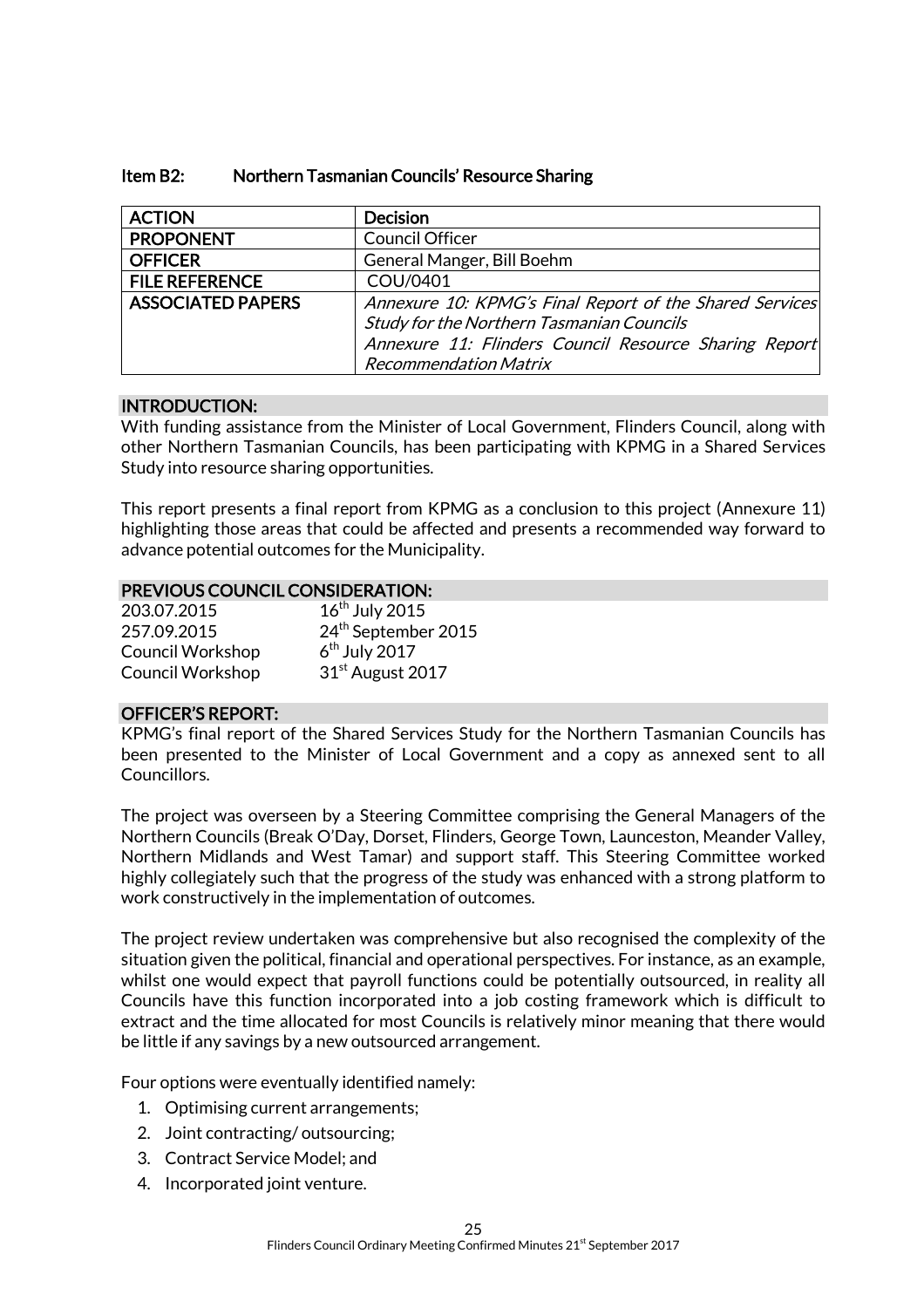For various logical reasons, it was found that a combination of Options 1 and 2 represented potentially the greatest gains, especially if all councils adopted common IT platforms. Overall \$3.3 million savings per annum were identified regionally with transition costs between \$0.5 to \$4 million.

This will provide a foundation on which to extend the current resource sharing arrangements with wider joint-contracting for some common services (e.g. waste management, debt collection, legal services) at both sub-regional and whole of regional levels.

In relation to Flinders Council, as a small municipality and as an island, there are a number of considerations that may apply differently than in other Councils. For instance, Council currently outsources a range of activities such as engineering, planning and building services that others do not. We are also perhaps more acutely aware of the impacts on local employment than others are; although in our situation most of the recommendations would not effect this aspect.

As an illustration, Annexure 12 is a basic summary of those services recommended for consideration for resource sharing with a few preliminary comments in relation to "possible" considerations with respect to our situation. In the main, changes will be by a potential change in current outsourcing arrangements with likely minimal impact on current local employment.

To achieve the overall outcomes, the report recommends in the first instance the formation of an effective governance / management model with resources to progress the initiatives. The collegiate nature of the current working group of general managers and their keenness to progress bodes well for the future as evidenced by the collective recommendations that Councils receive the final report as prepared by KPMG, support the establishment of a governance model to progress the outcomes of the report and participate in activities to undertake shared initiatives at a regional and sub-regional level.

#### STATUTORY REQUIREMENT:

Local Government Act 1993

#### POLICY/STRATEGIC IMPLICATIONS:

- 4. Strategic, Efficient and Effective Organisation Responding to risks and opportunities. 4.3.19 Appropriate plans and available resources in place to where possible mitigate and respond to identified risks and incidents.
	- 4.5.1 Resources utilised to maximise financial and community returns.
	- 4.5.2 Sustainable organisation.

#### BUDGET AND FINANCIAL IMPLICATIONS:

Essentially there will be some ongoing costs on a shared basis to engage a small amount of support staff. Given our Council's small size, contribution will be very modest. However, the potential savings across the spectrum of activities as identified, although not quantified at a Council level, will likely be significant.

#### RISK/LIABILITY:

There is minimal liability regardless of the actions chosen but significant risk both financially and politically by potential lost opportunities if Council were to not participate in an ongoing manner.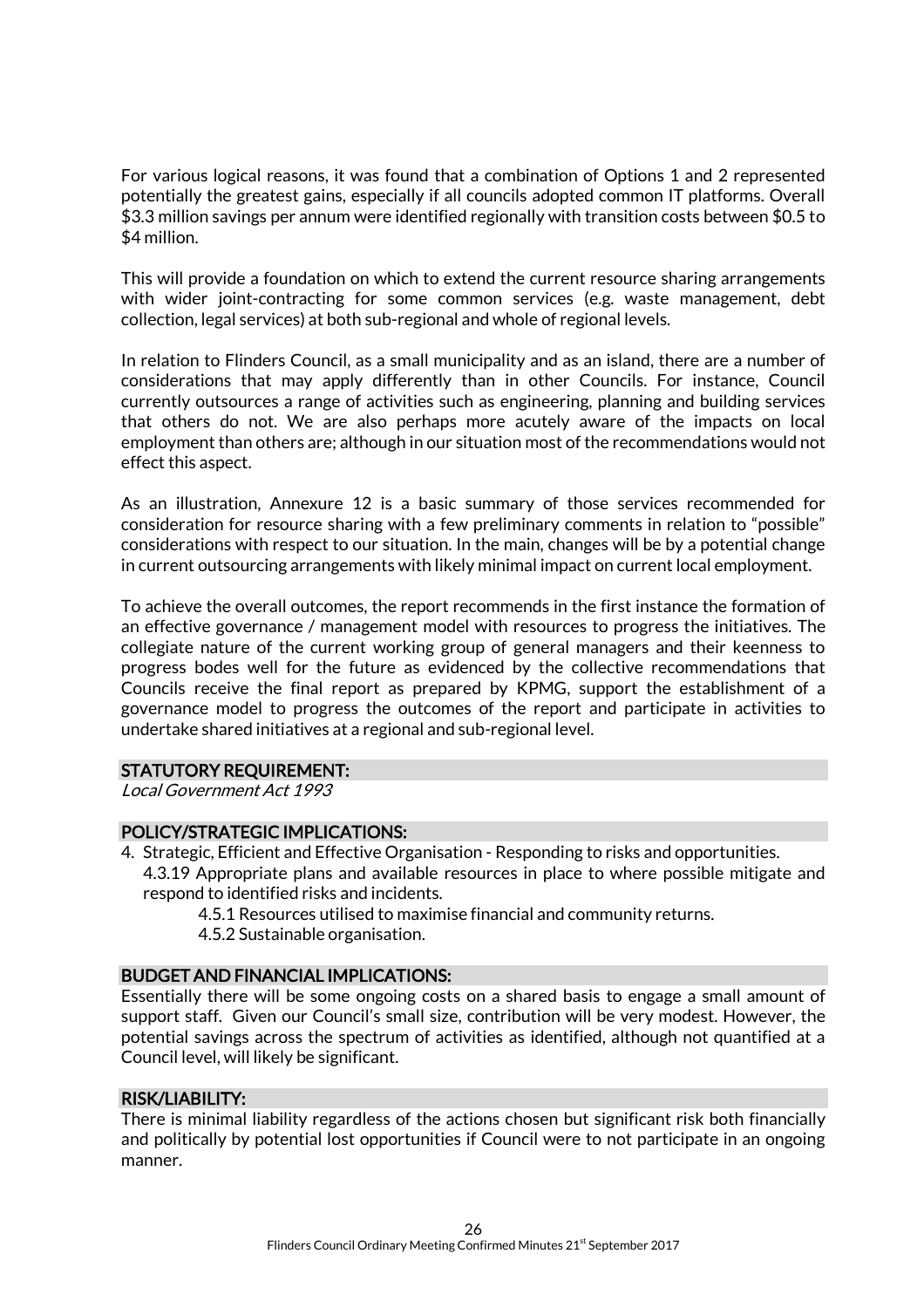#### VOTING REQUIREMENTS:

Simple Majority

# OFFICER'S RECOMMENDATION:

That Council:

- 1. Receive the Northern Tasmanian Councils Shared Services Study Implementation Project July 2017 prepared by KPMG;
- 2. Support the establishment of a governance model to progress the outcomes of the report; and
- 3. Participate in activities to identify, plan and implement opportunities to undertake shared initiatives at a regional and sub-regional level.

#### DECISION:

225.09.2017 Moved: Deputy Mayor M Cobham Seconded: Cr G Willis

That Council:

- 1. Receive the Northern Tasmanian Councils Shared Services Study Implementation Project July 2017 prepared by KPMG;
- 2. Support the establishment of a governance model to progress the outcomes of the report; and
- 3. Participate in activities to identify, plan and implement opportunities to undertake shared initiatives at a regional and sub-regional level.

# CARRIED UNANIMOUSLY (5-0)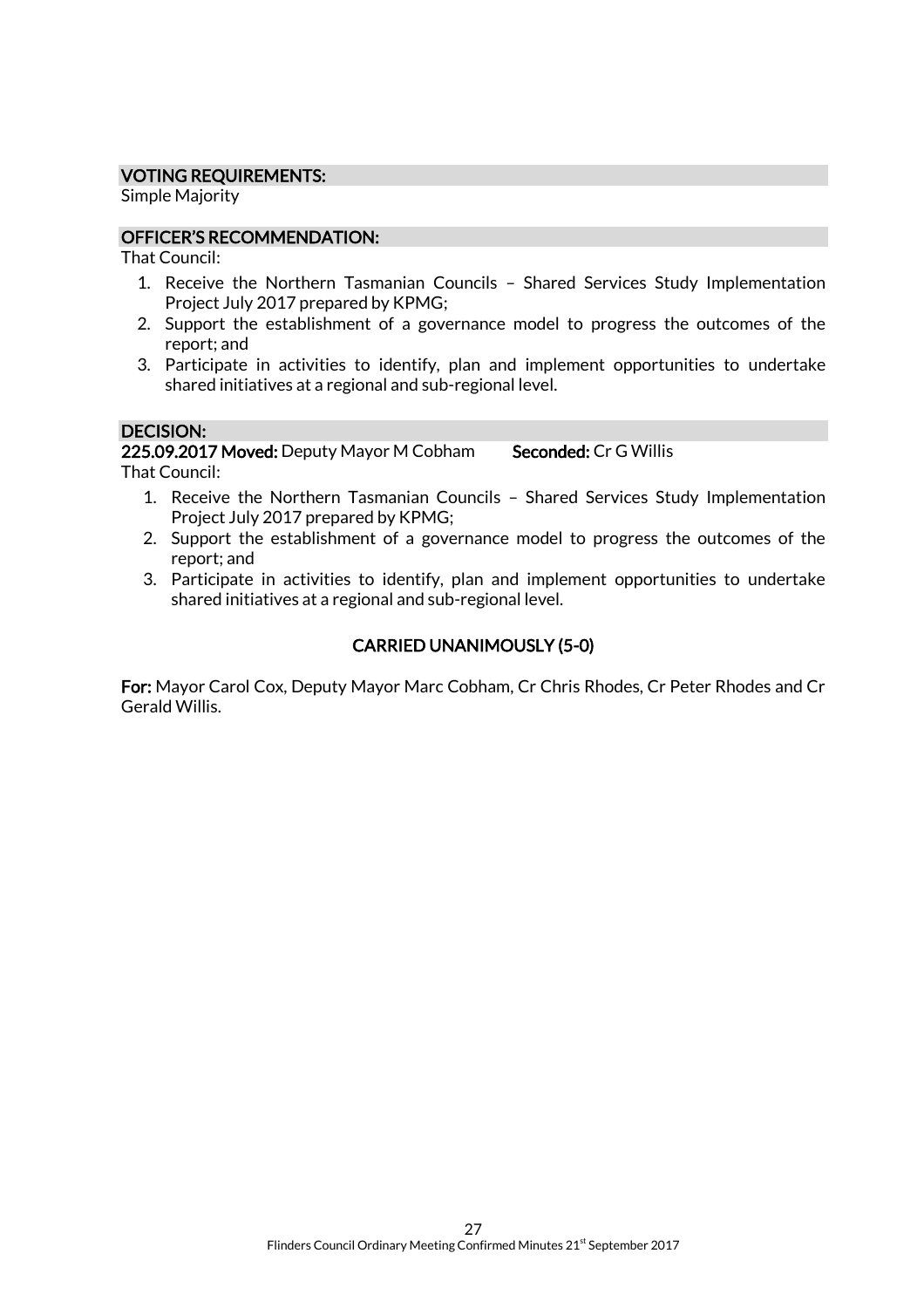|  | Item B3: | Waste Management - Early Contractor Involvement (ECI) |  |  |
|--|----------|-------------------------------------------------------|--|--|
|--|----------|-------------------------------------------------------|--|--|

| <b>ACTION</b>            | Decision                    |
|--------------------------|-----------------------------|
| <b>PROPONENT</b>         | Council Officer             |
| <b>OFFICER</b>           | General Manager, Bill Boehm |
| <b>FILE REFERENCE</b>    | WAS/0400                    |
| <b>ASSOCIATED PAPERS</b> | Nil                         |

#### INTRODUCTION:

Council has been pursuing, through a range of actions, potential long-term options to manage the Whitemark waste management facility and subservient services. It is necessary that the options are financially sustainable, user-friendly and environmentally appropriate for our remote situation. This has included, through a publicly advertised process, an 'Early Contractor Involvement' (ECI) contracting method, which identified a potential, preferred contractor that was considered worthy of proceeding with to the next stage of the process.

This report updates previous reports to Council and recommends that, following the most recent negotiations with the potential preferred Contactor, that Council concludes the process and explores other possible opportunities.

#### PREVIOUS COUNCIL CONSIDERATION:

| <b>Council Workshop</b> | $6th$ October 2016            |
|-------------------------|-------------------------------|
| 246.10.2016             | 20 <sup>th</sup> October 2016 |
| 247.10.2016             | 20 <sup>th</sup> October 2016 |
| <b>Council Workshop</b> | 12 <sup>th</sup> January 2017 |
| <b>Council Workshop</b> | $4th$ May 2017                |
| <b>Council Workshop</b> | 3rd August 2017               |
| 155.06.2017             | 15 <sup>th</sup> June 2017    |

#### OFFICER'S REPORT:

Over the past eight months Council has been provided with updates on progress of identifying suitable waste management options. Progress thus far has been previously outlined as follows:

- (a) An open tender using the 'Early Contractor Involvement' (ECI) contracting method was adopted and implemented by Flinders Council.
- (b) The ECI contracting methodology is a two-stage process with an open tender stage for scope and specification development (Stage one) and with options to open tender or sole source delivery of the approved scope and specification requirements (Stage two).
- (c) A formal tender evaluation process leading to an ECI selected respondent that could potentially become a preferred contractor was unanimously assessed as the only respondent most likely to be able to achieve Flinders Council's waste management objectives and expectations.
- (d) Flinders Council has worked closely with the ECI selected respondent and that a scope and specification was with the ECI selected respondent to develop a cost model and pricing strategy that meets Council's expectations.
- (e) The ECI scope and specification process has enabled community engagement in participating with the delivery of the Flinders Council waste management strategy objectives.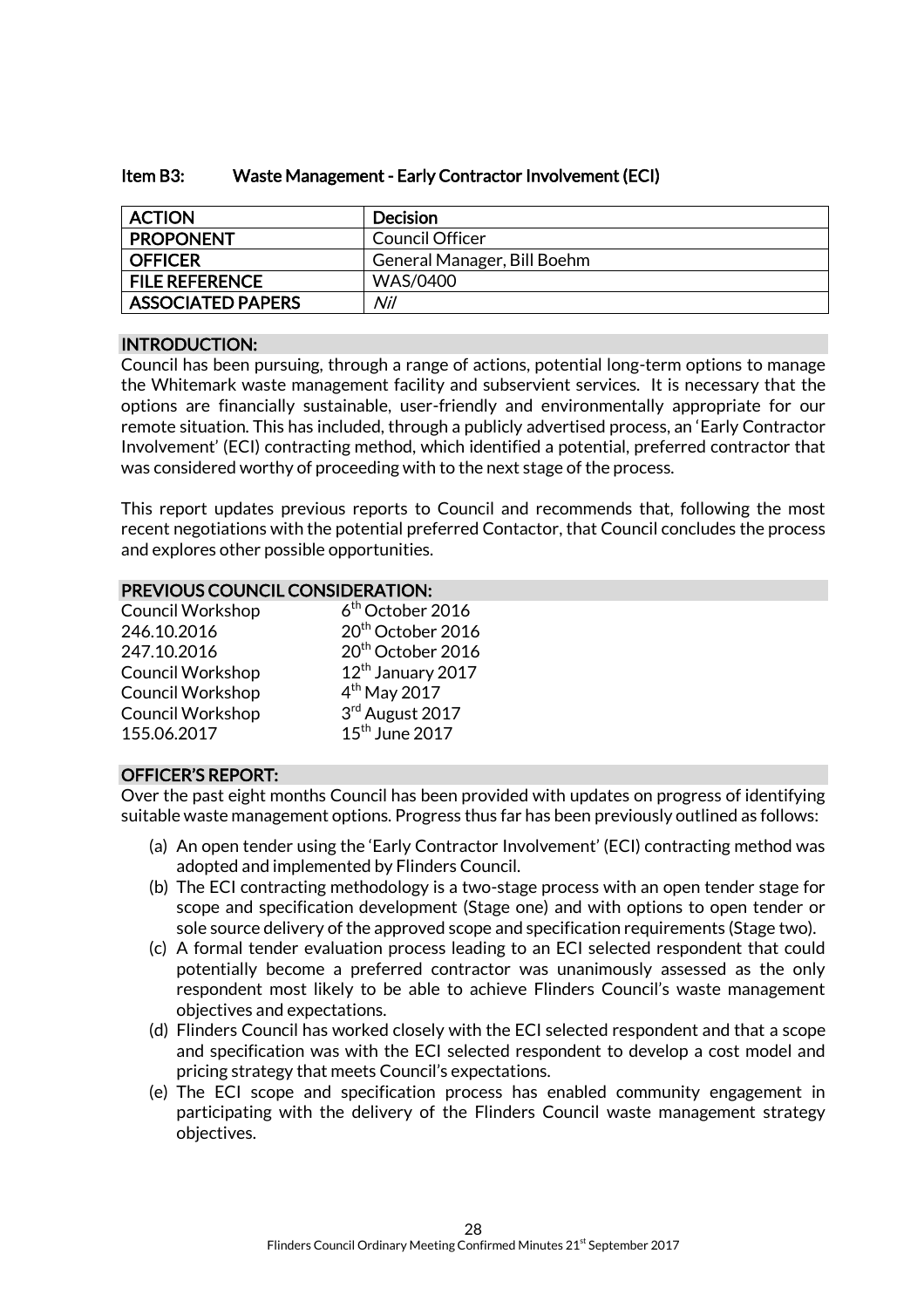(f) Positive outcomes derived from the scope and specification process include the ability to deliver 100% recyclable waste management and kerbside waste collection across Flinders Island.

The ECI process has allowed Council to potentially go to full open tender, primarily to work with an industry expert to develop the scope. In this instance ToxFree (now JJ Richards) was overwhelmingly identified as the preferred and committed operator.

At the  $15<sup>th</sup>$  June 2017 Ordinary Council Meeting, the following motion 155.06.2017 was resolved:

"That Council appoints the successful Early Contractor Involvement respondent (ToxFree now JJ Richards) to carry out 'stage 2' of the waste management project and through direct negotiations authorises the General Manager to present to Council for consideration a final tender that meets Council's long term waste management objectives."

In doing so it was noted that if Council proceeds with a sole source arrangement, any final proposal, including cost comparisons with existing arrangements and detailed discussions with the preferred ECI respondent, will come before Council for final decision. This may include various options that Council may also wish to take up. In other words, Council was advised that it can still not proceed if it is not satisfied with the final costed proposal.

Prior to formally implementing this resolution Council staff pursued negotiations with the preferred contractor, to enable formal costings to be obtained as part of the existing process, but also as ToxFree had since been taken over by JJ Richards with a significant change in personnel as a result. As such Council staff needed to be confident that the same approach intended to be taken by ToxFree was still applicable and that the indicative costs at the time provided were still relevant.

This aspect has now been addressed and it has become clear that unfortunately the indicative costs provided by the new entity are significantly greater than expected and as such it is considered that it is not practical to continue with this process.

Notwithstanding this outcome, a number of positive aspects have been gained from this process including but not limited to the following:

- The development of the Scope of Works (Stage 1) has been completed and paid for at a cost-effective rate;
- Linkages with Central Coast Council regarding cell and leachate capture design; and
- Assurance to Environmental Protection Authority that Flinders Council is working to provide a compliant system to address the current non-compliances on the Island.

It may also be relevant that potential resource sharing arrangements with Northern Tasmanian Councils have identified Waste Management as a probable combined tender and, notwithstanding our unique circumstances, an improved contract outsourcing model may be possible.

As a result, options of providing an in-house operation along the lines of the identified improved model or retendering within a now defined scope of works can be actively pursued.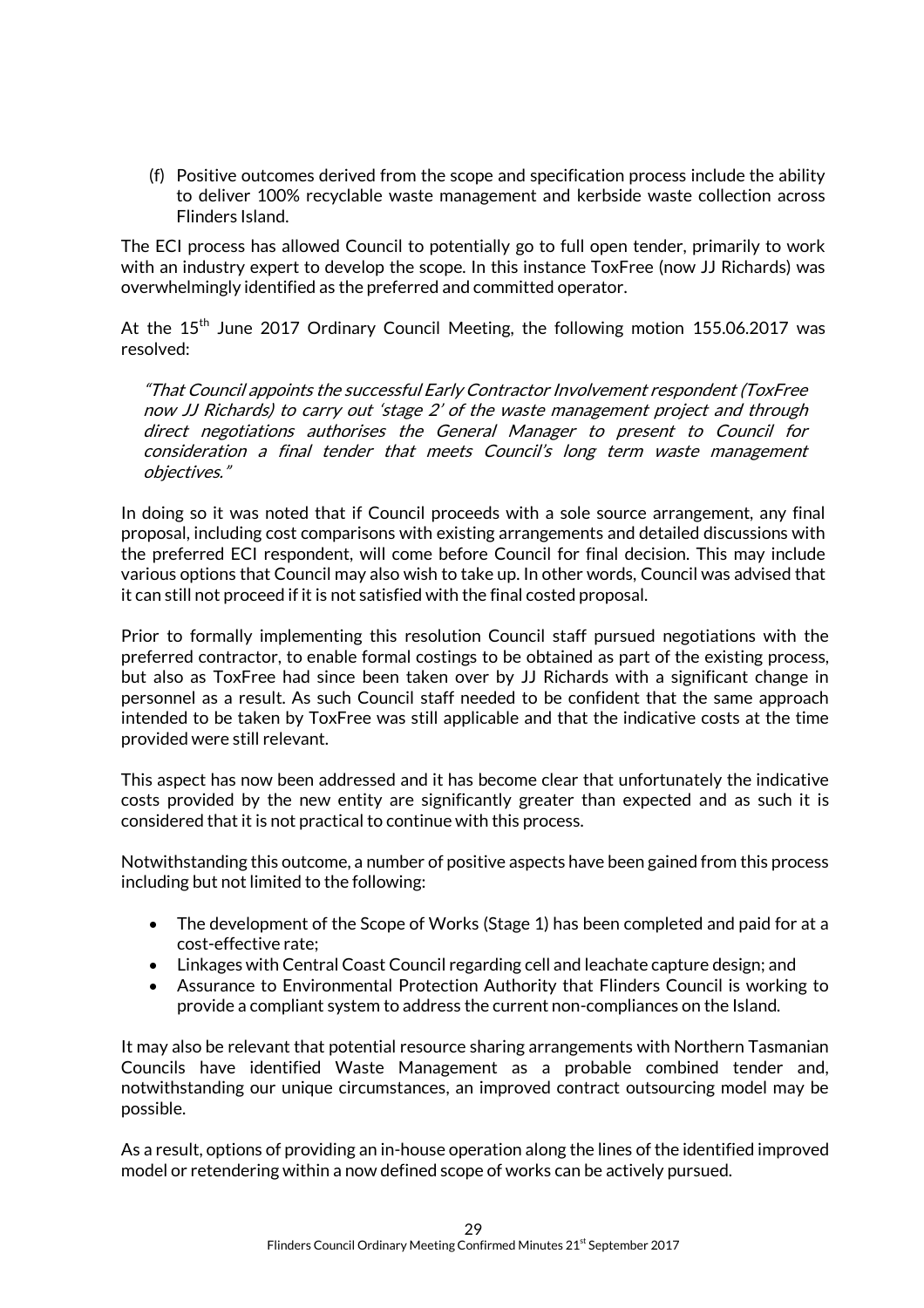# STATUTORY REQUIREMENT:

Local Government Act 1993 Local Government (General) Regulations

# POLICY/STRATEGIC IMPLICATIONS:

- 2. Infrastructure and Services Placed based approach to planning and delivery to ensure community and environmental values are maintained.
	- 2.3 Minimise environmental and health risks from waste collection and disposal and maximise opportunities to reduce, reuse or recycle resources.
		- 2.3.1 Waste Management Strategy Implemented.
			- 2.3.1.1 Complete Preferred Contractor Engagement model to manage and operate municipal waste management services.

# BUDGET AND FINANCIAL IMPLICATIONS:

At this stage, indicative costs indicate that the likely outcome of continued negotiations with JJ Richards would fall outside Council's normally allocated budget. Review of options will be with the aim of at least maintaining or improving the current cost structure.

# RISK/LIABILITY:

Nil. Council has not committed to proceeding with the process but has gained and paid for a great deal of knowledge that will stand us in good stead going forward.

#### VOTING REQUIREMENTS:

Simple Majority

# OFFICER'S RECOMMENDATION:

That Council:

- 1. Concludes negotiations with ToxFree (now JJ Richards) with respect to the provision of Waste Management Options through motion 155.06.2017 relating to the 'Early Contractor Involvement' (ECI) contracting process to deliver Flinders Council's waste management strategic objectives; and
- 2. Not proceed with implementing motion 155.06.2017 relating to a 'sole source' tendering process with ToxFree (now JJ Richards).

# DECISION:

226.09.2017 Moved: Cr G Willis Seconded: Cr P Rhodes

That Council:

- 1. Terminates negotiations with ToxFree (now JJ Richards) with respect to the provision of Waste Management Options through motion 155.06.2017 relating to the 'Early Contractor Involvement' (ECI) contracting process to deliver Flinders Council's waste management strategic objectives; and
- 2. Not proceed with implementing motion 155.06.2017 relating to a 'sole source' tendering process with ToxFree (now JJ Richards).

# CARRIED UNANIMOUSLY (5-0)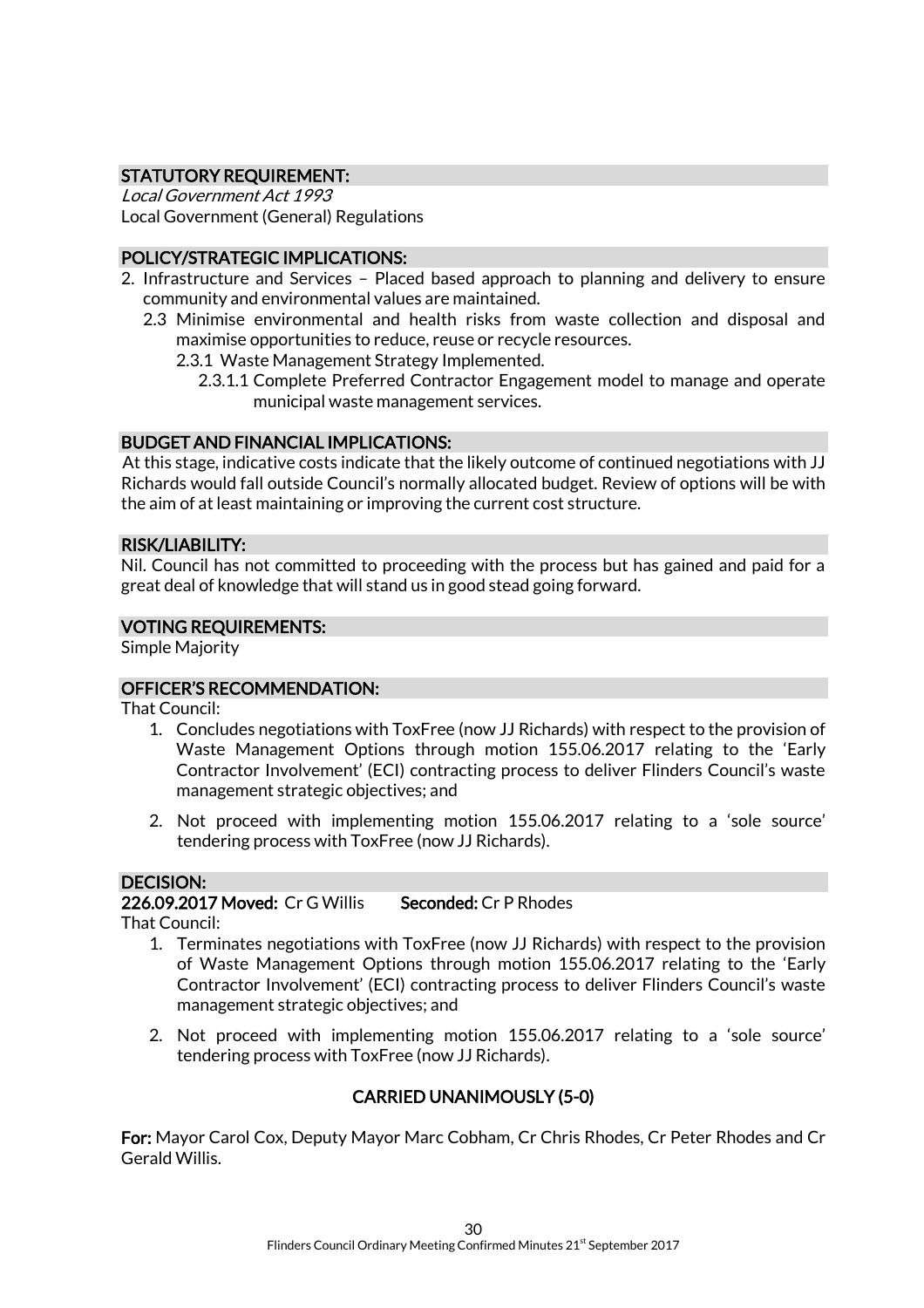#### Item B4: Coordinator and Deputy of the Municipal Emergency Management Committee

| <b>ACTION</b>            | <b>Decision</b>                                   |
|--------------------------|---------------------------------------------------|
| <b>PROPONENT</b>         | <b>Council Officer</b>                            |
| <b>OFFICER</b>           | General Manager, Bill Boehm                       |
| <b>FILE REFERENCE</b>    | CSV/0400                                          |
| <b>ASSOCIATED PAPERS</b> | Annexure 2: Unconfirmed Minutes from the Flinders |
|                          | Municipal Emergency Management Committee meeting  |
|                          | held on the 4 <sup>th</sup> August 2017           |

#### INTRODUCTION:

Council is required to advise the State Controller of changes to the roles of the Flinders Municipal Emergency Management Coordinator position and the Deputy Coordinator position.

# PREVIOUS COUNCIL CONSIDERATION:

Previous positions adopted by Council.

# OFFICER'S REPORT

The roles of Municipal Coordinator and Deputy Municipal Coordinator are legislated positions as governed by the *Emergency Management Act 2006*.

Mr Chris Bowman's term as Deputy Coordinator has expired. The recommendation from the Municipal Emergency Management Committee (MEMC) is that this position be filled by Kelly Blundstone. Chris has held the Deputy Coordinator position as a volunteer for a few years, after serving as Coordinator for many years. Mr Bowman should be acknowledged for the time that he has contributed to the MEMC.

Ben Foot had held the role of Coordinator since March 2014. As Ben has left the Island it is necessary to provide a replacement. Jacci is currently on the MEMC as Environmental Health Officer and as well as her previous emergency management experience, she has the ability to provide the clerical support that the position also requires. Ben Foot's contribution to the MEMC is to be acknowledged.

The roles of the Deputy Municipal Coordinator and Municipal Coordinator are outlined below (Reference: Emergency Management Act 2006).

#### "23 Municipal Emergency Management Coordinators and Deputies

- (1) The Minister is to appoint a Municipal Emergency Management Coordinator and a Deputy Municipal Emergency Management Coordinator for each municipal area.
- (2) The Minister is to appoint as Municipal Emergency Management Coordinator, or Deputy Municipal Emergency Management Coordinator, for a municipal area a person nominated by the council in that municipal area.
- (3) Each Municipal Coordinator and Deputy Municipal Coordinator may hold that office in conjunction with any other appointment, position or office.
- (4) Each Municipal Coordinator and Deputy Municipal Coordinator holds office for the period, and on the terms and conditions, specified in his or her instrument of appointment.
- (5) A Deputy Municipal Coordinator for a municipal area may act in the office of Municipal Coordinator if–
	- (a) the Municipal Coordinator is absent from Tasmania or from duty as Municipal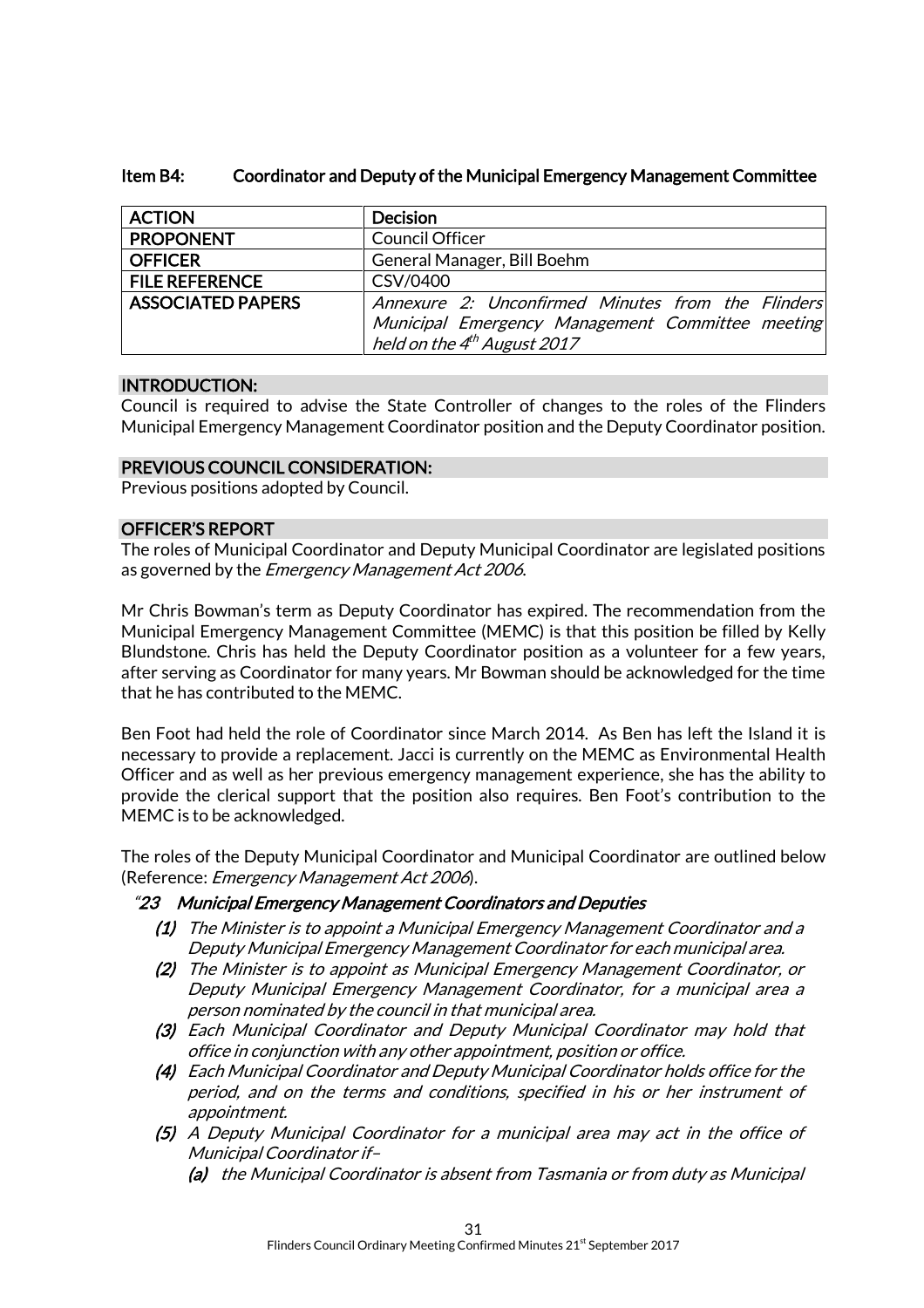Coordinator; or

- (b) the Municipal Coordinator is otherwise unable to perform the functions of the office of Municipal Emergency Management Coordinator; or
- (c) the Municipal Coordinator has died, resigned or been removed from office and a new Municipal Coordinator has not been appointed.
- (6) While the Deputy Municipal Coordinator is acting in the office of Municipal Emergency Management Coordinator, he or she is taken to be the Municipal Coordinator.
- (7) The Minister, by written notice provided to a council, may require the council to nominate persons for the positions of Municipal Emergency Management Coordinator and Deputy Municipal Emergency Management Coordinator by providing that nomination to the Minister within the time specified in the notice.
- (8) A council may only nominate a person for the position of Municipal Emergency Management Coordinator or Deputy Municipal Emergency Management Coordinator if the person, once appointed to the position, would have the authority and ability to make decisions relating to the coordination of emergency management in the municipal area during an emergency without first seeking the approval of the council.
- (9) On receipt of the nomination, the State Controller is to provide the nomination, together with his or her recommendations, to the Minister.
- (10) If a council fails to comply with a notice provided unde[r subsection\(7\),](http://www.thelaw.tas.gov.au/tocview/content.w3p;cond=;doc_id=12%2B%2B2006%2BGS23%40Gs7%40EN%2B20120912000000;histon=;prompt=;rec=28;term=#GS23@Gs7@EN) the Minister may appoint a person he or she considers suitable to be Municipal Emergency Management Coordinator or Deputy Municipal Emergency Management Coordinator for the municipal area.
- (11) If a council fails to nominate a Municipal Coordinator or Deputy Municipal Coordinator, the Minister may appoint a person he or she considers suitable to be Municipal Emergency Management Coordinator or Deputy Municipal Emergency Management Coordinator for the municipal area governed by that council."

At the 4<sup>th</sup> August 2017 MEMC meeting, the Committee voted to adopt Jacci Viney as Municipal Emergency Coordinator and Kelly Blundstone as Deputy Emergency Management Coordinator. Both of the roles are recommended to Council for acknowledgement and acceptance.

#### STATUTORY REQUIREMENT:

Local Government Act 1993 Emergency Management Act 2006

#### POLICY/STRATEGIC IMPLICATIONS:

- 4. Strategic, Efficient and Effective Organisation Responding to risks and opportunities.
	- 4.3 Ensure Council meets it statutory obligations and manages corporate and community risk.
	- 4.3.19 Appropriate plans and available resources in place to where possible mitigate and respond to identified risks and incidents.

4.3.19.2 Provide support to Flinders Municipal Emergency Management Committee.

#### BUDGET AND FINANCIAL IMPLICATIONS:

No change to current budget only that the positions will no longer be paid roles as the duty will be carried out in the course of the officers' current positions.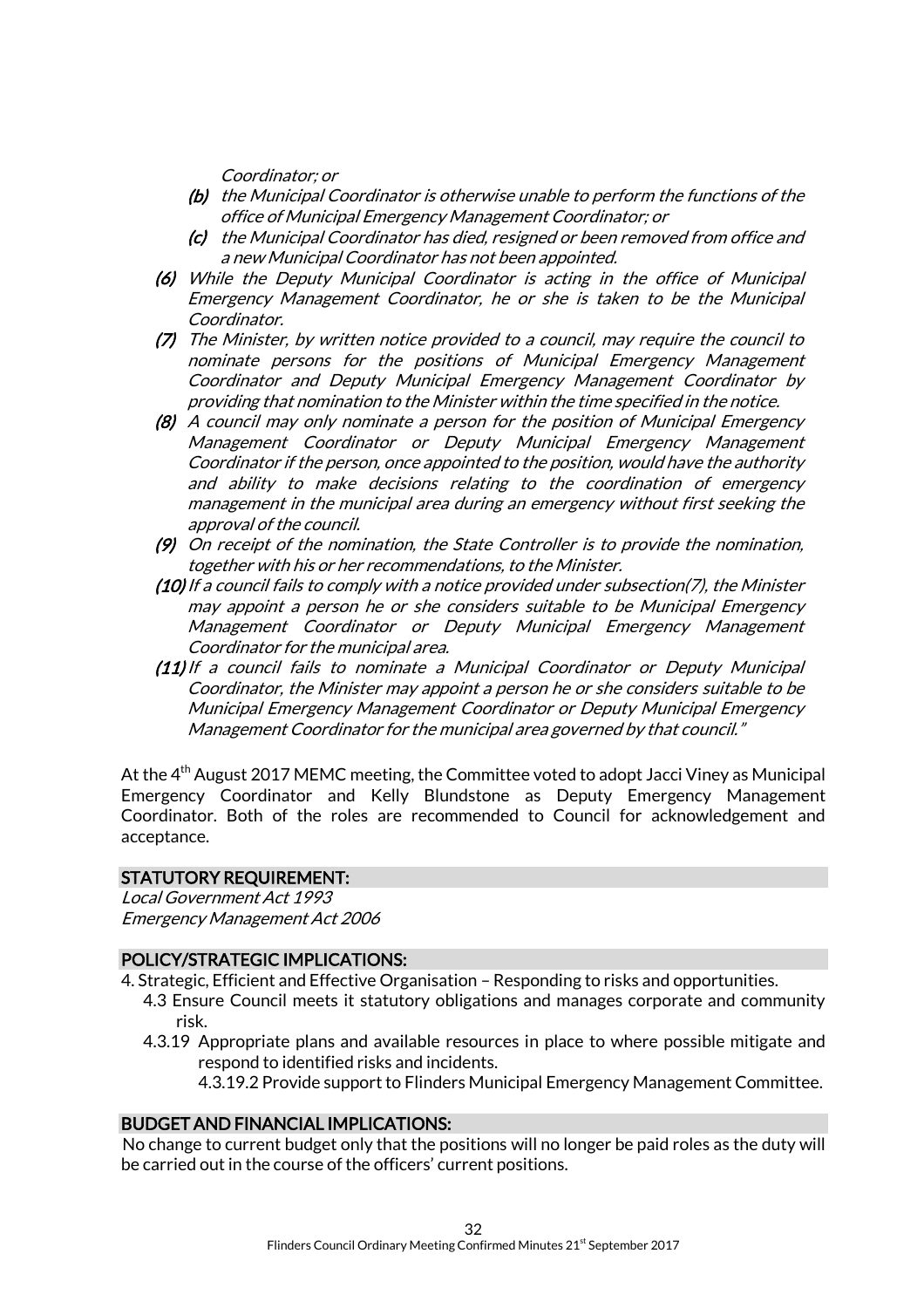#### RISK/LIABILITY:

Many councils have dedicated emergency management staff who are highly trained in the requirements of the position. Some additional training will be required to ensure that current position holders maintain continuity with current requirements.

#### VOTING REQUIREMENTS:

Simple Majority

#### OFFICER'S RECOMMENDATION:

That Council advises the State Controller that it nominates Jacci Viney to fill the Flinders Municipal Emergency Management Coordinator position and Kelly Blundstone the Deputy Coordinator position.

#### DECISION:

227.09.2017 Moved: Cr G Willis Seconded: Deputy Mayor M Cobham

That Council advises the State Controller that it nominates Jacci Viney to fill the Flinders Municipal Emergency Management Coordinator position and Kelly Blundstone the Deputy Coordinator position.

# CARRIED UNANIMOUSLY (5-0)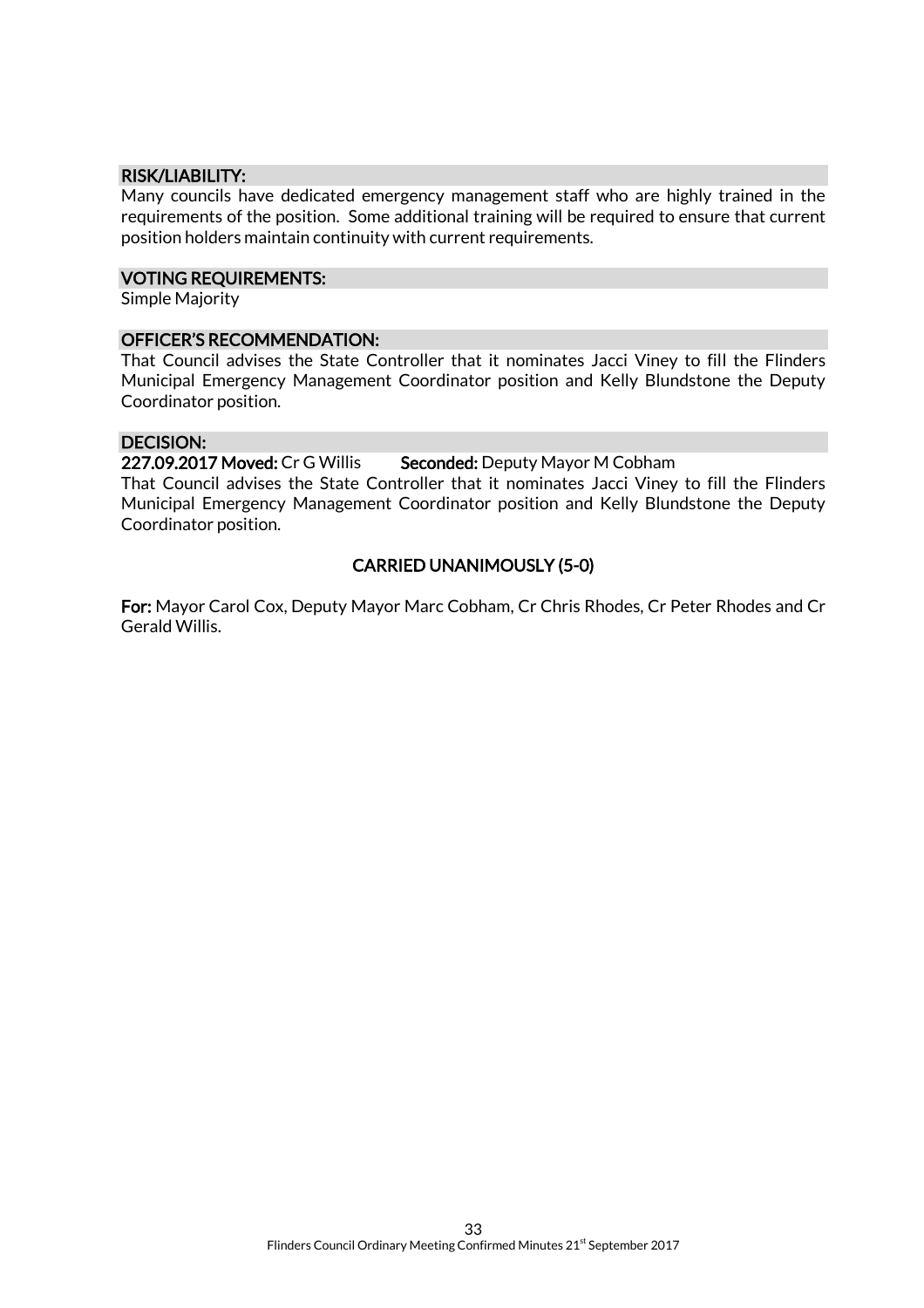#### Item B5: Flinders Island Show Insurance 2017-18

| <b>ACTION</b>            | <b>Decision</b>                        |
|--------------------------|----------------------------------------|
| <b>PROPONENT</b>         | Council Officer                        |
| <b>OFFICER</b>           | General Manager, Bill Boehm            |
| <b>FILE REFERENCE</b>    | CDV/0201                               |
| <b>ASSOCIATED PAPERS</b> | Annexure 12: Letter dated 18 July 2017 |

#### INTRODUCTION:

In July Council received a request from the Flinders Island Show Society to underwrite insurance cover for the period 1 April 2017 – 30 March 2018 (Annexure 1).

This request was referred to Councils budget workshops but was not formally considered or included in the adopted 2017/18 budget.

This report essentially represents the request for Council's decision.

# PREVIOUS COUNCIL CONSIDERATION:

Nil

#### OFFICER'S REPORT:

Council has been and will continue to be supportive of the Flinders Island Show Society and greatly appreciates the hard work undertaken by the Committee each year to present the Show for the benefit of the Community.

In 2016, at the suggestion of Cr Gerald Willis, Council included the cost of the Flinders Island Show Society's insurance premium in its 2016-17 budget discussions and ensuing budget.

In April 2017, the Show Society successfully applied to Council for a Community Grant of \$2,000 towards entertainment costs and to waiver facility hire and food licence fees as in-kind support. At that time, there was no mention of an application to cover the insurance cost but based on the previous year's successful request a similar treatment may have been expected.

Council has already provided the Show Society with a Community Grant for 2017 and the letter from the Show Society states that payment of the insurance premium 'is not an expense that presents undue pressure on the resources of the organisation'.

In these circumstances, and without any other supporting details such as the Show Society's financial position. it is questionable whether it is appropriate to support this request this year. However, equally based on the previous year's Council decision it may be that the Show Society expected similar treatment.

This does raise the general question of what supporting information Council requires to consider requests of this nature but in any event, it is also open for the Show Society to request Council to consider underwriting insurance cover in future years, through such a request being part of a Community Grant application.

#### STATUTORY REQUIREMENT:

Nil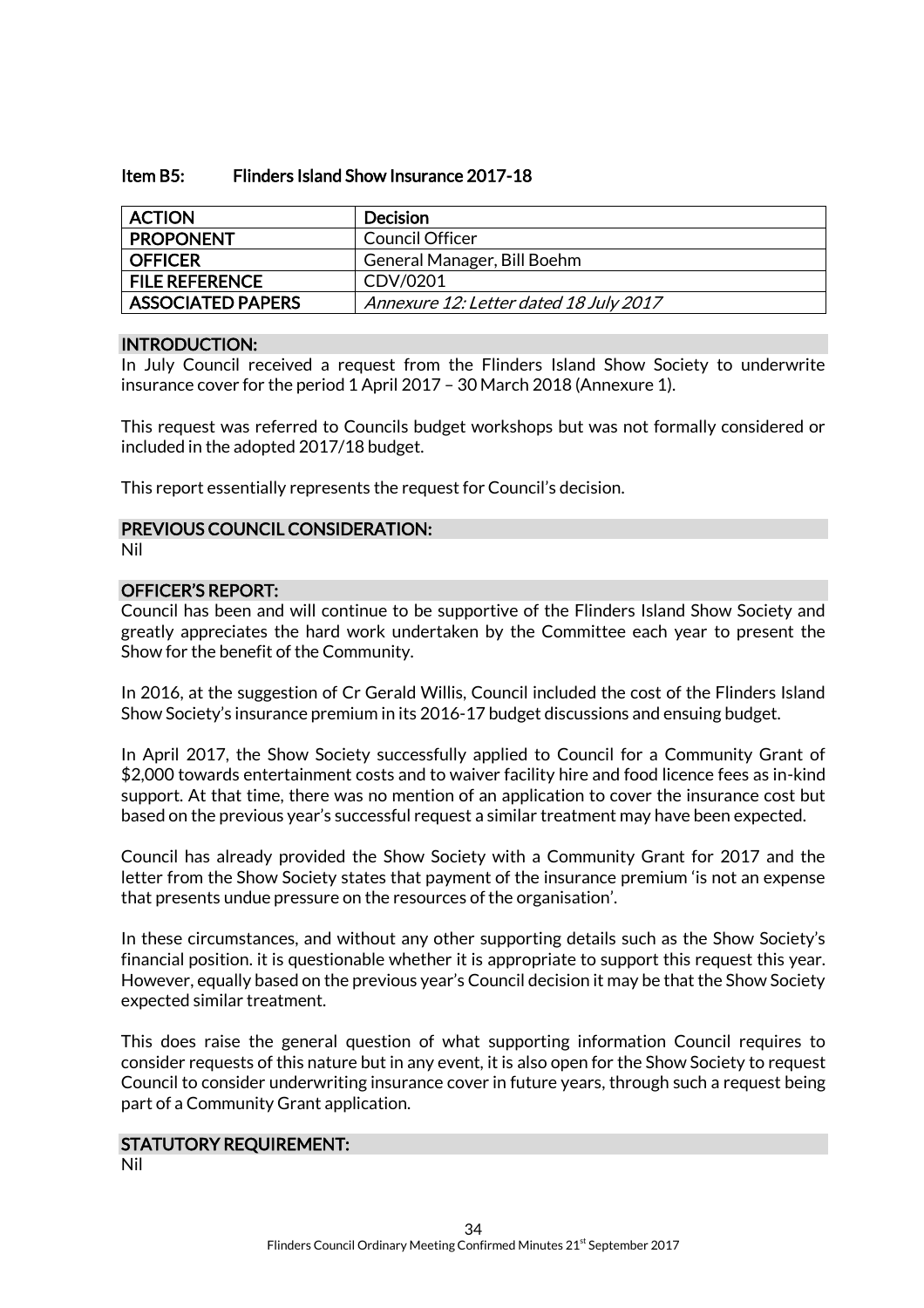#### POLICY/STRATEGIC IMPLICATIONS:

- 5. Livability Protect, improve and promote the safety, creativity, health and wellbeing of the Islands' communities.
	- 5.2 Support cultural activities that foster social engagement and emotional wellbeing and provide opportunities for creative expression.
		- 5.2.2 Community events and activities are supported, encouraged and delivered.

#### BUDGET AND FINANCIAL IMPLICATIONS:

Potentially the amount of the insurance premium.

#### RISK/LIABILITY:

Risk is low as this request is to be considered on its merits; however there is always the potential for this request to be used as a precedent for other similar requests for this or other organisations.

#### VOTING REQUIREMENTS:

Simple Majority

#### OFFICER'S RECOMMENDATION:

This is a matter for Council to decide.

#### DECISION:

228.09.2017 Moved: Deputy Mayor M Cobham Seconded: Cr P Rhodes That Council suspends the provisions of Regulations 22 in accordance with Regulations 22 (9)

of the Local Government (Meeting Procedures) Regulations 2015 for this item

# CARRIED UNANIMOUSLY (5-0)

For: Mayor Carol Cox, Deputy Mayor Marc Cobham, Cr Chris Rhodes, Cr Peter Rhodes and Cr Gerald Willis.

#### 229.09.2017 Moved: Deputy Mayor M Cobham Seconded: Cr G Willis

That Council declines the request from the Flinders Island Show Society to pay for the cost of insurance for the 2017 Flinders Island Show and recommends that any future requests for insurance costs for the Flinders Island Show Society be included in a Community Grant application.

# CARRIED (4-1)

For: Mayor Carol Cox, Deputy Mayor Marc Cobham, Cr Chris Rhodes and Cr Gerald Willis. Against: Cr P Rhodes

Cr P Rhodes left the meeting at 1.49pm.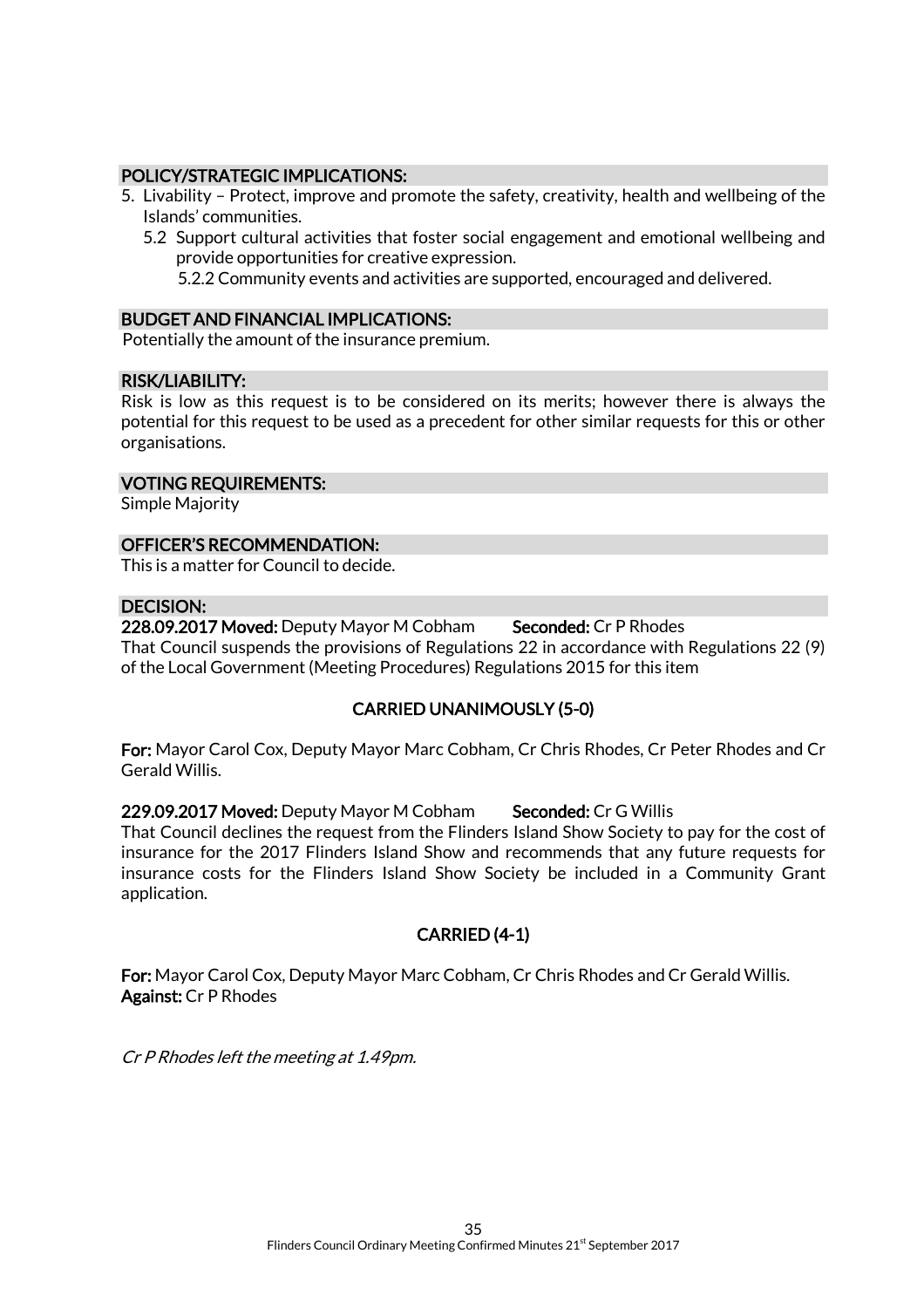#### Item B6: Whitemark Community Gym

| <b>ACTION</b>            | <b>Decision</b>             |
|--------------------------|-----------------------------|
| <b>PROPONENT</b>         | Council Officer             |
| <b>OFFICER</b>           | General Manager, Bill Boehm |
| <b>FILE REFERENCE</b>    | CDV/0701                    |
| <b>ASSOCIATED PAPERS</b> | Nil                         |

#### INTRODUCTION:

For the past six months, there has been a privately managed gym operating in Whitemark servicing private patrons as well as clients of the Royal Flying Doctor Service's (RFDS) new health program provided by Council's Physical Health Worker. As the gym is not financially viable to run as a private concern, Council has been asked to consider taking over the facility and running it as a community gym.

At the August 2017 Council Meeting Council agreed in principle to the trial operation of a community gym in Whitemark. In doing so inter alia it considered the budget and financial implications.

This report updates progress in the transition.

#### PREVIOUS COUNCIL CONSIDERATION:

| Council Workshop | $6th$ July 2017 |
|------------------|-----------------|
| Council Workshop | 3rd August 2017 |

201.08.2017 17<sup>th</sup> August 2017

- "1. That Council agrees in principle to the trial operation of a community gym in Whitemark.
- 2. That Council authorises the General Manager to negotiate the following matters with the local Lions Club committee:
	- a) an appropriate rental lease or agreement;
	- b) an appropriate rental amount taking into account that the Community Gym is not a commercially viable business, however has proven to be a well patronised facility with considerable potential to contribute to community health and wellbeing; and
	- c) an appropriate interim agreement (including insurance and access) that covers the period between  $1^{st}$  Sept 2017 and the commencement of Council's management of the Whitemark Community Gym (i.e. this will allow the Gym facility to continue to operate once the current private operator has ceased operating on 31<sup>st</sup> August 2017, as previously advised).
- 3. That Council authorises the General Manager to negotiate a fair and reasonable financial amount to purchase or lease the privately owned gym equipment items (from the current operator) that will ensure the Gym continues to provide appropriate facilities for attendees.
- 4. That Council authorises a Special Committee of Council to be established to assist with ongoing operations of a Whitemark Community Gym."

OFFICER'S REPORT: Interim Arrangements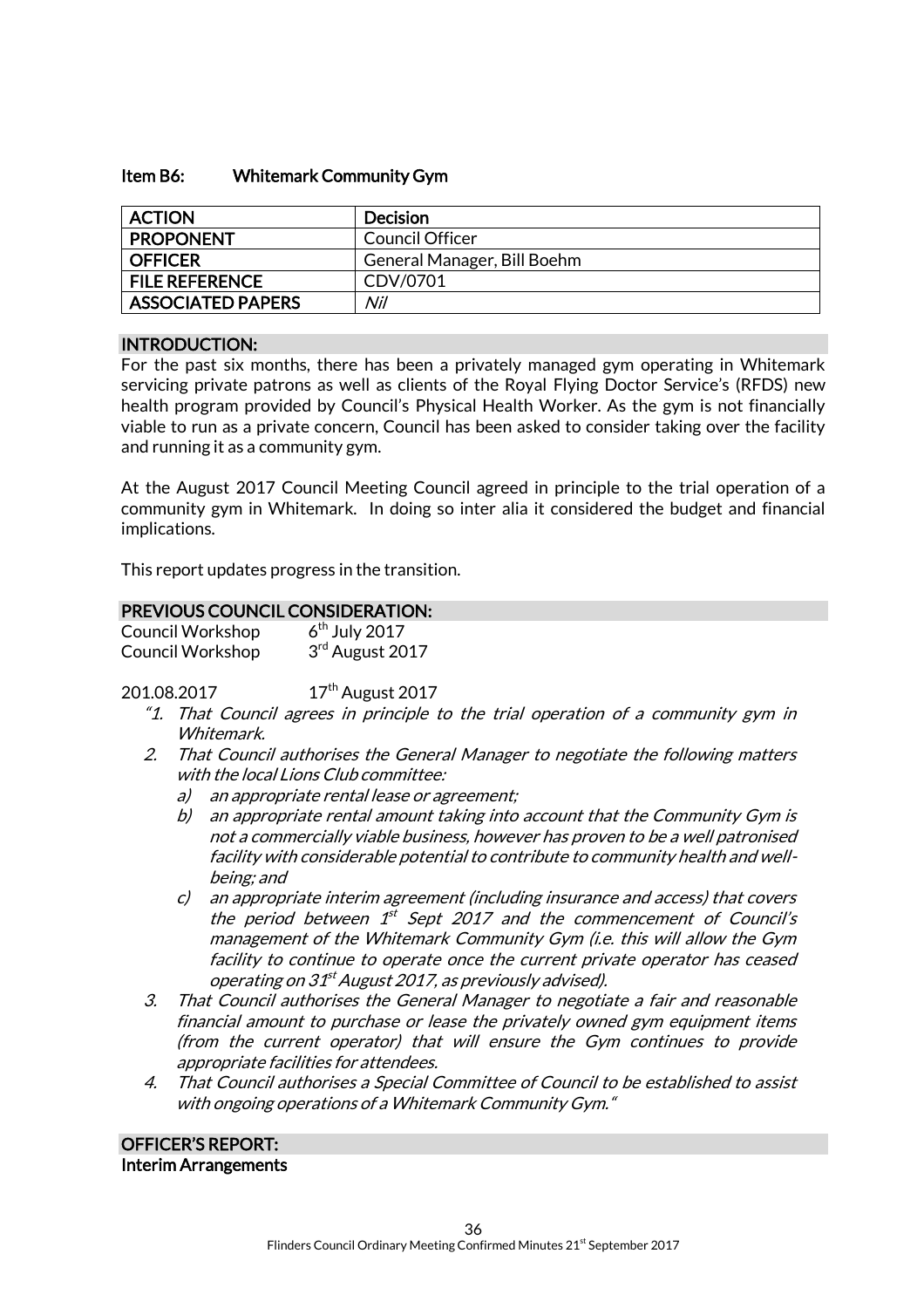Since the August Council Meeting, Council has entered into interim arrangements with the Flinders Lions Club as owner of the building and David Heap as provider of the service along the following lines:

- 1. Council to lease the current gym space and toilets as per the original fees and contributory costs towards power usage to operate the Whitemark Community Gym.
- 2. Council will cover the Lions Club for Public Liability Insurances associated with the Gym's operation.
- 3. The Lions Club will ensure that the building is appropriately insured.
- 4. Council will, in this transition arrangement, operate the gym with activities supervised by the current operator David Heap.
- 5. The Lions Club will enter into more substantive discussions for the eventual introduction of an unsupervised gym operation subject to access, fees and protection issues being resolved. Should this aspect not be agreed to by  $31<sup>st</sup>$  October 2017, unless otherwise agreed, this interim agreement will lapse.
- 6. At the completion of the above, as per point 5, a formal lease agreement will then be entered into.

Current arrangements to secure access are also being undertaken.

#### Special Committee Establishment

To assist in the gym's ongoing management and operation, Council has decided that a Special Committee is to be established.

In this regard a draft Terms of Reference has been developed as a template so that in the future all Special Committees have the same set of working rules except with respect to those aspects that are specific to each Special Committee.

Given the modernisation of the Terms of Reference template, it is considered preferable to discuss the draft at the 28<sup>th</sup> September 2017 Council Workshop.

The main aspects specific to the Whitemark Gym Special Committee are the purpose, powers and the membership of the Committee. The proposed purpose, powers and membership have been developed in line with elements that apply to the Lady Barron Community Gym and are outlined as per the following extract from the draft as follows:

# 2. PURPOSE

- 2.1 The purpose of the Committee is to support, assist and advise in the management and operation of the Whitemark Community Gym
- 2.2 The Committee will achieve this purpose by:
	- (a) liaison with users and stakeholders and generally being the point of call for collection and reporting to Council of member / user feedback;
	- (b) monitoring member conduct and compliance with rules that are established for member conduct;
	- (c) reporting any malfunctions / disrepair of gym equipment; and
	- (d) assisting in the collection of member fees and bringing them to Council.
- 2.3 In carrying out its stated purposes the Committee will have the following responsibility:
	- (a) to make recommendations to Council in the general operation of the Gym and policy considerations with respect to the services provided.

# 3. POWERS OF COMMITTEE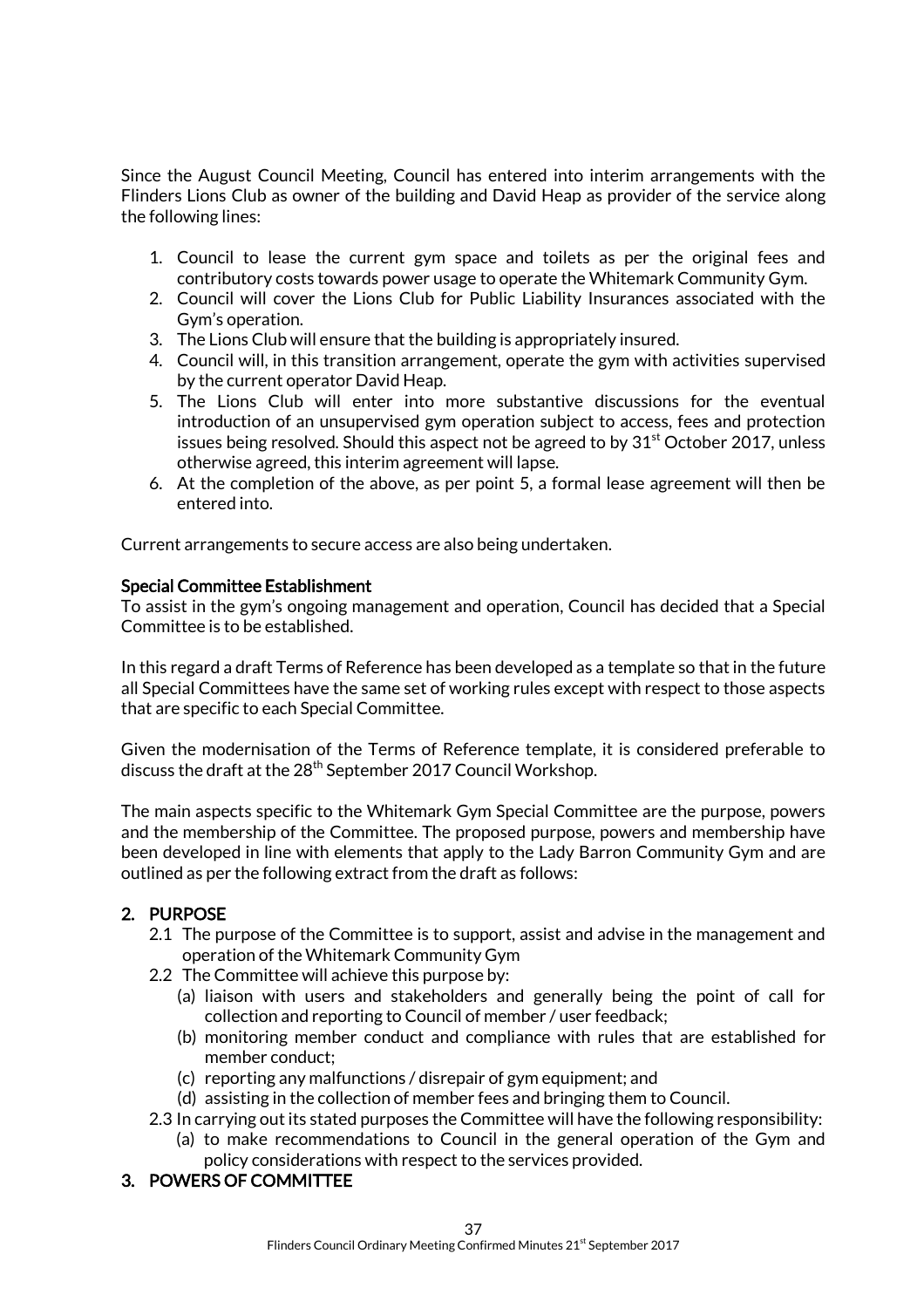- 3.1 The Committee has the power to:
	- (a) undertake fundraising and sponsorship initiatives to assist in the development of the gym;
	- (b) undertake appropriate grant applications as auspiced by Council;
	- (c) establish any number of sub-committees to assist the Committee with effectively and efficiently pursuing its purpose; and
	- (d) provide recommendations to Council for consideration.

#### 4. MEMBERSHIP OF COMMITTEE

- 4.1 The Committee will consist of the following members as follows
	- (a) One (1) elected member of the Council;
	- (b) Council's Physical Health Worker;
	- (c) A minimum of four (4) and a maximum of six (6) residents from within the community of the Municipal Area who should:
		- i. possesses good communication skills and the ability to disseminate information;
		- ii. have a demonstrated ability to think and act strategically;
		- iii. have networks within the community of the Municipal Area that use the facility; and
		- iv. have a demonstrated capacity to encourage practices and behaviours that will advance the health and wellbeing of the community through the use of the Community Gym.

#### 6.2 The following persons may attend meetings of the Committee in a non-voting capacity:

- (a) the General Manager;
- (b) the Executive Officer (as defined in the Terms of Reference);
- (c) one (1)representative of Council's Community Development Team; and
- (d) one (1) representative of the Flinders Lions Club.

It is acknowledged that the actual Terms of Reference have not at this stage been completely finalised so the main substance of the tasks have been described sufficiently in order to advertise for members.

#### STATUTORY REQUIREMENT:

Workplace Health & Safety Act 2012

#### POLICY/STRATEGIC IMPLICATIONS:

- 5.0 Livability Protect, improve and promote the safety, creativity, health and wellbeing of the Islands' communities.
	- 5.1 Improve the health and wellbeing of the Island communities through leadership and coordination.
		- 5.1.2 Rural Primary Health Service program funding is administered for delivery of health services to the community.
			- 5.1.2.1 Facilitate and deliver the Rural Primary Health Service Program.

#### BUDGET AND FINANCIAL IMPLICATIONS:

Outlined as part of previous Council decision.

#### RISK/LIABILITY:

Appropriate insurance cover has been obtained.

#### VOTING REQUIREMENTS:

Simple Majority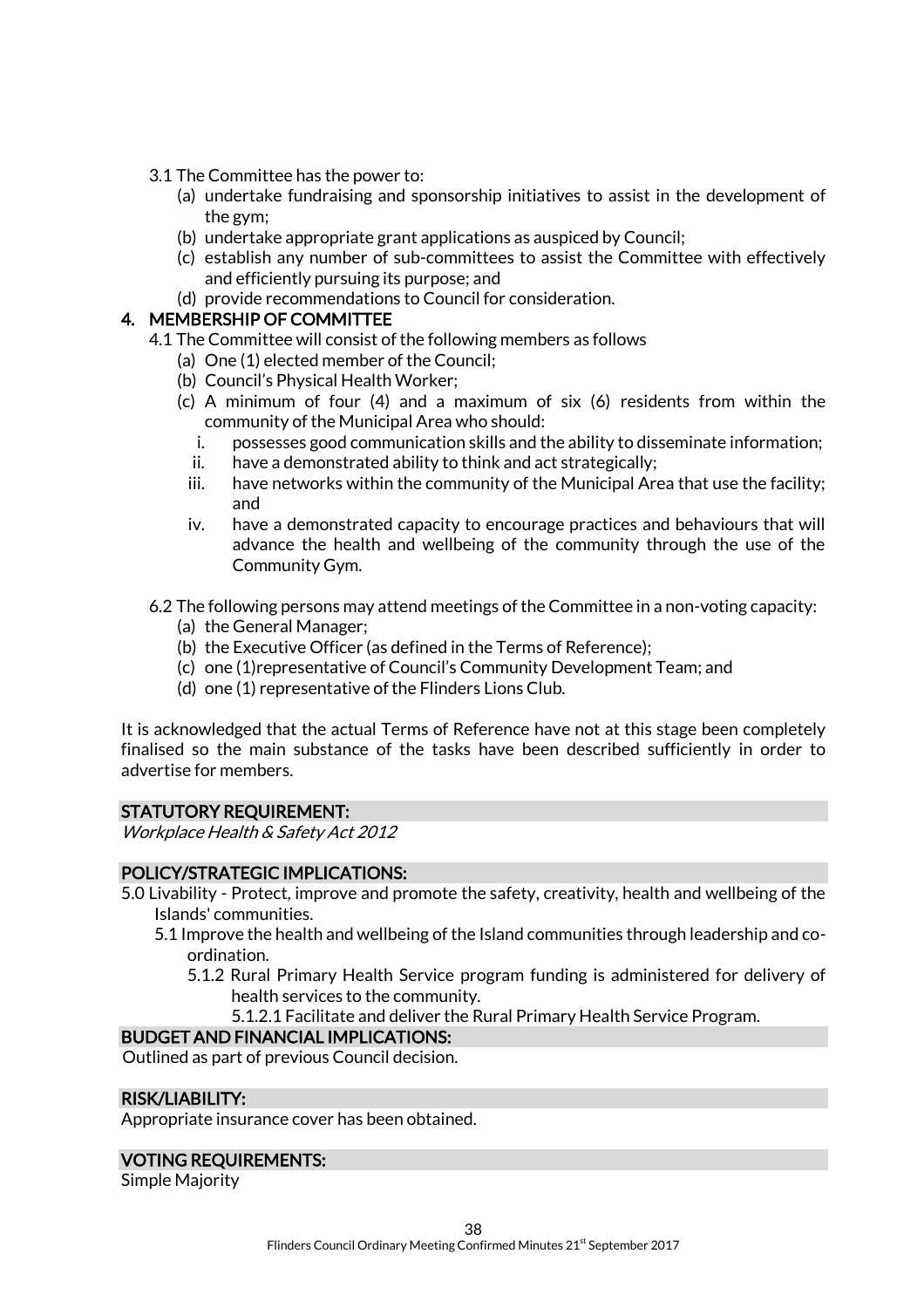# OFFICER'S RECOMMENDATION:

That Council:

- 1. Receives and notes the Whitemark Community Gym report;
- 2. Agrees on the proposed purpose and membership of the Committee;
- 3. Elects a Councillor to the Committee; and
- 4. Authorises the General Manager to seek nominations for Committee Members for the Whitemark Community Gym Committee.

#### DECISION:

230.09.2017 Moved: Cr G Willis Seconded: Deputy Mayor M Cobham

That Council:

- 1. Receives and notes the Whitemark Community Gym report;
- 2. Agrees on the proposed purpose and membership of the Committee and that general member numbers be between 4 – 8 (inclusive);
- 3. Elects a Councillor to the Committee;
- 4. Authorises the General Manager to seek nominations for Committee Members for the Whitemark Community Gym Committee; and
- 5. Determines and finalises the composition of the Committee at the November Ordinary Meeting of Council 2017.

# CARRIED UNANIMOUSLY (4-0)

For: Mayor Carol Cox, Deputy Mayor Marc Cobham, Cr Chris Rhodes and Cr Gerald Willis.

Mayor Carol Cox passed the chair to Deputy Mayor Marc Cobham at 2.07pm.

Mayor Carol Cox left the meeting at 2.08pm.

Cr P Rhodes returned to the meeting at 2.08pm.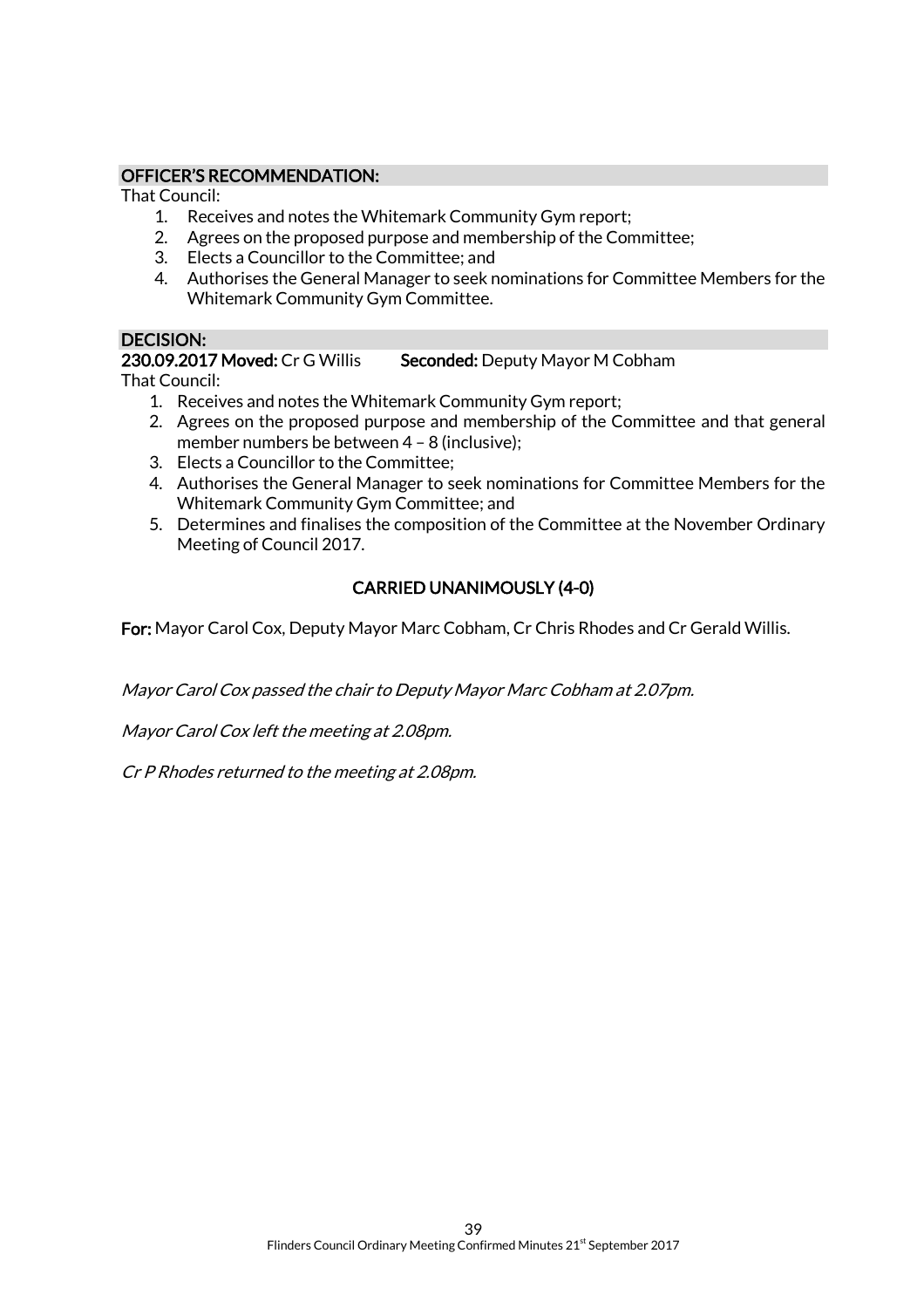#### Item B7: Flinders Safe Harbour Marine Facility

| <b>ACTION</b>            | <b>Decision</b>                                        |
|--------------------------|--------------------------------------------------------|
| <b>PROPONENT</b>         | <b>Council Officer</b>                                 |
| <b>OFFICER</b>           | General Manger Bill Boehm                              |
| <b>FILE REFERENCE</b>    | COM/0402                                               |
| <b>ASSOCIATED PAPERS</b> | Annexure 13: Flinders Council - Marine Access and Safe |
|                          | <b>Harbour Final Report</b>                            |

#### INTRODUCTION:

The construction of a Marine Access and Safe Harbour at Lady Barron will address a major maritime safety issue for Eastern Australia and Tasmania and will also lead to a major economic development opportunity for Flinders Council.

This report summarises the actions taken thus far to potentially address this issue and recommends appropriate actions to facilitate the development of a suitable project.

#### PREVIOUS COUNCIL CONSIDERATION:

| 57.02.2011              | 17 <sup>th</sup> February 2011 |
|-------------------------|--------------------------------|
| 120.04.2011             | 21st April 2011                |
| 128.04.2011             | 21st April 2011 Closed Council |
| 598.07.2013             | 18 <sup>th</sup> July 2013     |
| <b>Council Workshop</b> | $6th$ July 2017                |
| Council Workshop        | 31 <sup>st</sup> August 2017   |

#### OFFICER'S REPORT:

#### **Background**

In 2011 members of the Lady Barron community raised the possibility of providing safe harbour marine facilities at Lady Barron. This led to a preliminary privately funded investigation that identified some initial options which were later passed onto Council for further evaluation.

With financial assistance from the State Government, Council subsequently commissioned Burbury Consulting to conduct an independent review of the initial work. The new study included cost benefit analysis and examination of various other site options.

On 31<sup>st</sup> August 2017 Burbury Consulting delivered their draft report to a Council workshop with stakeholder representatives who were part of the initial process in attendance. Feedback was provided and a Final Report, Annexure 10, is now provided to Council for formal consideration.

This Final Report identified that, in consideration of social, physical and ecological factors, the Lady Barron Slipway site was the most suitable of six (6) sites surveyed for the development of a marina. The concept includes:

- rock breakwater;
- boat ramp and floating pontoon jetty;
- floating marina berths;
- temporary berthing for visitor vessels;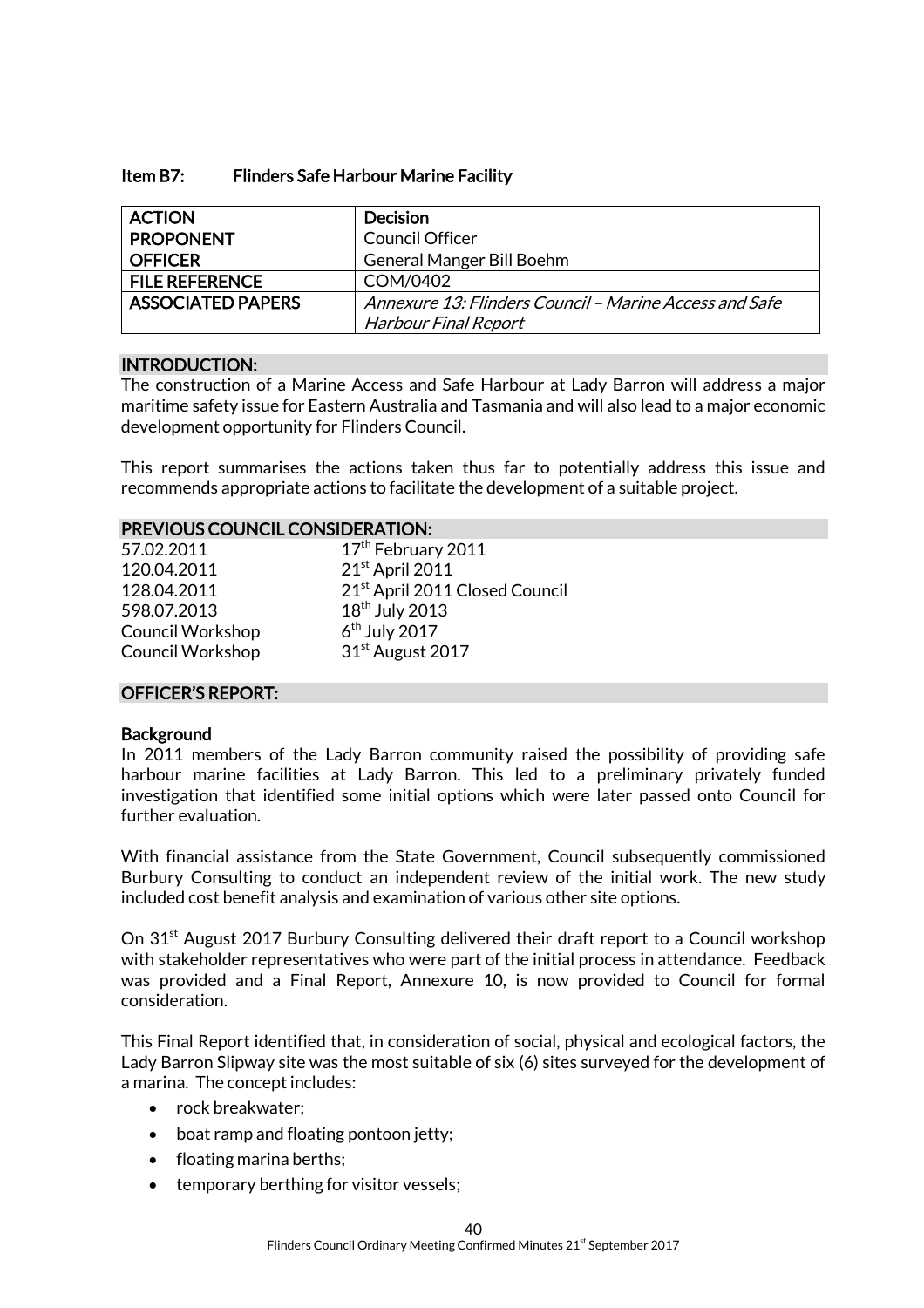- amenities facilities including toilets showers and washing;
- marine services including sewage pump out, water supply power and fuel;
- car and trailer parking for use of the facilities; and
- slipway upgrade.

The report is very comprehensive and thorough with the identified sites, namely Lady Barron (slipway), Lady Barron (existing port wharf), Trousers Point, Whitemark, Killiecrankie and Port Davies, being thoroughly examined such that Council can be objectively confident that the recommended Lady Barron (slipway) site is the best possible alternative. This is an important aspect as it is essential that the Council has a united strategy to move forward.

# Rationale

Tasmania's two main Bass Strait Islands (King and Flinders) are essential to the fabric of Tasmania. Due to the majority of vessel movements between mainland Tasmania and Australia being via the Tasmanian east coast, Flinders Island is the only practical location on route for a sheltered boat and marine harbour to facilitate safe and improved marine access.

The scale and size of the development, its strategic importance to Northern Tasmania generally and the relative financial capability of Flinders Council, justifies significant external funding. The Project represents a potential major and justifiable investment by the Commonwealth Government as a significant player to improve the safety of marine access with the State Government also a key beneficiary. Given the uniqueness of its natural environs, Lady Barron meets all necessary preconditions for the development of a 'safe' harbour for oceangoing vessels, commercial fishing vessels and for local marine activities.

# Analysis

The independent cost benefit analysis identified that:

- the proposed development is likely to be a highly attractive public sector investment for Flinders Island;
- it will ensure the increased appeal and sustainability of Flinders Island as an attractive boating destination, often luxury motorised oceangoing vessels and yachting;
- it will be a major economic development incentive for the local economy, in particular, and for the Northern Tasmanian economy;
- it will provide a unique opportunity for the Flinders Island economy to strengthen and diversify its economic base, in terms of existing economic activities and additional tourism and outdoor recreation opportunities;
- it is expected to be an economically viable public sector investment, with a broad range of forecast benefits that meets all Council of Australian Governments (COAG) public sector investment pre-conditions and requirements;
- there are no perceived technical, economic or environmental risks associated with the project with the lodging of a development application to be carried out to facilitate a 'shove-ready' status; and
- the project facilitates the expansion of the Lady Barron Port facility through relocation of the existing boat ramp the position of which hampers the operations of the existing commercial port operations.

# STATUTORY REQUIREMENT:

Local Government Act 1993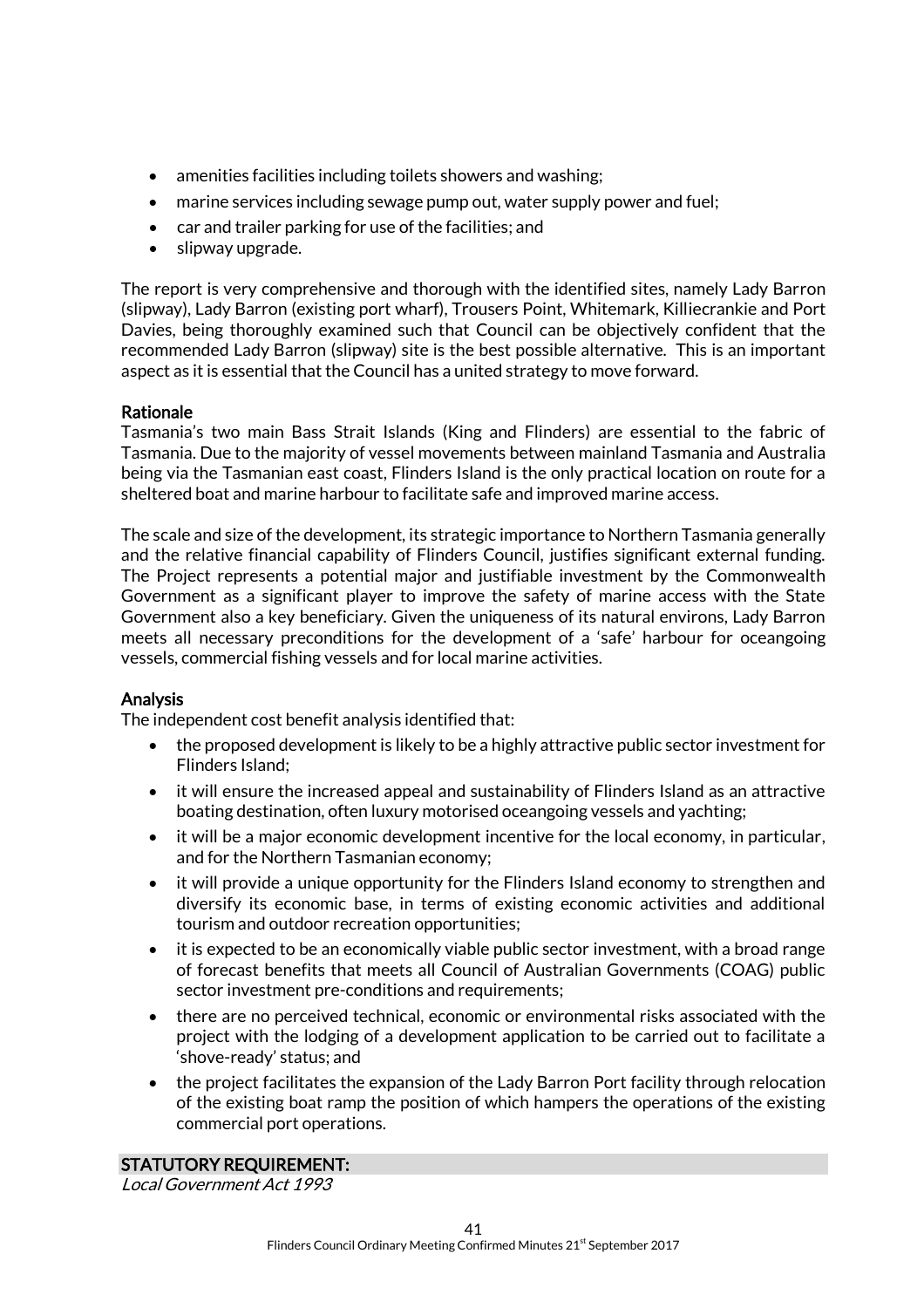# POLICY/STRATEGIC IMPLICATIONS:

- 3. Access and Connectivity work with service providers and other relevant stakeholders to improve security, reliability and cost effectiveness.
	- 3.1 Maintain or better the standard of sea access to the Islands.
		- 3.1.2 Economic viability of developing an all-weather recreational and leisure vessel harbor investigated.
			- 3.1.2.1 Complete the business case for the Flinders Island marine access and safe harbour project.

#### BUDGET AND FINANCIAL IMPLICATIONS:

Estimated cost of the project is \$4.8million. Whilst the project is largely beyond the sole financial capacity of Council, there will also be a number of other complementary actions that need to be taken by Council if the project proceeds.

Nevertheless, there will be some financial contribution required to meet specific program funding streams associated with the Australian and State Government Programs as the project is of Federal and State significance.

#### RISK/LIABILITY:

There is currently a major safety issue for boats traversing the area due to a lack of a safe harbour between Australia and mainland Tasmania. Whilst this is not the responsibility of Council per say, nevertheless, for this aspect to be improved it is essential that Council takes a lead role as we have potentially the best site available.

The project also has the potential to be a major tourism and economic drawcard to visitation and is supported by the Flinders Island Tourism and Business Association. It is one of those rare projects that fulfill Federal and State Government aims as key drivers but will not otherwise eventuate without positive affirmative action by Council.

If there is no concerted attempt to facilitate the project, the reputational risk and potential missed growth in economic development opportunities will be significant.

#### VOTING REQUIREMENTS:

Simple Majority

#### OFFICER'S RECOMMENDATION:

That Council:

- 1. Notes and receives the Flinders Council Marine Access and Safe Harbour Final Report September 2017 prepared by Burbury Consulting;
- 2. Adopts the report recommendations including the substantive recommendation that, in consideration of social, physical and ecological factors, Council endorses the Lady Barron Slipway site as the most suitable of the six (6) sites surveyed for the development of a safe harbour marina;
- 3. Confirms that Council ranks this project as the highest priority economic development project for 2017; and
- 4. Identifies potential grant opportunities and commences concept planning and regulatory requirements to gain project ready status.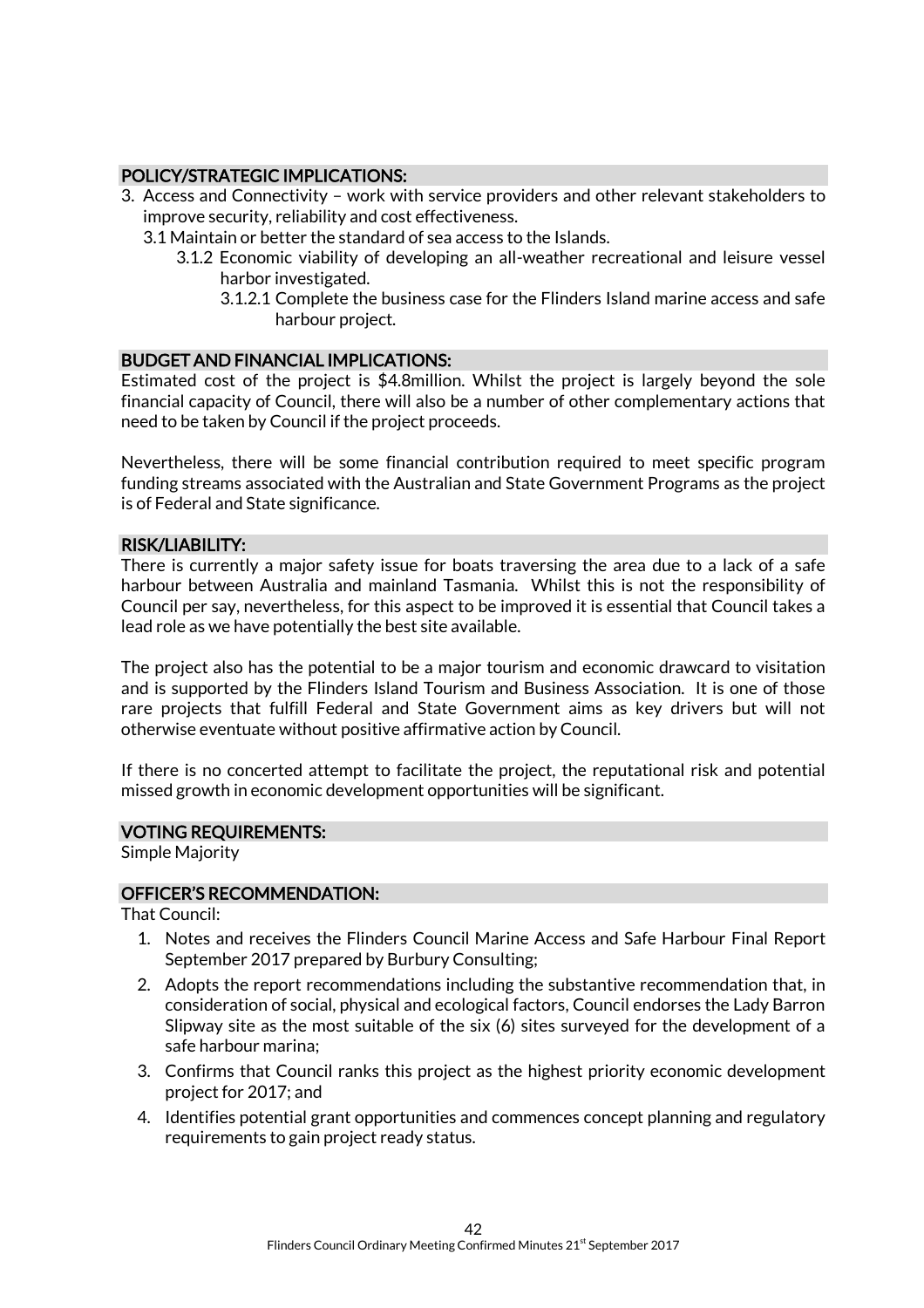# DECISION: 231.09.2017 Moved: Cr P Rhodes Seconded: Cr G Willis

#### Cr Gerald Willis withdrew seconding of the motion.

That Council:

- 1) Notes and receives the Flinders Council Marine Access and Safe Harbour Final Report September 2017 prepared by Burbury Consulting;
- 2) Adopts the report recommendations including the substantive recommendation that, in consideration of social, physical and ecological factors, Council endorses the Lady Barron Slipway site as the most suitable of the sites surveyed for the development of a safe harbour marina;
- 3) Confirms that Council ranks this project as the highest priority economic development project for 2017;
- 4) Identifies potential grant opportunities and commences concept planning and regulatory requirements to gain project ready status; and
- 5) Fully investigates the option for a Council-owned quarry on public land for this purpose.

Lapsed for want of a seconder.

# 232.09.2017 Moved: Cr G Willis Seconded: Cr C Rhodes

That Council:

- 1) Notes and receives the Flinders Council Marine Access and Safe Harbour Final Report September 2017 prepared by Burbury Consulting;
- 2) Adopts the report recommendations including the substantive recommendation that, in consideration of social, physical and ecological factors, Council endorses the Lady Barron Slipway site as the most suitable of the sites surveyed for the development of a safe harbour marina;
- 3) Confirms that Council ranks this project as the highest priority economic development project for 2017; and
- 4) Identifies potential grant opportunities and commences concept planning and regulatory requirements to gain project ready status.

# CARRIED (3-1)

For: Deputy Mayor Marc Cobham, Cr Chris Rhodes and Cr Gerald Willis. Against: Cr P Rhodes (Abstained)

Mayor Carol Cox returned to the meeting at 2.22pm.

Deputy Mayor Marc Cobham returned the chair to Mayor Cox at 2.22pm.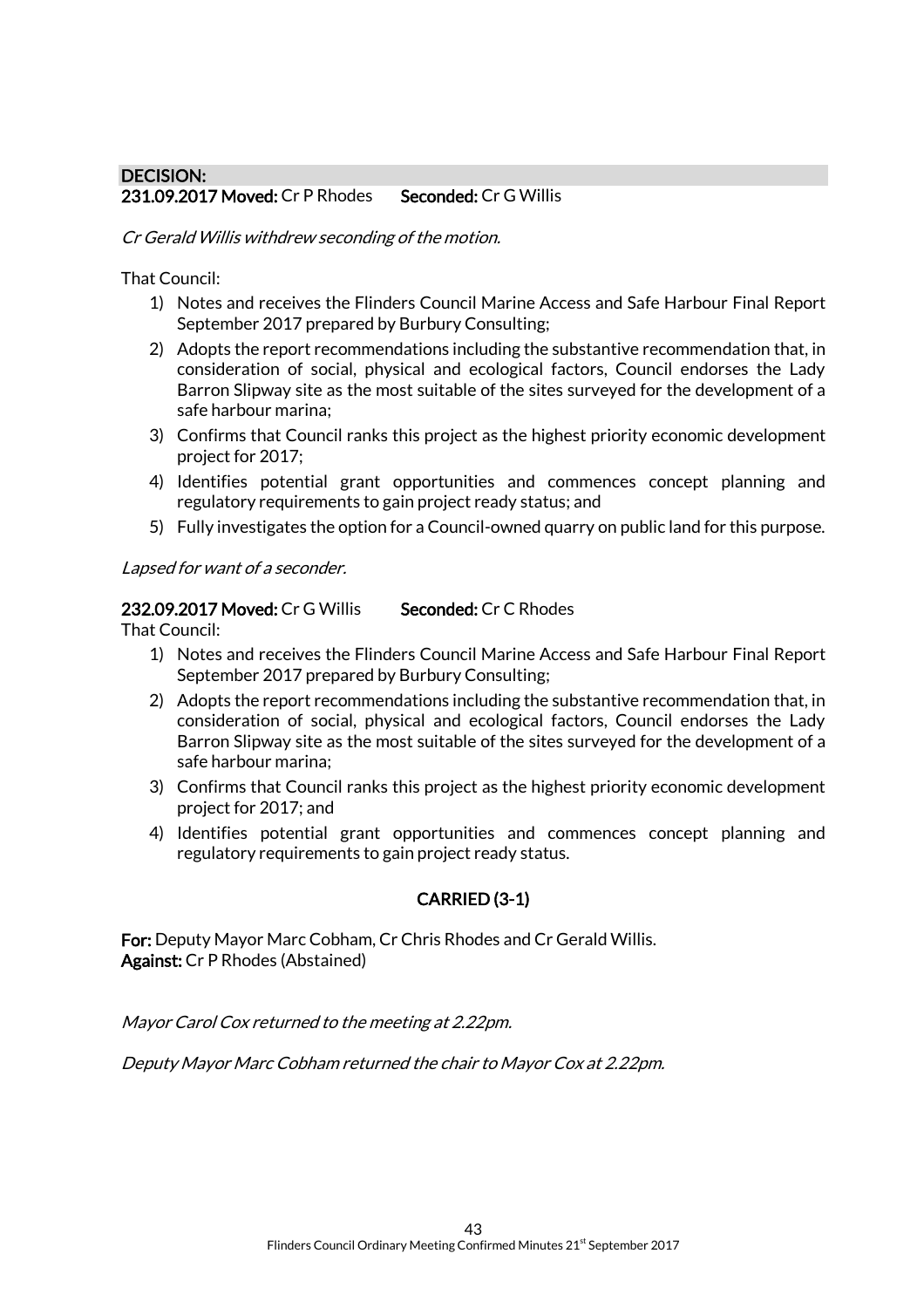#### Item B8: Councillor Resolution Report

| <b>ACTION</b>            | <b>Information</b>                                       |
|--------------------------|----------------------------------------------------------|
| <b>PROPONENT</b>         | Council Officer                                          |
| <b>OFFICER</b>           | Bill Boehm, General Manager                              |
| <b>FILE REFERENCE</b>    | COU/0600                                                 |
| <b>ASSOCIATED PAPERS</b> | Annexure 14: Councillor Resolution Report September 2017 |

#### INTRODUCTION:

This report identifies the actions taken and actual costs associated with implementing resolutions passed by elected members up to September 2017.

#### PREVIOUS COUNCIL CONSIDERATION:

The report is presented on a monthly basis.

#### OFFICER'S REPORT:

Please read Annexure 14 – Councillor Resolution Report September 2017.

#### VOTING REQUIREMENTS:

Simple Majority

# OFFICER'S RECOMMENDATION:

That the Councillor Resolution Report September 2017 be noted.

#### DECISION:

233.09.2017 Moved: Cr P Rhodes Seconded: Deputy Mayor M Cobham That the Councillor Resolution Report September 2017 be noted subject to 209.08.17 in the Resolution Report being amended from all complete to a) and b) complete and c) in progress

# CARRIED UNANIMOUSLY (5-0)

For: Mayor Carol Cox, Deputy Mayor Marc Cobham, Cr Chris Rhodes, Cr Peter Rhodes and Cr Gerald Willis.

Mayor Carol Cox called a break at 2.27pm.

Mayor Carol Cox resumed the meeting at 2.35pm.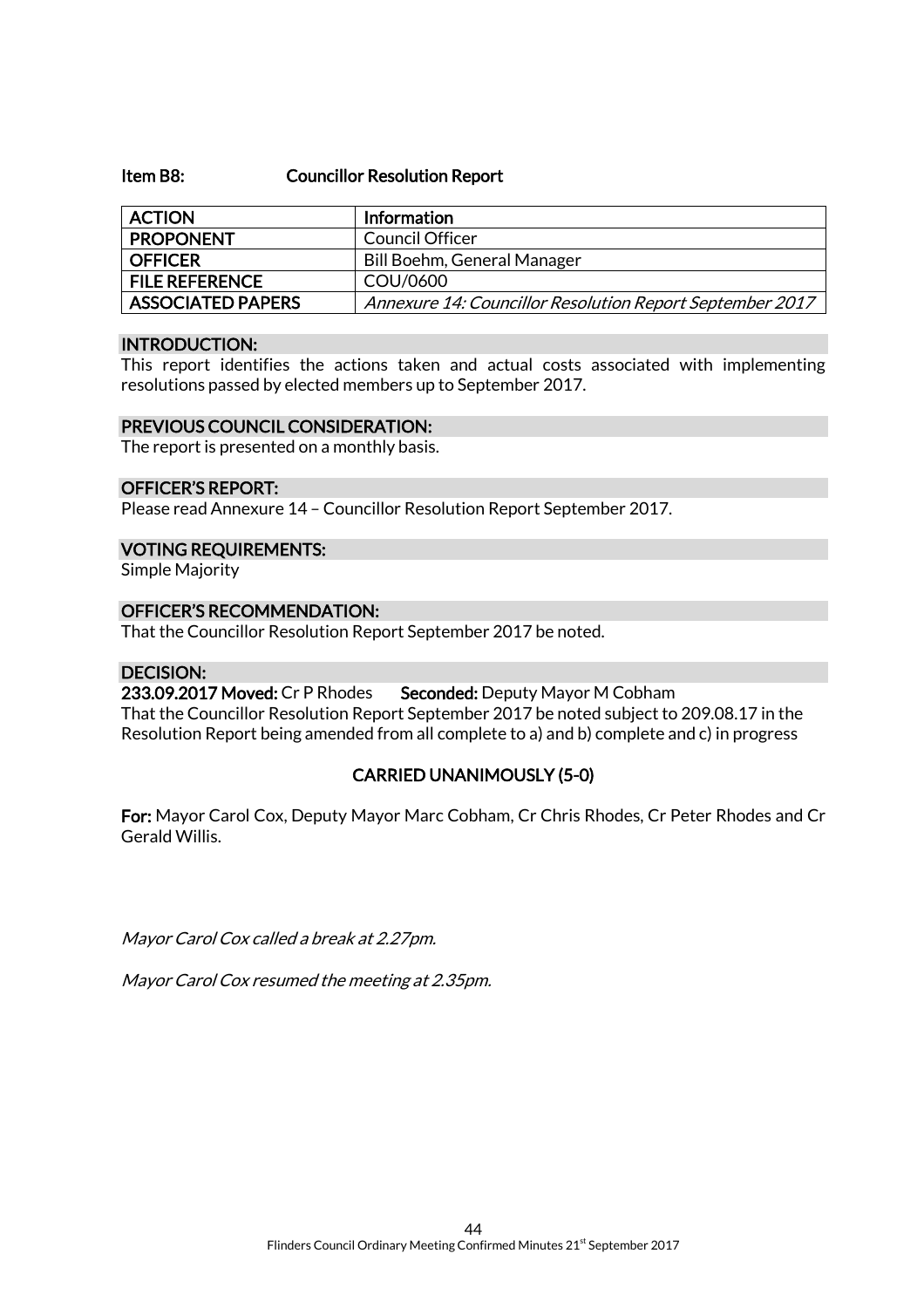#### C. CLOSED COUNCIL

### Item C1, C2 and C3: Closed Council Items

| <b>ACTION</b>            | <b>Decision</b>                            |
|--------------------------|--------------------------------------------|
| <b>PROPONENT</b>         | Council Officer                            |
| <b>OFFICER</b>           | Bill Boehm, General Manager                |
| <b>FILE REFERENCE</b>    | COU/0312, PUB/0800                         |
| <b>ASSOCIATED PAPERS</b> | Annexures 16 - 19 For Elected Members only |

#### PREVIOUS COUNCIL CONSIDERATION:

| 79.04.2017              | 20 <sup>th</sup> April 2017  |
|-------------------------|------------------------------|
| <b>Council Workshop</b> | 31 <sup>st</sup> August 2017 |
| 50.03.2017              | 23rd March 2017              |

#### REASON FOR CLOSED COUNCIL:

Item C1 TasWater Update, Item C2 Citizen of the Year Award and Item C3 Audit Panel Chair Update are CONFIDENTIAL in accordance with Section 15(2) (g) of the Local Government (Meeting Procedures) Regulations 2005.

#### VOTING REQUIREMENTS

Absolute Majority

#### OFFICER'S RECOMMENDATION:

That Council move into Closed Council.

#### DECISION:

234.09.2017 Moved: Deputy Mayor M Cobham Seconded: Cr C Rhodes That Council move into Closed Council.

# CARRIED UNANIMOUSLY (5-0)

For: Mayor Carol Cox, Deputy Mayor Marc Cobham, Cr Chris Rhodes, Cr Peter Rhodes and Cr Gerald Willis.

Council moved into closed session at 2.36pm.

Council moved out of closed session at 2.53pm.

# 241.09.2017 Moved: Cr G Willis Seconded: Cr C Rhodes

That the discussions and motions held in closed council remain confidential except Item C3 which motion is repeated here in open council and that motion 235.09.2017 - Item C1 remains confidential until made public by the Legislative Council Select Committee.

# CARRIED UNANIMOUSLY (5-0)